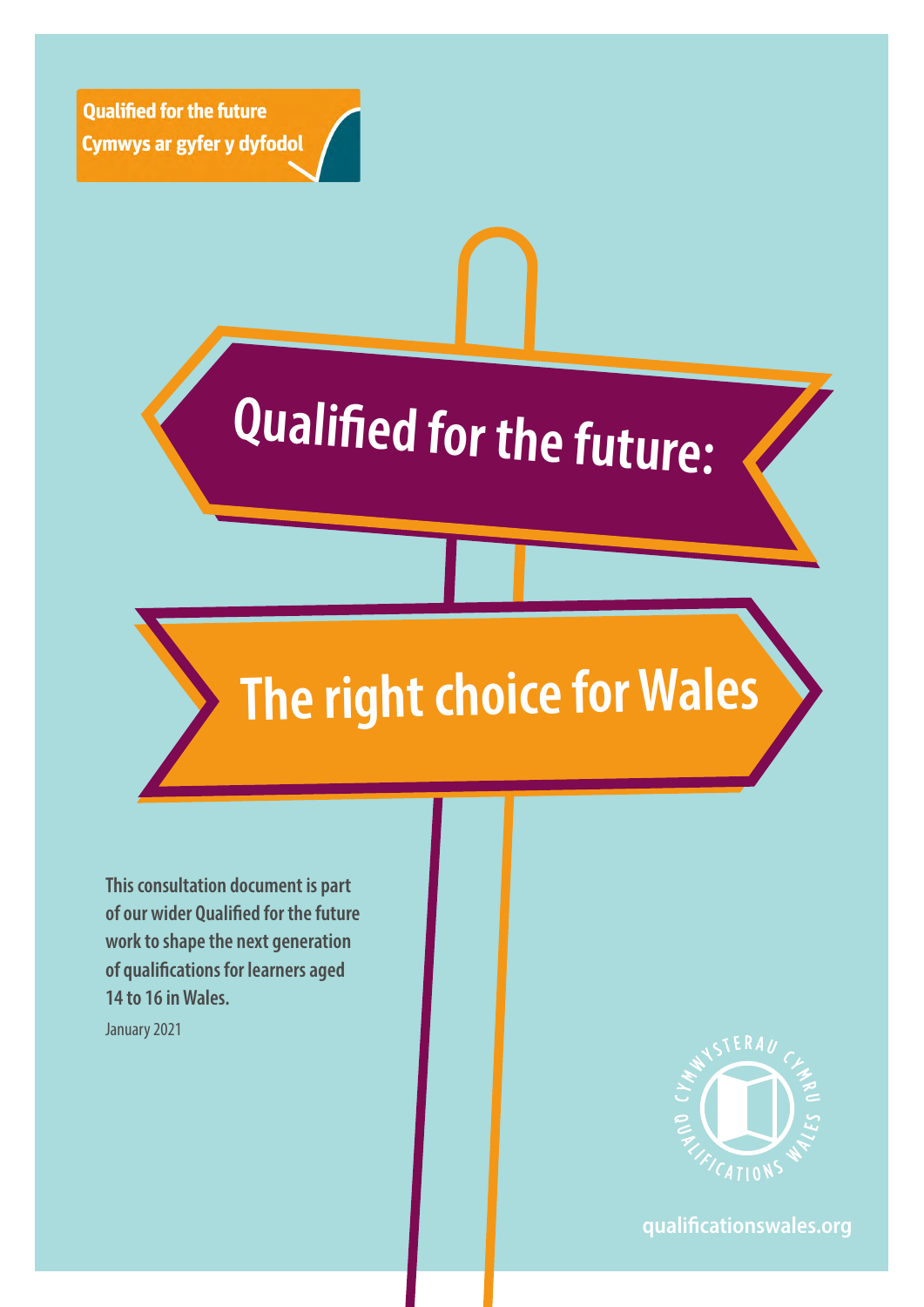## **Contents**

| <b>Foreword</b>                          | 3                 |
|------------------------------------------|-------------------|
| <b>Overview</b>                          | 4                 |
| <b>Background</b>                        | 6                 |
| <b>Next steps</b>                        | 9                 |
| How we developed this consultation       | <b>10</b>         |
| <b>Assessing potential impact</b>        | <b>10</b>         |
| <b>Proposals</b>                         | $12 \overline{ }$ |
| <b>1. Expressive Arts</b>                | 13                |
| 2. Health and Well-being                 | 18                |
| 3. Humanities                            | 22                |
| 4. Languages, Literacy and Communication | 27                |
| <b>5. Mathematics and Numeracy</b>       | 40                |
| <b>6. Science and Technology</b>         | 45                |
| <b>7. Integral Skills</b>                | 52                |
| <b>Impact assessment questions</b>       | 55                |

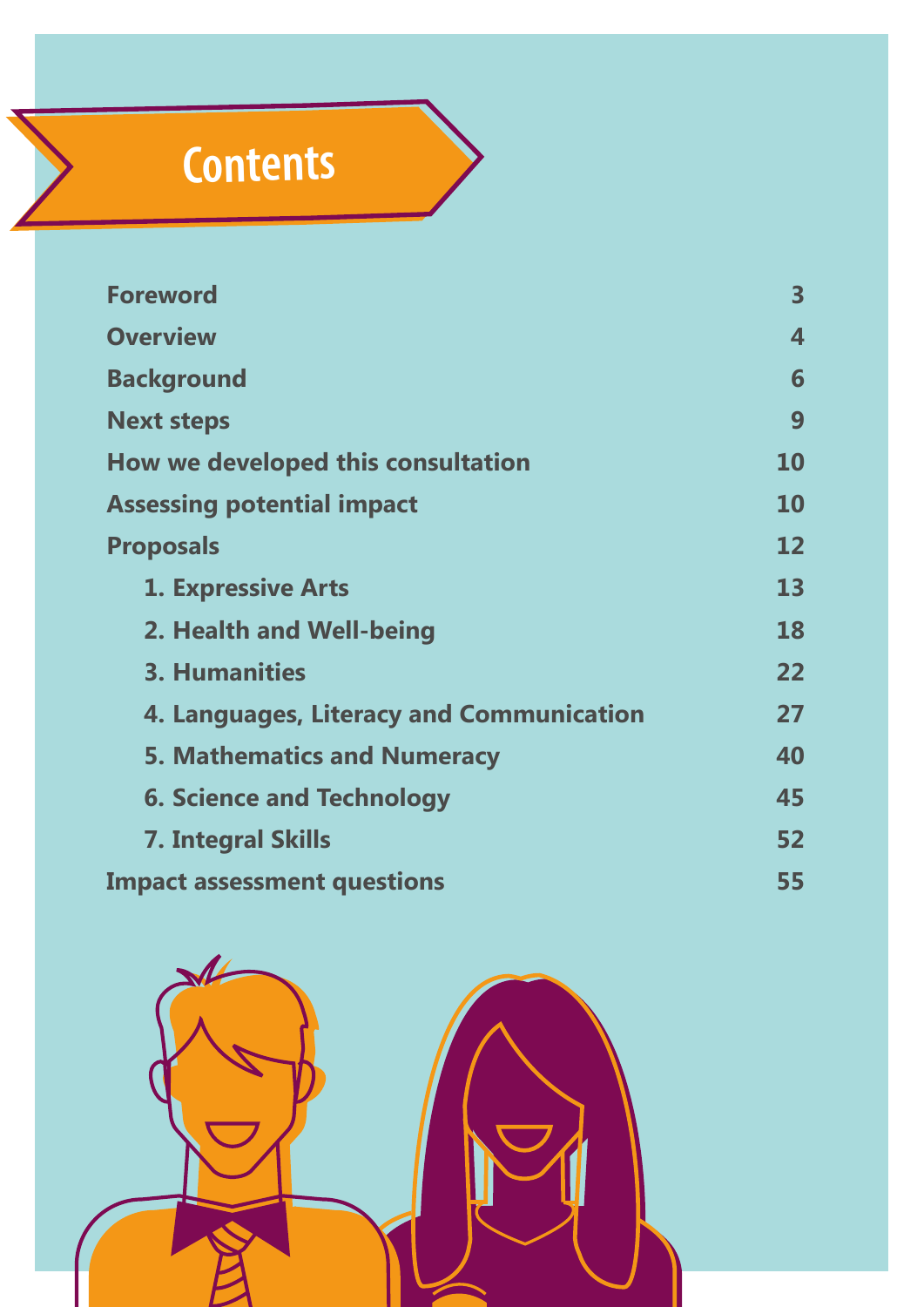### <span id="page-2-0"></span>**Foreword**

We are keenly aware of the major challenges to learning and assessment posed by the continuing Covid-19 pandemic, and of the pressures placed on learners, their families and their teachers. Our immediate priority is to do everything we can to make sure learners are assessed as fairly as possible in these difficult circumstances.

However, despite the pressures of the here and now, we cannot lose sight of longer-term aims and responsibilities. The draft Curriculum Bill is making its way through the Senedd, and we want to continue the important debate about its impact on qualifications. Through this consultation, we hope to give learners and schools a better idea of what the main qualifications in Wales could look like, to help them think about and prepare for the future.

At this stage, we want to hear your views on the range of made-for-Wales qualifications that should be available, including which GCSE subjects.

This is an important step towards shaping what the future range of qualifications will look like, but it is not the end of the journey.

Once we have agreed on which made-for-Wales qualifications are required, we will move on to consider how they should be designed and assessed. For example, whether they should be still be assessed by examinations or use different methods. In the coming months we will work closely with stakeholders to gather and test ideas about different ways of doing things. As we do so, we will consider how the changes to qualifications in response to the Covid-19 pandemic can help us to think differently and consider new possibilities.

We also have more work ahead to agree how other qualifications from across the UK can be made available to schools and learners in Wales. Here again collaboration with stakeholders will be central to our approach.

For now, however, we encourage you to have your say on the proposals in this consultation.



**Chief Executive Chair**



David Tones

Philip Blaker David B Jones OBE DL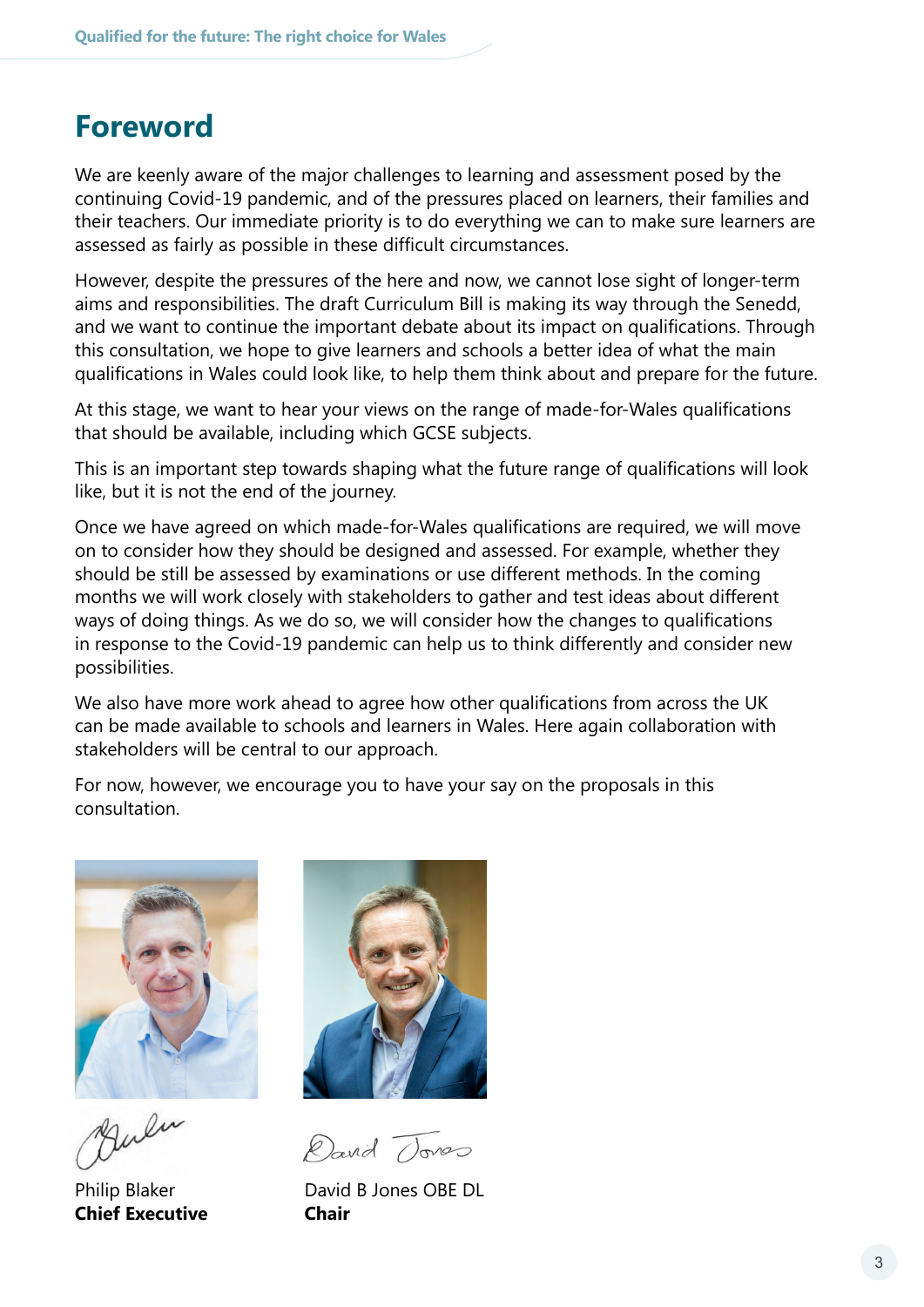### <span id="page-3-0"></span>**Overview**

### **Our role**

Qualifications Wales is the independent regulator of awarding bodies<sup>1</sup> that offer qualifications in Wales, including GCSEs, A levels and vocational qualifications.

As the regulator, we set requirements for awarding bodies and check that they meet those requirements. We do this to meet our statutory aims of ensuring that qualifications and the system which supports them meet the needs of learners and command public confidence<sup>2</sup>.

We are an independent organisation, which means we set our own priorities and programme of work. We are, however, directly accountable to the Senedd, whose members can ask us at any time to give evidence about our work. In everything we do, we must take account of Welsh Government policy, and Ministers can ask us for independent advice on matters relating to our work.

To achieve our aims, we have a range of legal powers and responsibilities. For example, we can set detailed requirements for how the main qualifications taken in Wales should be designed and assessed. In this consultation we refer to these as 'made-for-Wales' qualifications. We are also responsible for deciding which qualifications can be publicly funded for learners under the age of 19.

### **Focus of this consultation**

This consultation seeks your views on the future range of subjects that should be available as GCSEs and which other made-for-Wales qualifications should be available alongside them.

This is the second in a series of consultations called *Qualified for the future* aimed at agreeing the next generation of qualifications for learners aged 14 to 16 in Wales.

Following our first consultation we agreed that the main qualifications taken by 14 to 16-year-olds should still be called GCSEs, but that the content and assessment of GCSE qualifications should change to meet future needs.

Now, we want to hear your views on the GCSE subjects and other qualifications that should be available to schools<sup>3</sup> to help them deliver their curriculum and meet the needs of learners.

Once we have agreed on the main made-for-Wales qualifications that will be available, we will then be able to consider what other qualifications should be available to schools and learners.

2 For more information, please visit: https://qualificationswales.org/[english/our-work/our-regulatory-role/](https://qualificationswales.org/english/our-work/our-regulatory-role/)

3 In this consultation, we use 'school' to mean all publicly-funded providers of education to 14-16 year olds; this includes all maintained school settings, pupil referral units (PRU), and providers of education other than at school (EOTAS).

<sup>1</sup> Awarding bodies are organisations who develop and offer qualifications. They set and mark assessments and issue results and certificates to learners.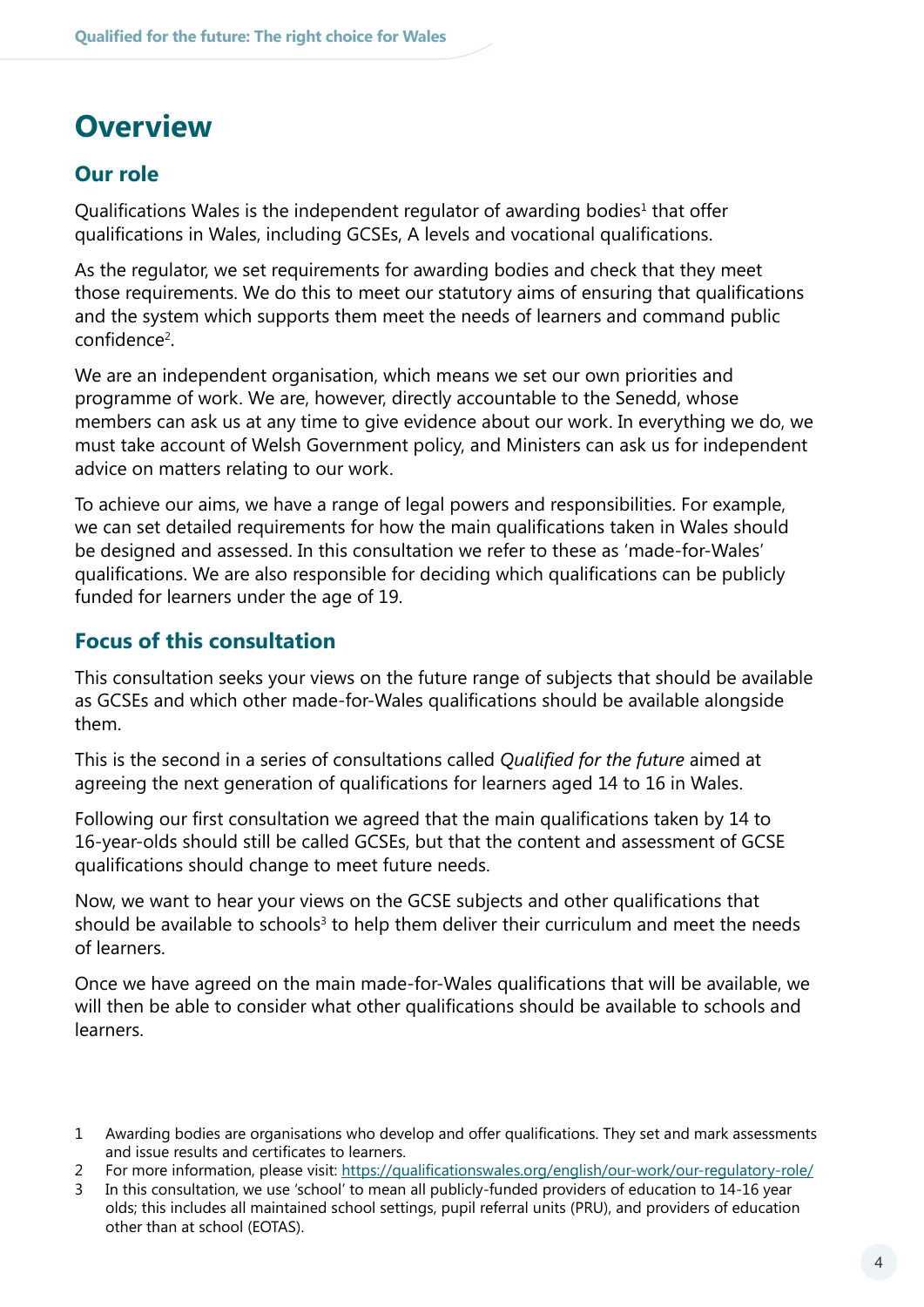#### **How to respond**

We want to hear from anyone with an interest in the education of young people in Wales. This includes learners, parents, carers, learning providers and employers.

This consultation document gives you the background to the proposals and explains the thinking behind them, before setting out the questions we are asking about each proposal. If you prefer, you can read a shorter and simpler version of this consultation document [here.](https://qualificationswales.org/media/7002/qualified-for-the-future-the-right-choice-for-wales-youth-friendly-version-of-the-consultation.pdf)

To tell us what you think about the proposals, please use the online survey, which you can access by [clicking on this link](https://protect-eu.mimecast.com/s/_9JKCMQ5uz3zlQukRGi3?domain=eur03.safelinks.protection.outlook.com).

The online survey lets you choose whether to answer questions about all of the proposals or just to focus on those which are of most interest to you.

Where possible, please submit your answers using the online survey. If you need to provide your responses using a different format please send it to: Opinion Research Services at QWconsultation@ors.org.uk, or ORS, The Strand, Swansea, SA1 1AF

#### **How we will use your feedback**

After carefully considering all responses to the consultation, we will decide whether to adopt, amend or reject each proposal. This will decide which made-for-Wales qualifications will be available in future to schools and learners.

Once we have made our decisions, we will publish a summary and analysis of all responses to the consultation. We will also publish the reasons for our decisions, including how we have considered the consultation feedback.

You can read more about how we will use any information that you provide as part of this consultation by clicking on this [link](https://protect-eu.mimecast.com/s/FheZCW7jtDmEyOSKfM32?domain=qualificationswales.org/)

### **What happens next**

Once we have confirmed the outcomes of this consultation, we will turn our attention to two parallel strands of work:

- 1. Developing and consulting on detailed proposals for each made-for-Wales qualification, including the content and assessment methods for each one.
- 2. Taking steps to make sure that a suitable range of other qualifications remains available to schools and learners, alongside any made-for-Wales qualifications.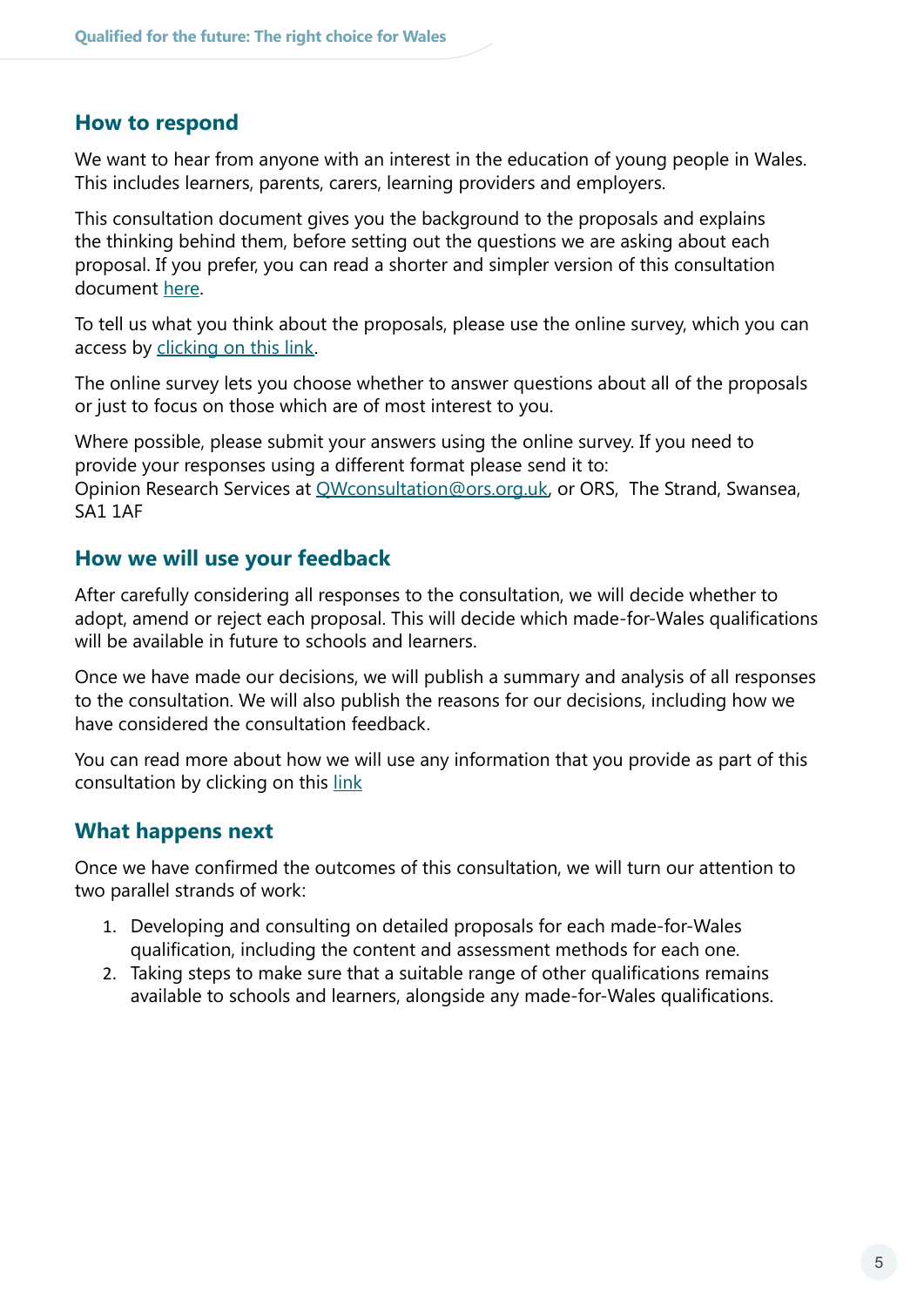### <span id="page-5-0"></span>**Background**

### **A new curriculum for Wales**

The Welsh Government is introducing a new curriculum for Wales that will apply to all learners from the ages of 3 to 16.

The Senedd is currently considering draft legislation that will establish a new Curriculum for Wales Framework ('Framework').

The Framework requires each school in Wales to design its own school curriculum ('School Curriculum') and explains what each School Curriculum must cover.

A School Curriculum must enable learners to realise the Four Purposes of the Curriculum for Wales. This means supporting them to become:

- ambitious, capable learners, ready to learn throughout their lives
- enterprising, creative contributors, ready to play a full part in life and work
- ethical, informed citizens of Wales and the world
- healthy, confident individuals, ready to lead fulfilling lives as valued members of society.

A School Curriculum must be broad and balanced and reflect the six Areas of Learning and Experience ('Area'/'Areas') as described in the Curriculum for Wales Guidance ('Curriculum Guidance'). The six Areas are:

- Expressive Arts
- · Health and Well-being
- · Humanities
- · Languages, Literacy and Communication
- Mathematics and Numeracy
- · Science and Technology.

In addition to these Areas, a School Curriculum must also include the following mandatory elements:

- · Religion, values and ethics
- · Relationships and sexuality education (RSE)
- · Welsh
- · English.

It must also have embedded within it the following cross-curricular skills:

- Literacy
- Numeracy
- · Digital competence.

The Curriculum Guidance sets out in more detail what a School Curriculum should cover in relation to the Areas, mandatory elements and cross-curricular skills. It is worth noting that each of the Areas refers to individual subjects or disciplines. For example, the Expressive Arts Area refers to the disciplines of art, dance, drama, film and digital media and music.

A School Curriculum should offer learners aged 14 to 16 a choice to specialise more in some Areas than others, while still ensuring that they experience some learning in each Area.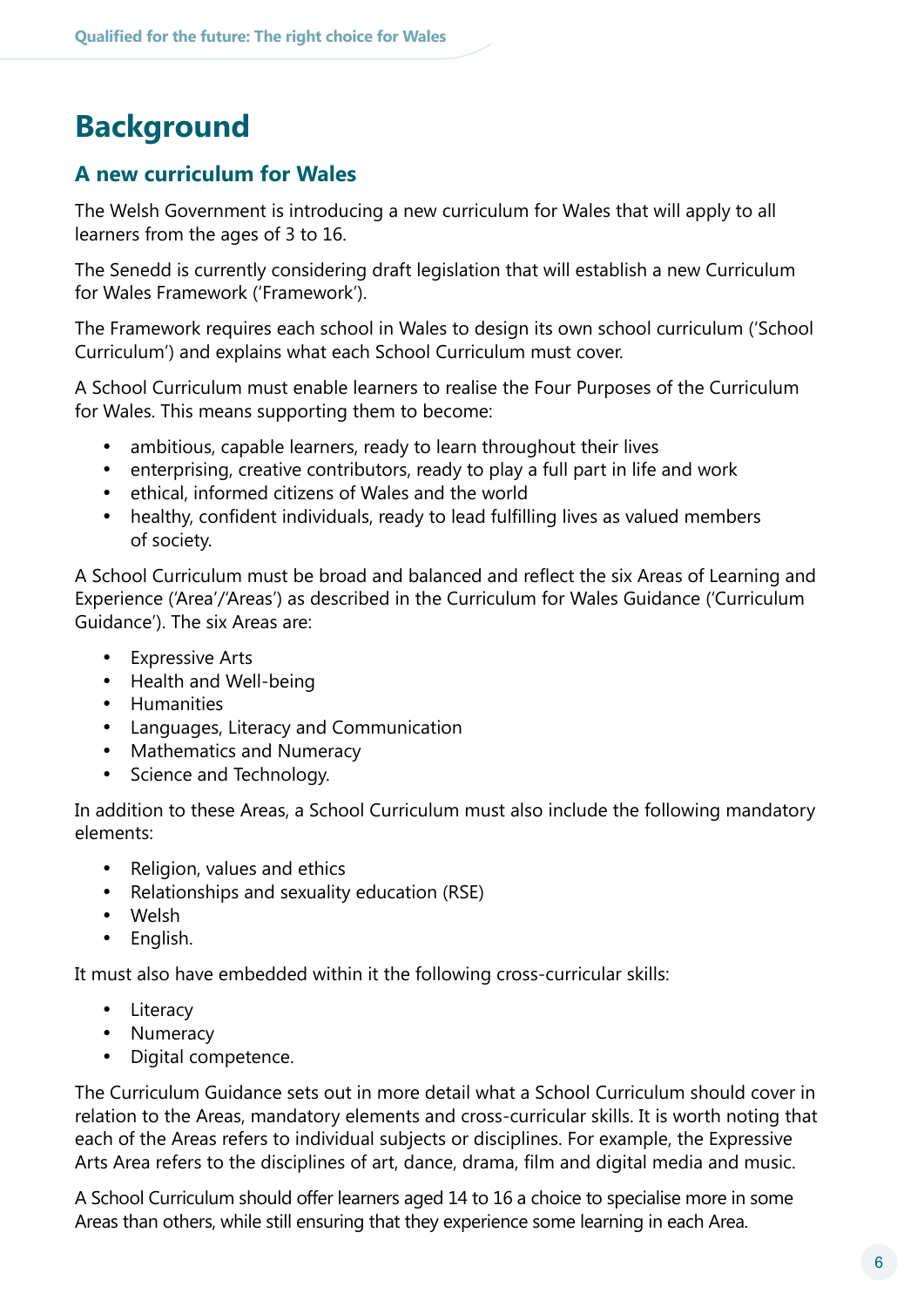It is important to note that the Framework does not directly refer to qualifications. It will be up to schools to select the qualifications they want to offer based on their School Curriculum and the needs of their learners.

### **Qualified for the future**

*Qualified for the future* describes the work Qualifications Wales is doing to agree how qualifications should change to support the Curriculum for Wales and meet the future needs of learners.

Our vision is for learners to take qualifications that inspire and prepare them for life, learning and work, qualifications that:

- command public confidence in Wales, the UK and globally
- · secure an equitable, coherent and bilingual choice for schools and learners
- make the most of digital technology
- can be introduced in a managed and sustainable way.

Welsh Government proposes to introduce the new Curriculum for Wales in stages; from September 2022 it will apply to all learners in Year 7 and below. This timeline would mean that the first full cohort to experience the new Curriculum for Wales will start Year 10 in September 2025 and finish Year 11 in summer 2027. Our aim is for schools to be able to offer these learners the right choices about the qualifications they will be studying when they reach Year 10.

### **Qualified for the future: the right choice for Wales**

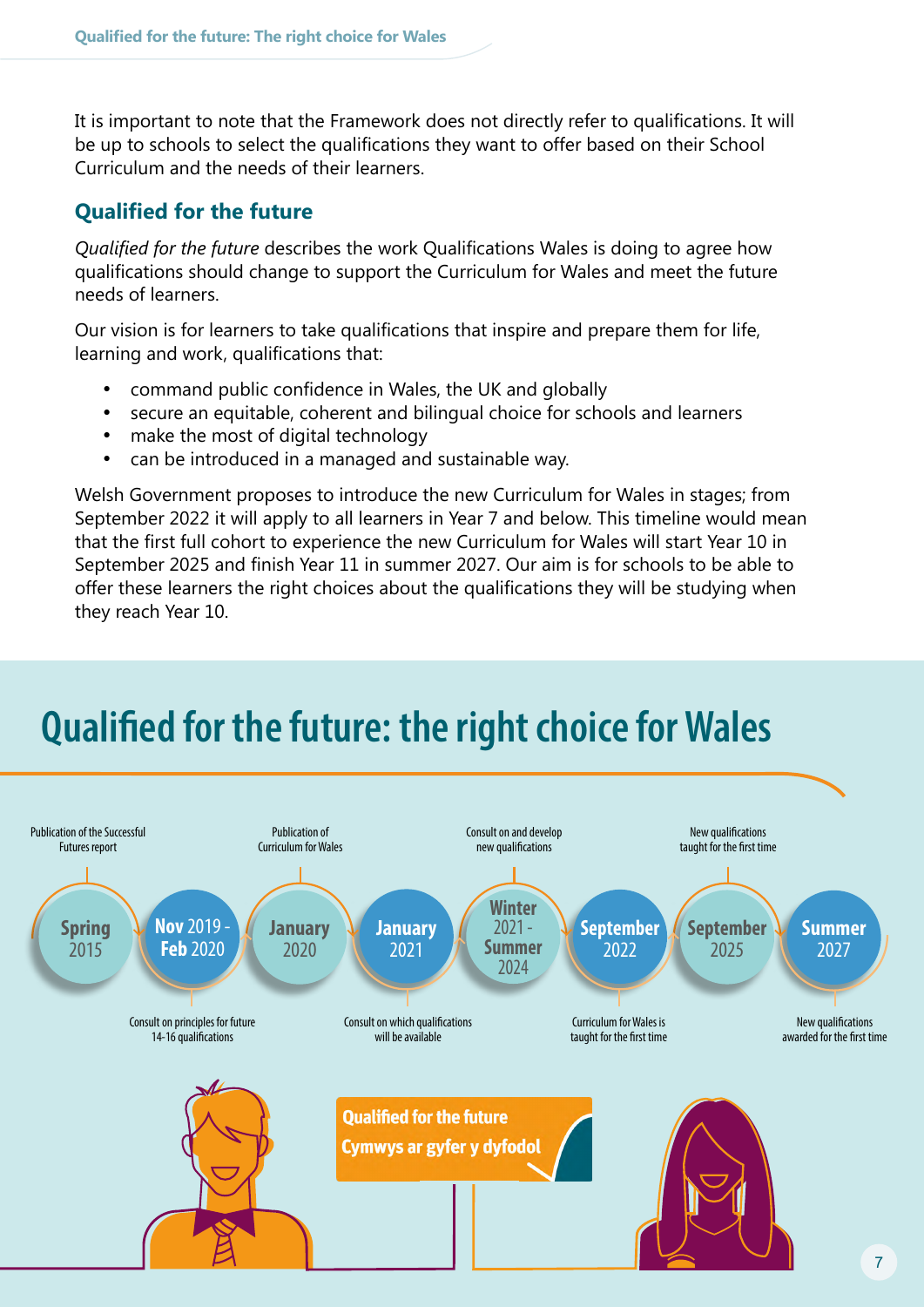### **Made-for-Wales qualifications**

When considering whether a qualification should be designed specifically for learners in Wales, it is important to consider what the likely demand for it will be. The number of learners in Wales is relatively small compared to other UK jurisdictions and there is a limit to how many made-for-Wales qualifications the system here can support.

We have carefully considered the likely future demand for each qualification proposed in this consultation. We only propose a made-for-Wales qualification where we anticipate that there is likely to be enough demand from schools and learners to make it viable.

Bespoke, made-for-Wales qualifications cannot by themselves meet the needs of all 14 to 16-year-old learners in Wales. As is the case now, the future range of available qualifications will continue to include a mix of qualifications made for Wales and other qualifications designed for and taken by learners across the UK and internationally.

### **Inclusive GCSEs**

The proposals in this consultation reflect our belief that a more inclusive range of GCSEs can help eliminate the often unhelpful distinction between academic and vocational subjects for learners aged 14 to 16.

GCSEs are sometimes described as academic qualifications, with more emphasis on theoretical knowledge and less opportunity to develop practical skills. There is a perception that they are aimed solely at supporting progression to further study at A level. This is a perception we want to change.

GCSEs can be designed to assess different kinds of knowledge and skills and to support broad progression along academic, technical and vocational pathways.

In fact, many GCSEs already include substantial proportions of practical and skill-based content. For example, GCSE Music requires learners to perform and compose music. Learners taking GCSE Design and Technology must design and make a product. Speaking and listening skills are an important part of GCSEs in Welsh, English and international languages.

Whether or not a subject can be offered as a GCSE does not depend on whether it relates to academic or vocational content. What is important is whether it can support a relevant, coherent and appropriately challenging course of learning that can be assessed in accordance with our requirements.

This is reflected in the fact that learners in Wales can now take the following GCSEs:

- · Digital Technology
- · Built Environment
- · Health and Social Care, and Childcare.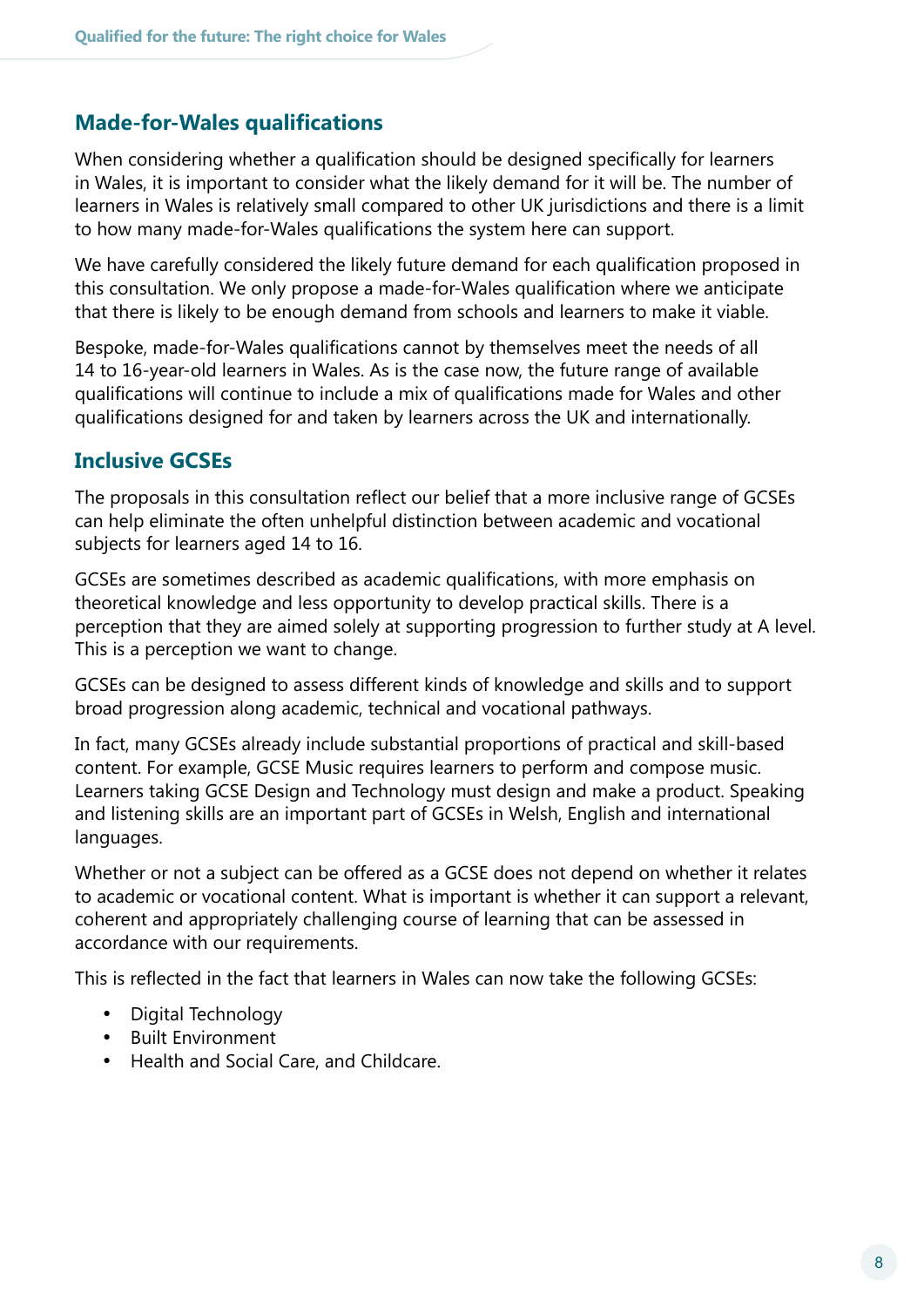### <span id="page-8-0"></span>**Next Steps**

### **New content and assessment**

At this stage, we want to agree the range of subjects that should be available as GCSEs and other made-for-Wales qualifications. We are not proposing the detail of how these qualifications should be assessed or what content they will cover.

These are questions that we will address in the next stage of our work as we develop and consult on detailed design proposals for each made-for-Wales qualification.

As part of that work, we will be engaging and conducting extensive research with stakeholders on how qualifications are currently assessed and on how assessment could be done differently in future. We will explore several themes, including:

- how digital technology can improve the experience and delivery of assessment
- how qualifications can be designed to offer more choice and flexibility in the content they assess
- the timing of assessments, including the balance between timetabled examinations and other forms of assessment
- the role of teachers in designing and delivering assessment.

### **Qualifications for all learners**

The proposals in this consultation focus on GCSEs and other made-for-Wales qualifications. Once we have agreed these, we will move on to focus on the other qualifications that should be available so that the needs of all learners can be met.

These include qualifications available at Entry Level and Level 1 of the Credit and Qualifications Framework for Wales (CQFW)<sup>4</sup>, as well as qualifications at the same level as GCSEs<sup>5</sup>. These qualifications are taken in a wide range of settings, by different learners for all kinds of reasons. They play an important part in meeting learners' needs and recognise achievement across a wide spectrum of progression.

Following the first *Qualified for the future* consultation we agreed that all publiclyfunded qualifications for learners aged 14 to 16 should:

- relate to, and support, the aims and purposes of the Curriculum for Wales
- · be available in Welsh and English
- contribute to a coherent and inclusive range of qualifications that meets the needs of all learners.

5 GCSEs span Levels 1 and 2 of the CQFW.

<sup>4</sup> The Credit and [Qualifications Framework for Wales](https://gov.wales/credit-and-qualifications-framework-cqfw-overview) (CQFW) describes the qualifications system in Wales. It encompasses a wide range of qualifications across all levels from the initial stages (Entry Level) to the most advanced (Level 8 e.g. Doctoral). It aims to help learners make informed decisions about their learning and potential progression opportunities.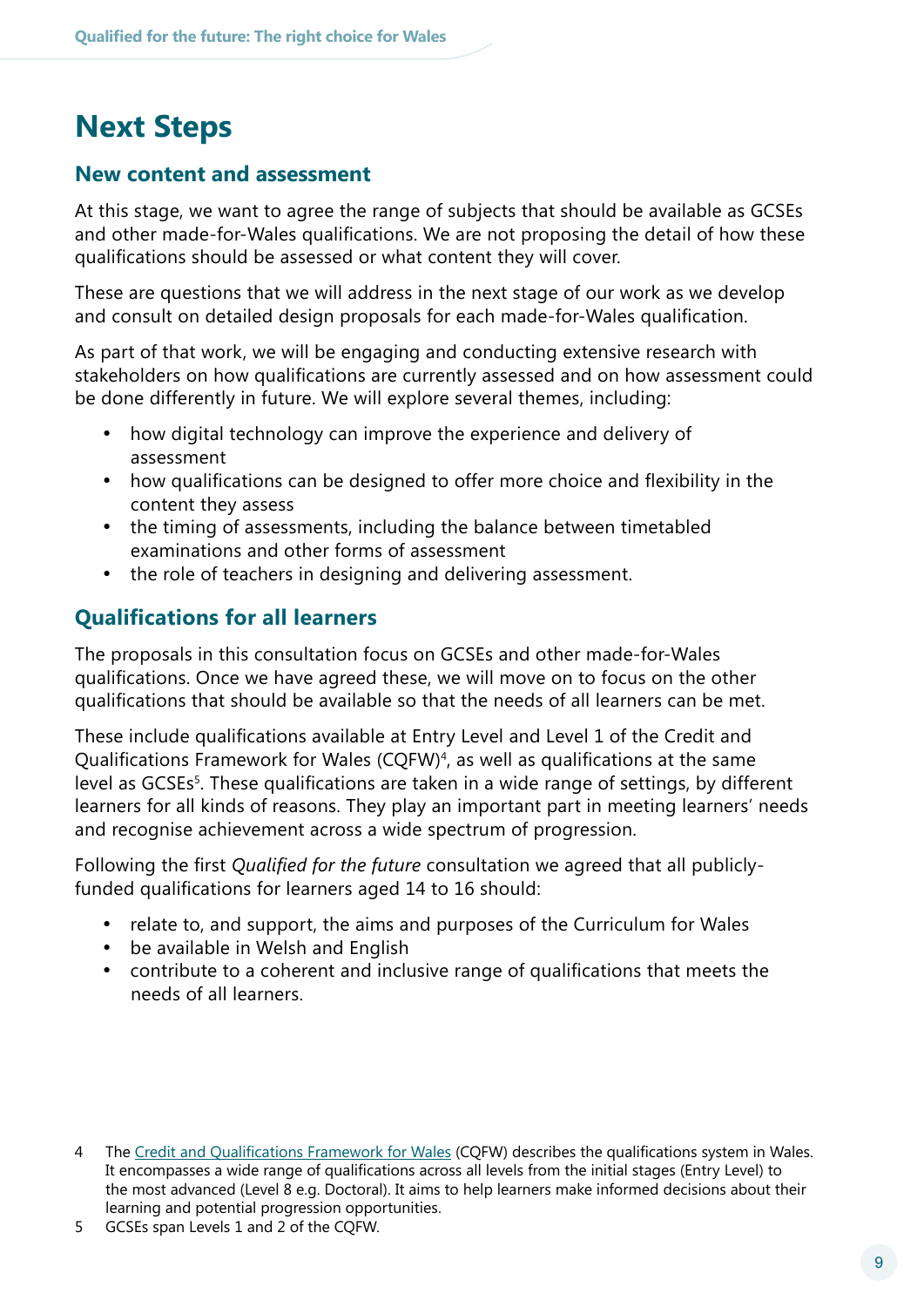<span id="page-9-0"></span>A key focus for us this year will be to work with schools, awarding bodies and others to agree how we can apply these principles to the future range of qualifications. In doing so we will make sure that schools and learners continue to have a choice of qualifications that recognise achievement at earlier progression steps and support learners in developing at a pace that is right for them.

### **How we developed this consultation**

Our engagement with stakeholders throughout this year has helped us to shape and refine the proposals in this consultation. We are grateful to all those who gave their time to help us with this work.

Our approach to developing these proposals is in line with the sustainable development principle<sup>6</sup> and our objectives<sup>7</sup> as described in the Well-being of Future Generations (Wales) Act 2015.

### **Assessing potential impact**

As a public body, we are required to assess the likely impact, both positive and negative, of regulatory decisions we take. This includes assessing potential impact on the Welsh language and on persons who share protected characteristics under the Equality Act 2010.

We expect the proposals in this consultation to have an overall positive impact on the Welsh language. We will require all of the new qualifications proposed to be available in both Welsh and English, including any teaching and learning materials that are essential to support their delivery. In terms of equalities impacts, all the qualifications proposed in this consultation would have to meet our standard conditions for regulated qualifications. This means they would need to be designed to assess learners fairly, reliably and without bias, to be as accessible as possible, and to be manageable for schools and learners.

Our impact assessment of each proposal has confirmed that the potential benefits for each one outweighs any potential increase in costs. Where we have identified potential increases in costs, we believe that these are justified as they aim to ensure that the range of made-for-Wales qualifications support the Curriculum for Wales and provide opportunities for innovation and more effective use of digital technology in the assessment process. In our discussion of the proposals where we believe any proposal has a potentially negative impact, we have discussed the impact and how it could be managed or mitigated effectively.

<sup>6</sup> The sustainable development principle outlines five ways of working that public bodies should follow to achieve the well-being goals of the Act. These are long-term (balancing short and long-term needs); prevention (prevent problems occurring or getting worse to help public bodies achieve their goals); integration (considering the impact of our objectives on the well-being goals and the objectives of other public bodies); collaboration (working with other relevant people); and involvement (involving others with an interest in the well-being goals).

<sup>7</sup> https://www.qualificationswales.org/media[/3337/wellbeing-future-generations-objectives-2018-e.pdf](https://www.qualificationswales.org/media/3337/wellbeing-future-generations-objectives-2018-e.pdf)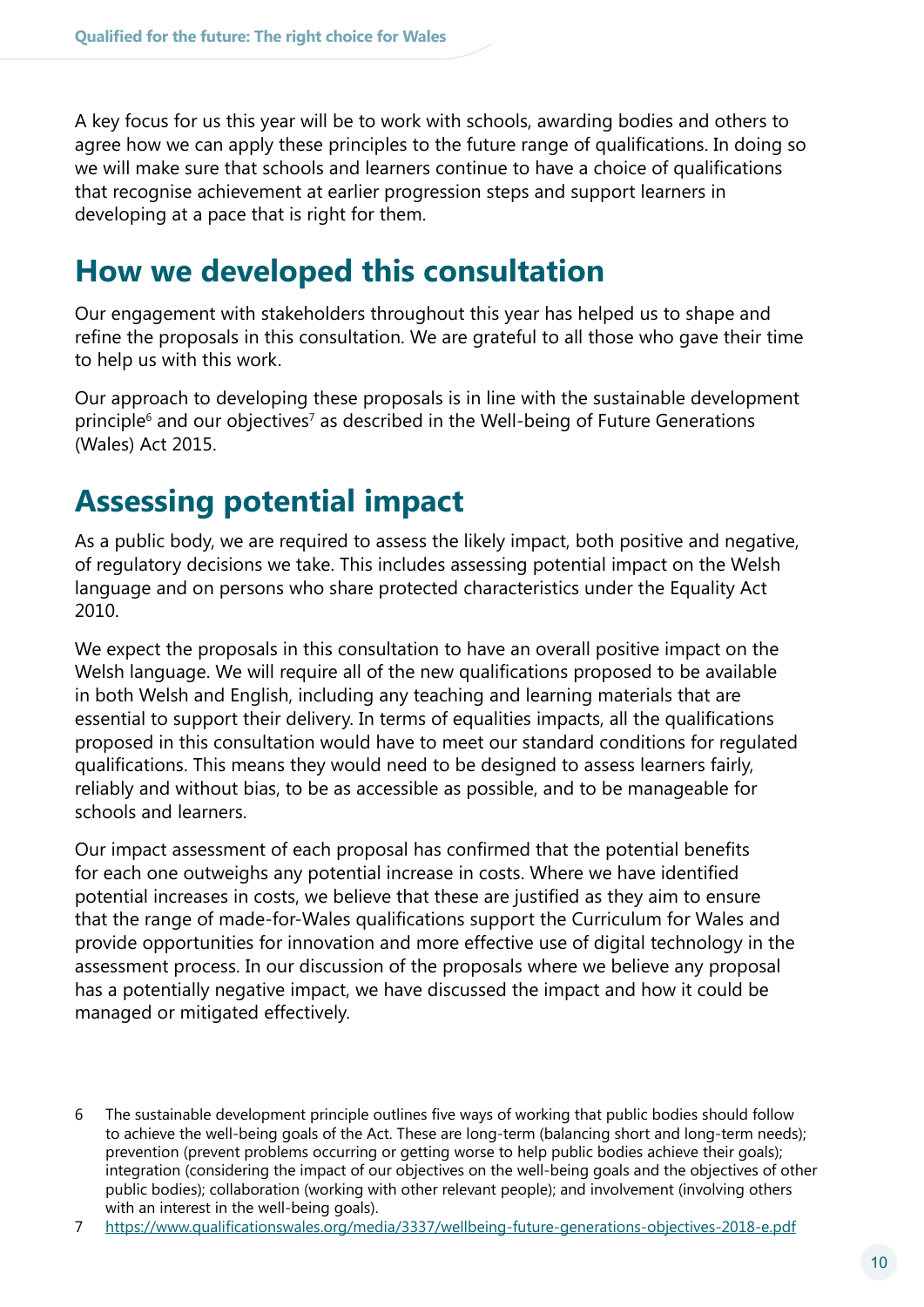We have also considered the potential cumulative impact of adopting all of the proposals in this consultation. Doing so all at once could place unrealistic strain on schools and awarding bodies. To mitigate this, we will introduce new qualifications in stages leading up to September 2025. We have also identified those proposals that could be introduced later than September 2025 without unduly limiting schools' ability to design and adopt their own School Curriculum.

Where we propose, in some cases, that qualifications in closely related subjects should be combined, this is not intended to reduce choice. In the Areas where we propose combining existing qualifications most learners at present take several qualifications in similar or closely related subjects. Creating new, more consolidated qualifications in these Areas would give schools more flexibility to reflect the breadth and balance of their School Curriculum in the combinations of qualifications available to learners.

In the online survey we ask questions specifically about the potential impact of our proposals.

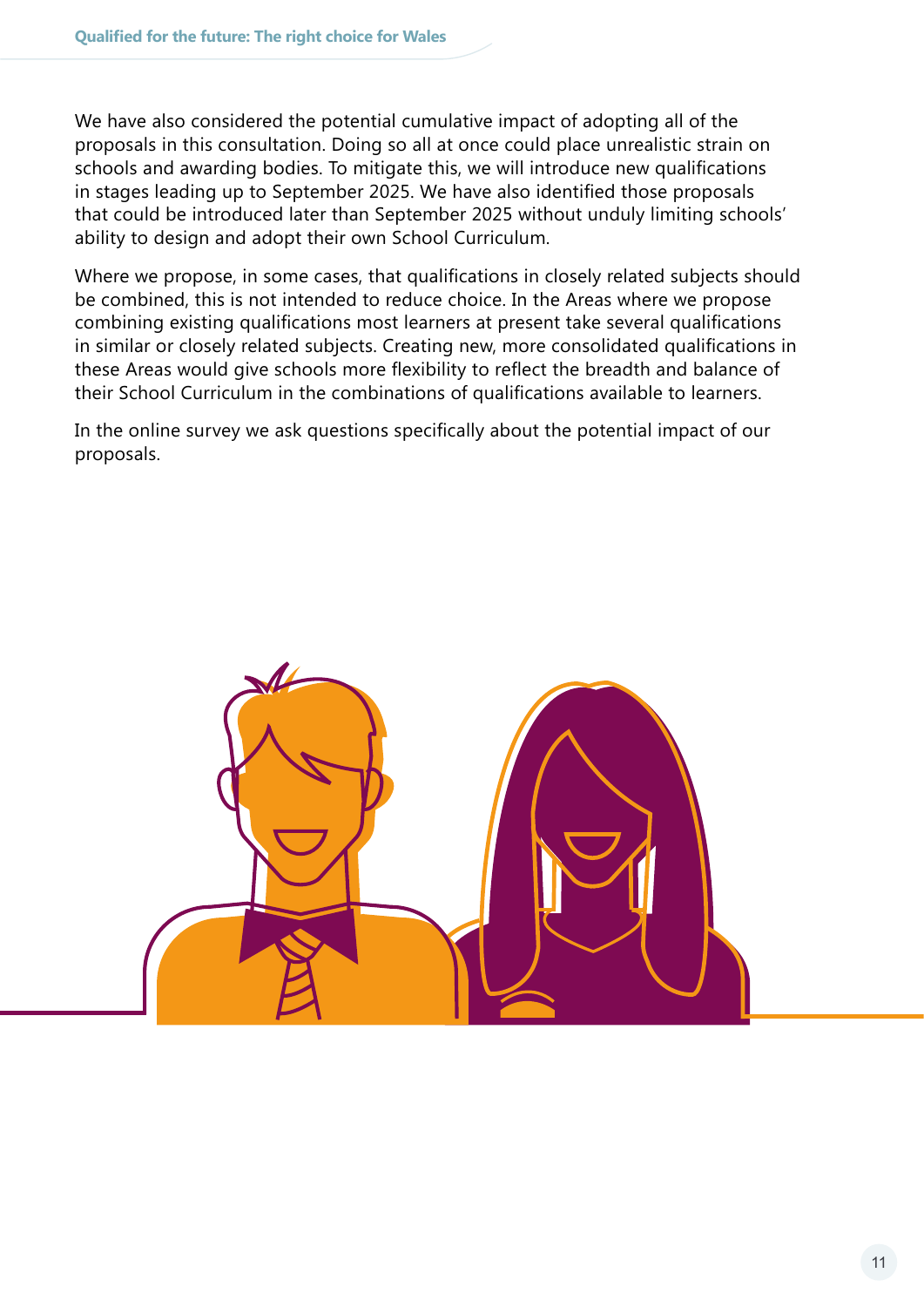### <span id="page-11-0"></span>**Proposals**

We have grouped the proposals in this consultation according to the six Areas of Learning and Experience ('Area'/'Areas') as described in the Curriculum for Wales Guidance ('Curriculum Guidance'). There is also a section on assessing what the Curriculum Guidance refers to as integral skills.

Each section gives an overview of the proposals and the thinking behind them, along with some questions asking for your views.

Using the [online survey](https://protect-eu.mimecast.com/s/_9JKCMQ5uz3zlQukRGi3?domain=eur03.safelinks.protection.outlook.com) you can choose which sections to read and respond to. You do not have to respond to all the questions.

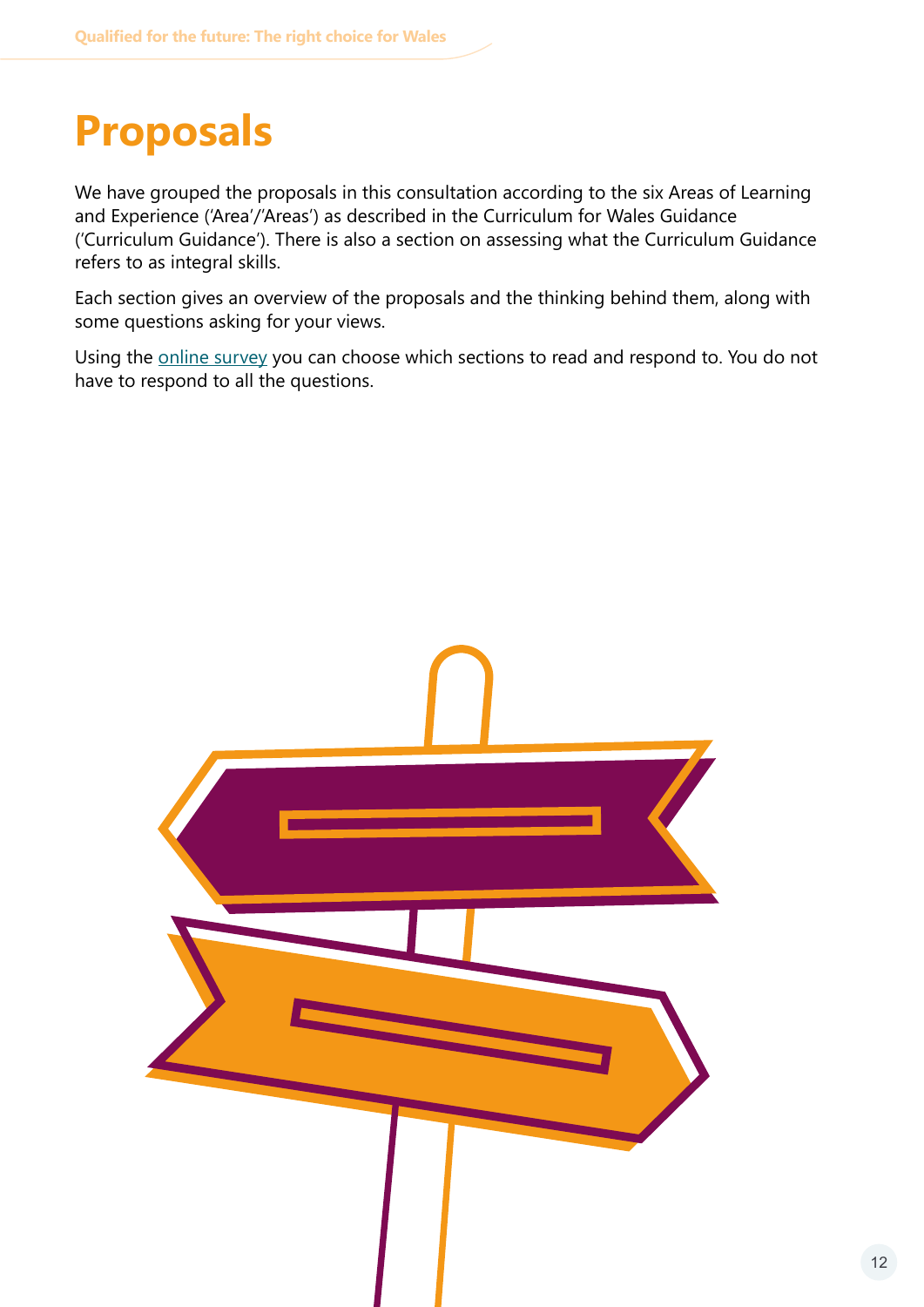### <span id="page-12-0"></span>**1. Expressive Arts**

### **Curriculum guidance8**

The Expressive Arts Area of Learning and Experience ('Area') includes the following disciplines: art, dance, drama, film and digital media and music.

The three Statements of What Matters in this Area<sup>9</sup> are:

- 1. *Exploring the expressive arts is essential to developing artistic skills and knowledge and it enables learners to become curious and creative individuals.*
- 2. *Responding and reflecting, both as artist and audience, is a fundamental part of learning in the expressive arts.*
- 3. *Creating combines skills and knowledge, drawing on the senses, inspiration and imagination.*

### **Current provision**

In this Area at present, there are four made-for-Wales GCSEs available to schools:

- Art and Design Media Studies
- Drama Music

Alongside these made-for-Wales GCSEs, schools can also choose from a range of other qualifications related to this Area, some of which are only available in English.

Various performing arts and creative media qualifications are offered by a range of awarding bodies. Some of these allow learners to study a combination of disciplines and to explore the creative industries.

Designed-for-England GCSEs<sup>10</sup> are also available to schools in Dance and Film Studies. The number of learners taking these qualifications annually is very low compared to the other GCSEs in this Area<sup>11</sup>

### **Proposals at a glance**

- 8 The Curriculum Guidance sets out in more detail what a School Curriculum should cover in relation to the areas of learning and experience, mandatory elements and cross-curricular skills. For a more detailed explanation, see page 6.
- 9 We have listed here the headlines for the Statements of What Matters in this Area. Each statement is described more fully in the Curriculum Guidance.
- 10 Since 2015 there are some differences between GCSEs designed for Wales, England and Northern Ireland. GCSEs for Wales continue to be graded A\*-G, GCSEs for England are now graded 9-1, and in Northern Ireland a new C\* grade has been introduced. All GCSEs continue to be broadly comparable in size and level of demand.
- 11 Provisional entry numbers show that in summer 2020, there were 15 entries for GCSE Dance (graded 9-1) and 125 entries for GCSE Film Studies (graded 9-1). Source: Qualifications Wales / Provisional [Entries for Summer 2020 GCSEs, AS, A levels, Skills Challenge Certificate, and Level 1/Level 2 Certificates](https://protect-eu.mimecast.com/s/FSssCRo5s5q6gEi9rFUn?domain=qualificationswales.org/)  [for Wales](https://protect-eu.mimecast.com/s/FSssCRo5s5q6gEi9rFUn?domain=qualificationswales.org/), GCSE Film Studies (graded 9-1) reported in the 'Media / Film / TV Studies' category and GCSE Dance reported under Performing/Expressive Arts. Qualification level data available upon request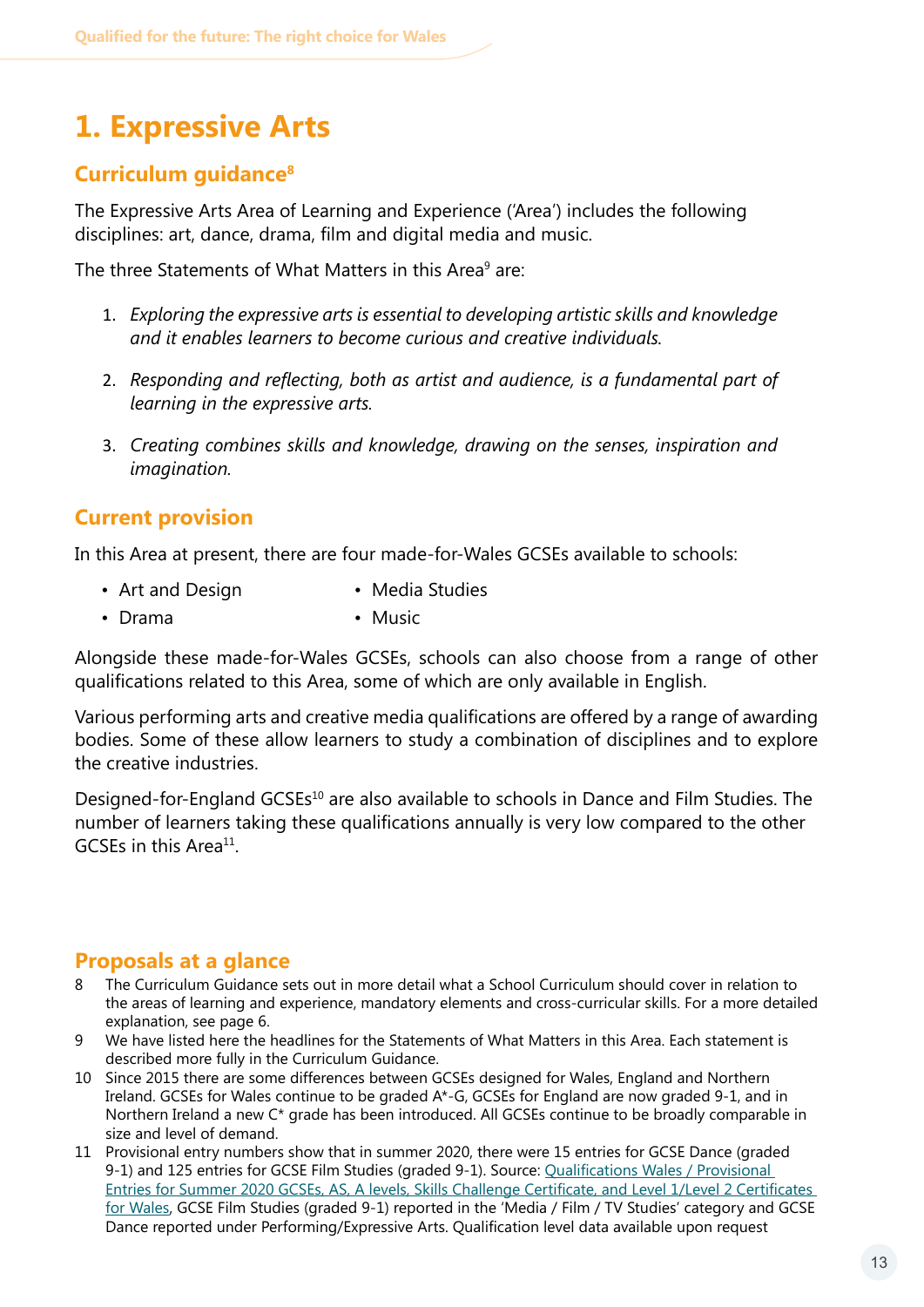To shape the range of qualifications for Expressive Arts, we propose to:

- 1. Review and reform GCSEs in Art and Design, Drama and Music.
- 2. Create a new GCSE in Film and Digital Media.
- 3. Make sure that a choice of qualifications that assess dance continues to be available to learners and schools.
- 4. Continue to give schools a choice of qualifications in Expressive Arts that offer a multi-disciplinary approach.

Other qualifications related to this Area would continue to be available to schools and learners, provided they meet our guiding principles and do not substantially overlap with the main, made-for-Wales qualifications in this Area.

### **The thinking behind the proposals**

#### *1. Review and reform GCSEs in Art and Design, Drama and Music.*

This proposal would continue to give schools and learners a choice of discrete GCSE qualifications in this Area, offering flexibility to focus on one or more aspect of this Area alongside their other studies. This proposal is consistent with the Curriculum Guidance for this Area which acknowledges subject specialism at the later progression steps by outlining the discipline-specific knowledge and skills required for each individual subject.

Stakeholders have told us that they want to see more learners engaging with this Area. They also want to see the current high standards of performance within individual disciplines maintained. Qualifications that focus on individual disciplines allow learners to develop their creativity while gaining the necessary knowledge and skills to support further progression in their chosen discipline.

If we adopt this proposal, we will work closely with stakeholders to agree the content and assessment of the new GCSE qualifications. This would include looking at how the discipline-specific skills and knowledge described in the Curriculum Guidance should be reflected in each qualification, and at how to encourage connections across this Area and with the wider School Curriculum<sup>12</sup>.

We would also consider the different ways of assessing both the creative process and the practical and creative application of knowledge and skills. There is an opportunity here for digital technology to play a part in helping to record the process of developing and exploring ideas, as well as recording the final artefact or performance.

<sup>12</sup> When the Curriculum for Wales takes effect, each school in Wales will be required to create its own School Curriculum in line with Curriculum Guidance set by Welsh Government. See page 6 for more details.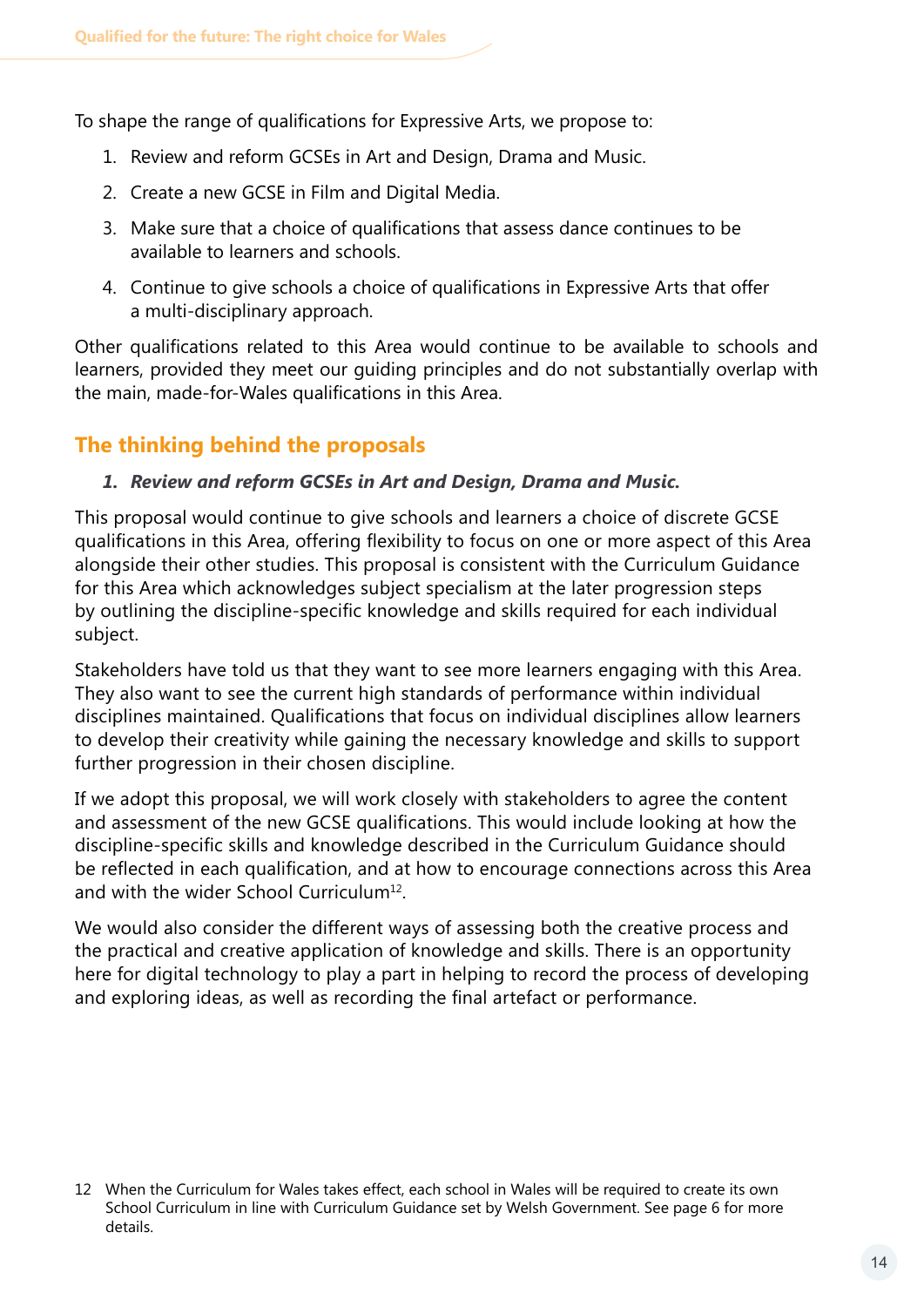#### *2. Create a new GCSE in Film and Digital Media.*

The Curriculum Guidance identifies Film and Digital Media as one of the five main disciplines in this Area. This discipline is not fully reflected in the current GCSE Media Studies and GCSE Film Studies<sup>13</sup> qualifications.

We therefore propose to create a new GCSE Film and Digital Media qualification that would more closely reflect the Curriculum Guidance and replace the existing GCSE Media Studies and GCSE Film Studies qualifications.

If we adopt this proposal, we will work closely with stakeholders to develop proposals for how the skills and knowledge described in the Curriculum Guidance should be reflected in a qualification. The new qualification would focus on the creative use of media technologies for artistic and communication purposes, including a range of digital media such as animation, videography, and podcasting. As with the other proposed GCSEs in this Area, we would look at how the qualification could link to other Expressive Arts disciplines and to the wider School Curriculum.

We expect there will be enough demand from schools and learners to make this proposed qualification viable for an awarding body to develop and deliver. It will be replacing two existing GCSEs, and it offers learners a chance to explore matters that are of increasing interest and relevance to their daily lives.

As we develop the new qualification, we would review the existing GCSE Media Studies and GCSE Film Studies to consider which aspects of content and design to include in the new Film and Digital Media GCSE. As we do so, we would also consider whether any aspects of these qualifications could also be included in other proposed new qualifications.

The proposed qualification would support progression to a range of subjects and career pathways within the expressive arts and wider creative industries. In agreeing the design for this qualification, we would want to ensure coherence with other related GCSEs such as Digital Technology and some of the endorsements within Art and Design such as photography.

#### *3. Make sure that a choice of qualifications that assess dance continues to be available to learners and schools.*

At present, GCSE Dance is only offered by one awarding body across Wales, England and Northern Ireland. This reflects the fact that take-up for this subject as a GCSE is relatively low across all three countries. This is a designed-for-England GCSE<sup>14</sup> and the number of learners taking it in Wales is very low, with only 15 learners entered for the summer 2020 exam series<sup>15</sup>.

<sup>13</sup> GCSE Film Studies is a qualification designed for England and graded 9-1. It is offered by OCR and WJEC under its Eduqas brand. The Eduqas qualification is available bilingually.

<sup>14</sup> GCSE Dance is a qualification designed for England and graded 9-1. It is offered by AQA and is only available through the medium of English.

<sup>15</sup> Source: Qualifications Wales (2020). *Provisional entries for Summer 2020 GCSEs, AS, A levels, Skills Challenge Certificate, and Level 1/Level 2 Certificates for Wales.* Available from: [https://](https://qualificationswales.org/english/publications/provisional-data-on-entries-for-summer-may-2020/) [qualificationswales.org/english/publications/provisional-data-on-entries-](https://qualificationswales.org/english/publications/provisional-data-on-entries-for-summer-may-2020/)for-summer-may-2020/,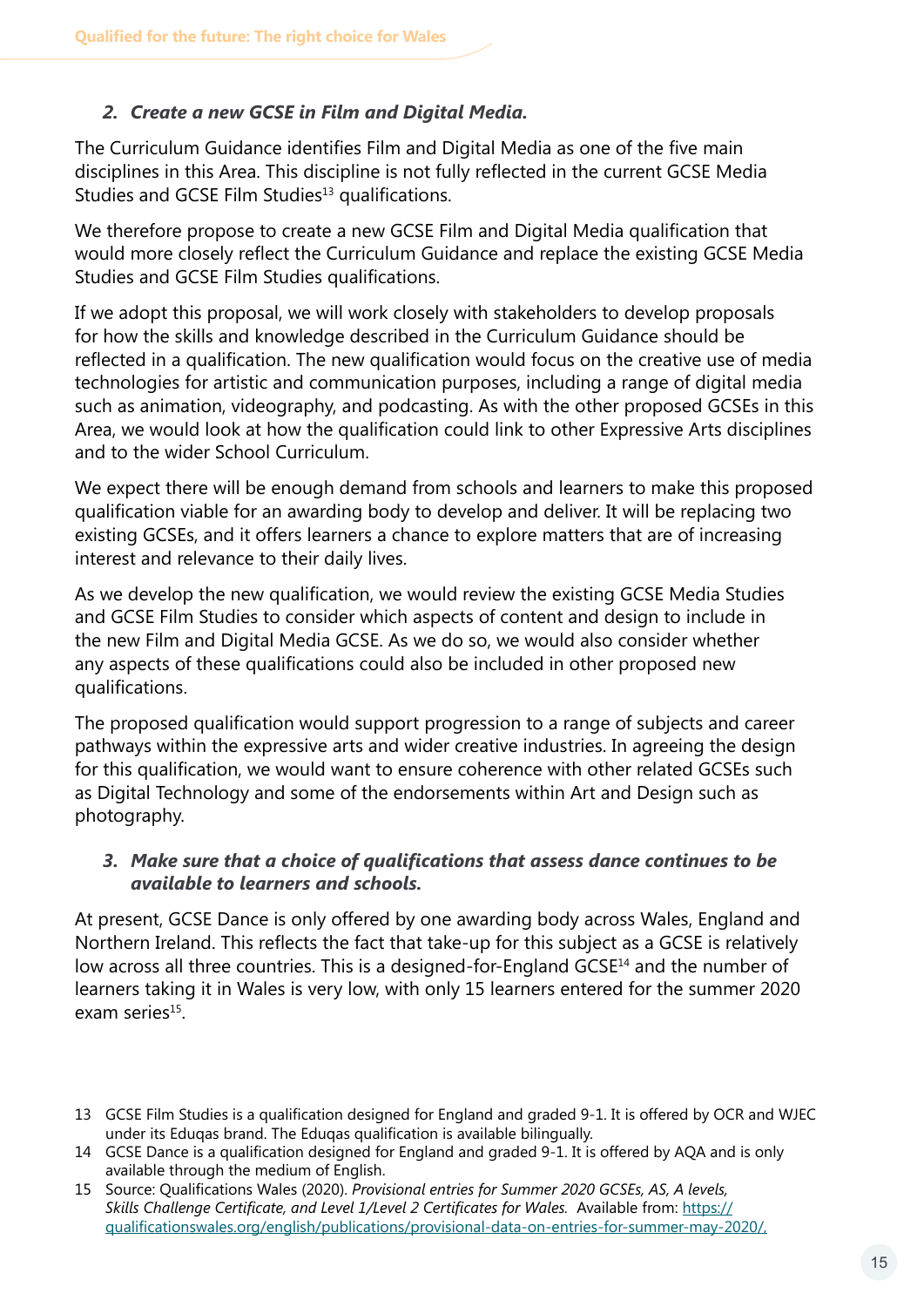This low take-up means it is unlikely to be viable for an awarding body to develop a GCSE intended only for learners in Wales, as the cost of developing this qualification would be much higher than entry fees could cover. Very small cohorts also present challenges when assessing and grading qualifications if there is not enough work to compare the standard required at each grade boundary from one year to the next.

As it is extremely unlikely we will be able to develop a made-for-Wales GCSE Dance qualification, we will seek to make sure that alternative qualifications that assess dance16 continue to be available to schools and learners.

#### *4. Continue to give schools a choice of qualifications in Expressive Arts that offer a multi-disciplinary approach.*

This proposal would support learners who wish to continue to study and explore the Area without focusing on a particular specialism.

The Curriculum Guidance for this Area encourages schools and learners to explore the Statements of What Matters through the different Expressive Arts disciplines. This reflects that while each discipline has its own specific specialist knowledge and skills, there is also much that is common across them. The Curriculum Guidance recommends that learners should engage with all aspects of this Area until the age of 14 and at least some aspects of it from 14 to 16. While some learners will want to specialise at 14 and focus mainly on just one or two disciplines in this Area, others may want to continue taking a broader, multidisciplinary approach.

At present, schools in Wales can choose from several different qualifications that take a multi-disciplinary and industry-focused approach to this Area. These qualifications are offered by various awarding bodies and are not taken exclusively in Wales, which means they are not wholly reliant on learner numbers in Wales to make them viable. They are well regarded by schools and by those working in the expressive arts. Some of these qualifications also have a focus on working in the arts and creative industries, for example exploring set-design, or events management and marketing.

We have decided against proposing a made-for-Wales qualification that offers a multidisciplinary approach to this Area. Doing so would mean replacing the current range of qualifications with a single qualification, which is unlikely to offer the same degree of choice and flexibility. Any new qualification would take time to establish itself as a credible alternative to the existing qualifications in this Area. It is also not certain that there would be enough demand to make a made-for-Wales multi-disciplinary qualification viable.

Instead, we propose taking steps to ensure that schools in Wales can continue to offer multi-disciplinary qualifications in this Area that meet our guiding principles.

<sup>16</sup> For example, the graded dance qualifications offered by ISTD and the Pearson BTEC qualifications in Performing Arts.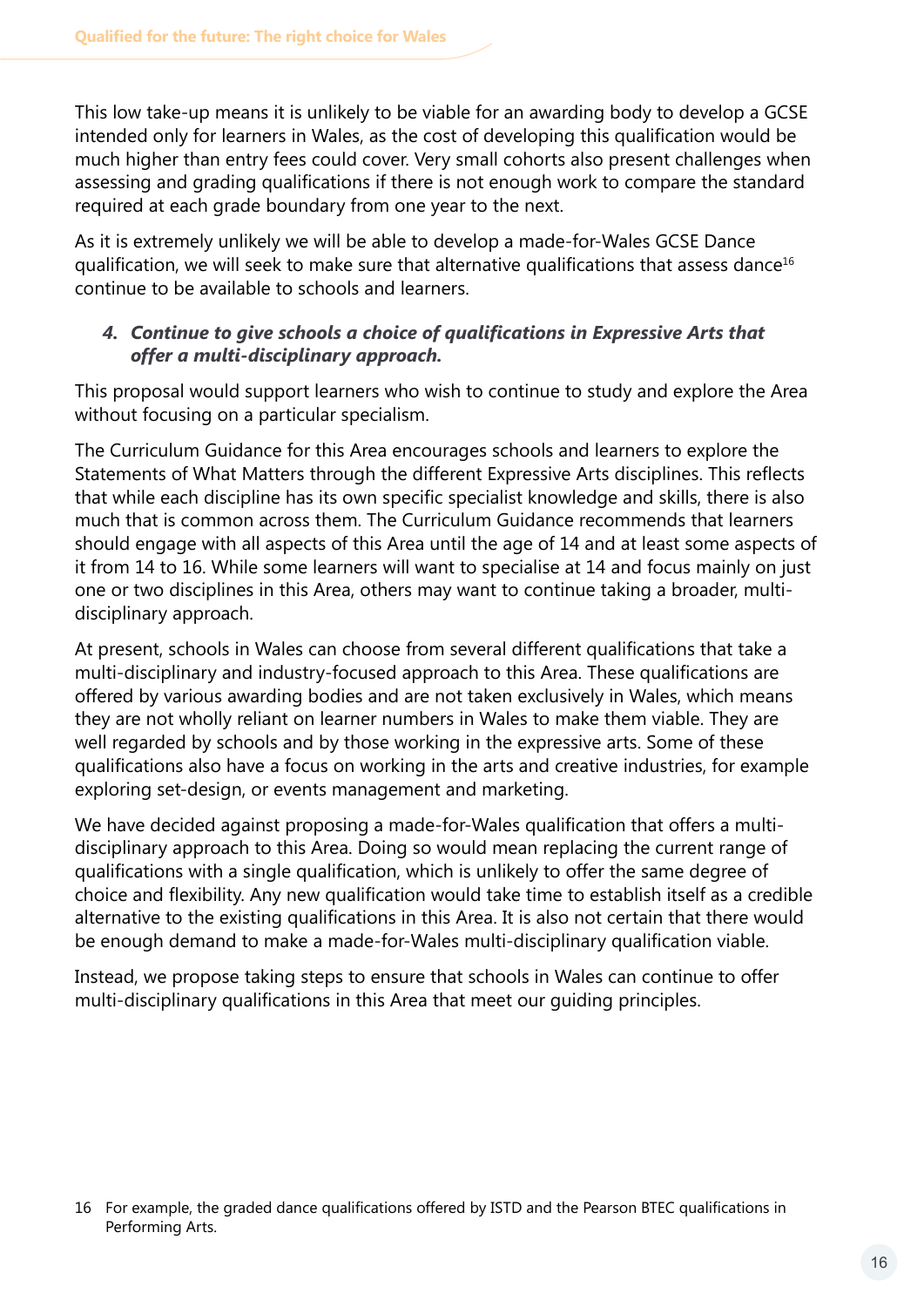### **Consultation Questions**

- **1. How far do you agree or disagree with our proposals to review and reform GCSEs in Art and Design, Drama and Music?**
- **2. How far do you agree or disagree with our proposal to create a new GCSE in Film and Digital Media?**
- **3. How far do you agree or disagree with our proposal to make sure that a choice of qualifications that assess dance continues to be available to learners and schools?**
- **4. How far do you agree or disagree with our proposal to continue to give schools a choice of qualifications in Expressive Arts that offer a multidisciplinary approach?**

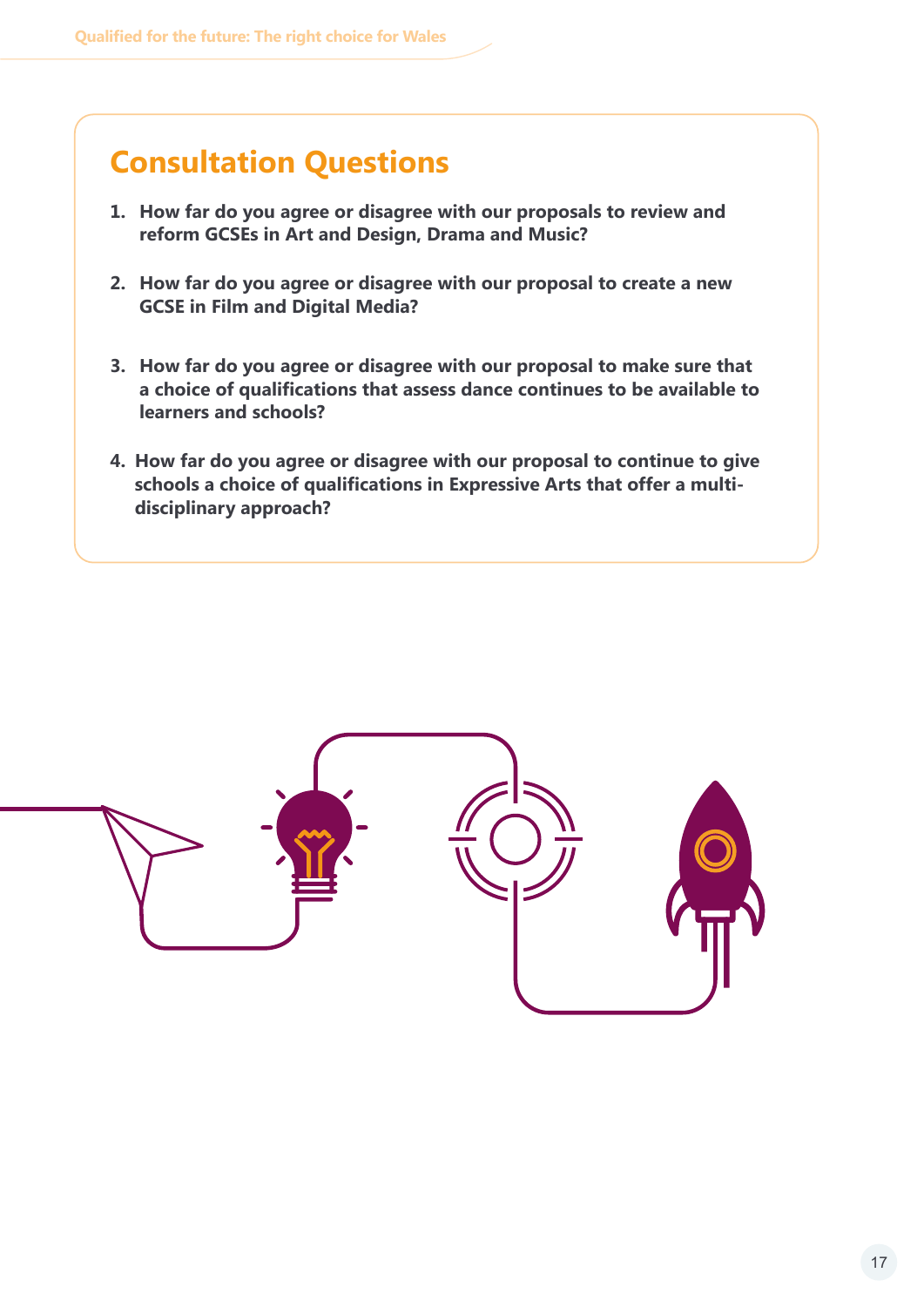### <span id="page-17-0"></span>**2. Health and Well-being**

### **Curriculum guidance17**

The fundamental components of the Health and Well-being Area of Learning and Experience ('Area') are physical health and development, mental health, and emotional and social well-being.

The five Statements of What Matters in this Area<sup>18</sup> are:

- *1. Developing physical health and well-being has lifelong benefits.*
- *2. How we process and respond to our experiences affects our mental health and emotional well-being.*
- *3. Our decision-making impacts on the quality of our lives and the lives of others.*
- *4. How we engage with different social influences shapes who we are and our health and well-being.*
- *5. Healthy relationships are fundamental to our well-being.*

As is the case for other Areas, these statements are intended to support and complement one another, not to be viewed in isolation. They give education professionals a framework through which to identify and approach the topics and issues most relevant to learners and that reflect a school's local curriculum.

There are many different issues, themes and topics that schools and learners could explore as they engage with this Area, including content related to other curriculum Areas.

### **Current provision**

In this Area at present there are three made-for-Wales GCSEs available to schools:

- Physical Education<sup>19</sup> Health and Social Care, and Childcare
- Food and Nutrition

A designed-for-England GCSE20 is also available in Citizenship Studies, but only through the medium of English.

Qualifications other than GCSEs are available in a range of related subjects, including:

Personal and social development Personal growth and well-being Mental health and well-being Healthy living and fitness

- 17 The Curriculum Guidance sets out in more detail what a School Curriculum should cover in relation to the areas of learning and experience, mandatory elements and cross-curricular skills. For a more detailed explanation, see page 6.
- 18 We have listed here the headlines for the Statements of What Matters in this Area. Each statement is described more fully in the Curriculum Guidance.
- 19 Available as both a full course and short course GCSE. The full course is similar in size to other GCSEs, the short course covers half the content of the full course.
- 20 Since 2015 there are some differences between GCSEs designed for Wales, England and Northern Ireland. GCSEs for Wales continue to be graded A\*-G, GCSEs for England are now graded 9-1, and in Northern Ireland a new C\* grade has been introduced. All GCSEs continue to be broadly comparable in size and level of demand. There are some differences in the GCSE subjects designed for each jurisdiction.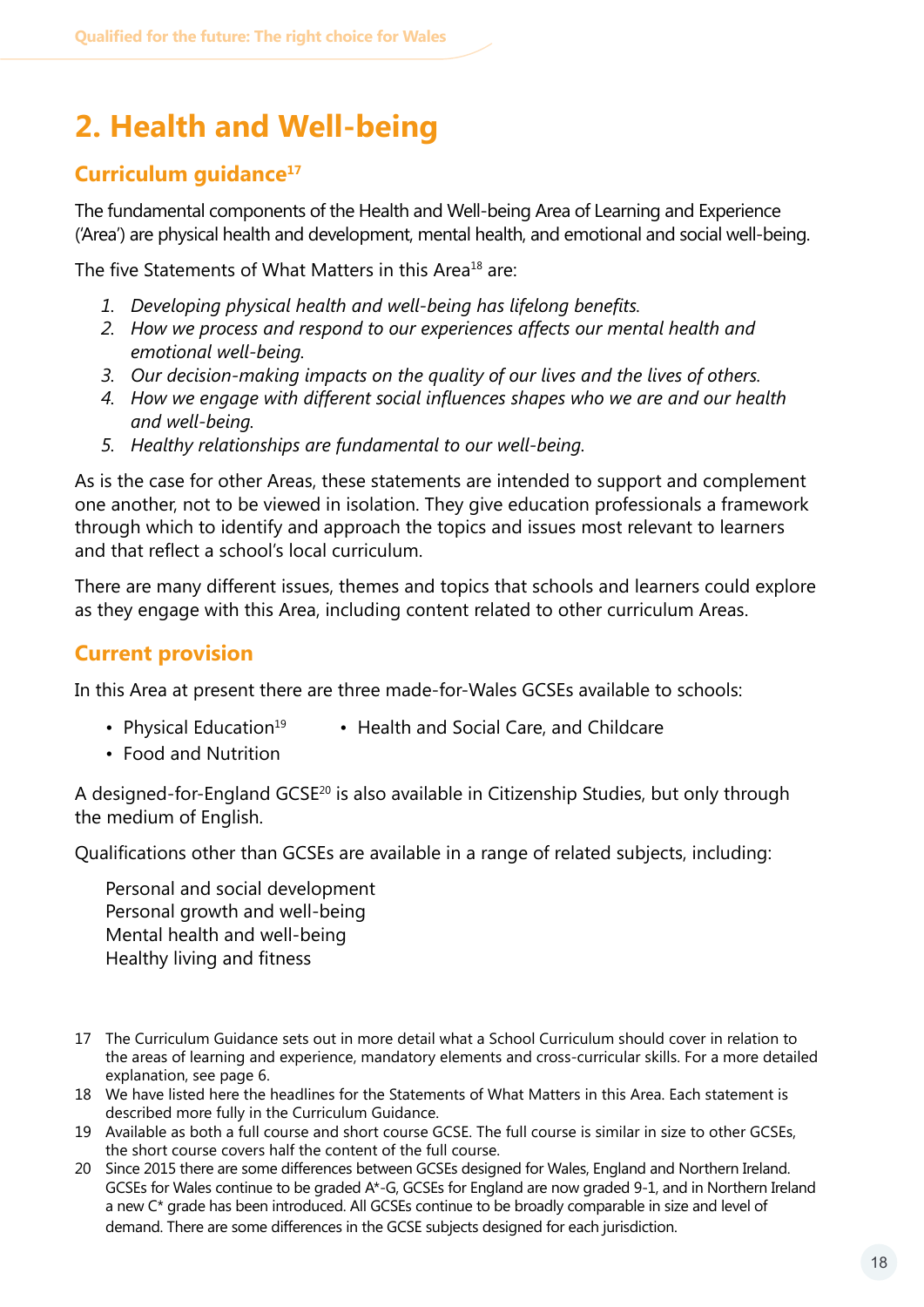These qualifications are typically designed to support progression and are offered at different levels of the Credit and Qualifications Framework for Wales<sup>21</sup> ranging from Entry Level to Level 2. Some are available bilingually; others are only available in English.

### **Proposals at a glance**

To shape the range of qualifications in this Area:

- 1. We propose not to create a new qualification intended to support the delivery of the whole of this Area.
- 2. We propose to review and reform GCSEs in Food and Nutrition, Physical Education, and Health and Social Care, and Childcare.

### **The thinking behind the proposals**

*1. We propose not to create a new qualification intended to support the delivery of the whole of this Area.*

This proposal would allow schools freedom to design and deliver their own approach to this Area in line with their School Curriculum<sup>22</sup> and the needs of their learners. We believe this would be the most effective way of reflecting the importance this Area is given in the Curriculum for Wales and its equal standing with the other Areas of Learning and Experience.

A qualification spanning this whole Area would not offer the most appropriate way of assessing learners' development of their own health and well-being. We also consider that the potential risks and challenges of doing so would outweigh any potential benefits.

If we create a qualification that covers this whole Area, schools could feel under pressure to offer it instead of adopting their own approach to this Area as part of their School Curriculum. As with any qualification, there would be an inevitable focus on preparing for and passing the assessments, which could divert time and effort away from developing learners' own health and well-being. Meeting the assessment requirements of qualification would likely constrain the range of topics that learners could explore in relation to their own health and well-being development. There is also a risk that formal assessment of this Area could end up assessing only those aspects of learning that can be reliably measured, rather than what is important. Consequently, creating a generic qualification for this Area could inadvertently increase the risk that it is viewed as a bolt-on to a School Curriculum rather than a more integrated part of a learner's experience.

- 21 The [Credit and Qualifications Framework for](https://gov.wales/credit-and-qualifications-framework-cqfw-overview) Wales (CQFW) describes the qualifications system in Wales. It encompasses a wide range of qualifications across all levels from the initial stages (Entry Level) to the most advanced (Level 8 e.g. Doctoral). It aims to help learners make informed decisions about their learning and potential progression opportunities.
- 22 When the Curriculum for Wales takes effect, each school in Wales will be required to create its own School Curriculum in line with Curriculum Guidance set by Welsh Government. See page 6 for more details.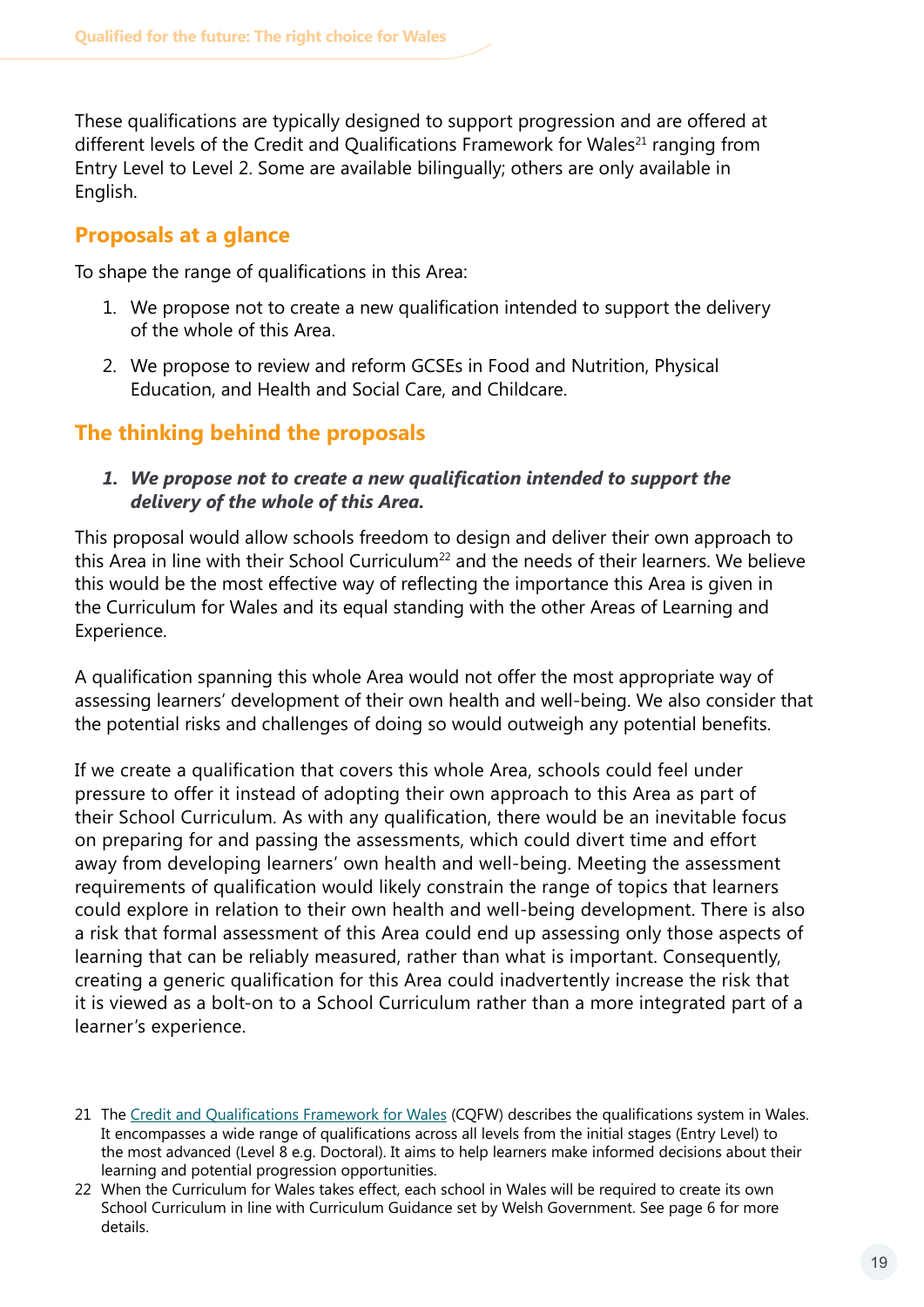Some argue that a qualification is necessary to reflect the equal status of this Area to the other Areas of Learning and Experience. Given the heavy emphasis the current system places on qualifications, this is an understandable point of view. But a School Curriculum is about much more than qualifications. And our engagement with schools and teachers suggests that they are likely to prioritise developing the health and well-being of their learners irrespective of whether they are taking a qualification in it. The absence of a made-for-Wales qualification would give them and their learners the freedom to develop and explore their own approaches to this Area. This kind of whole-school approach is more likely to engage learners and to give them the valuable experiences and skills they need and that will serve them well in the future.

Another reason for not developing a made-for-Wales qualification in this Area is that doing so would present significant assessment challenges, which could have a negative effect on teaching and learning. This Area is about developing behaviours and mindsets to help learners make informed decisions about their own and others' health and well-being. Assessing these types of characteristics and dispositions authentically and fairly across the national cohort would be challenging. Doing so in a way that gives schools and learners a free choice on the topics they want to focus on would be harder still. Some of these topics will be sensitive and personally significant for some learners, for example, discussions relating to identity, bereavement, bullying or substance abuse. In assessing such topics, there is a danger that some learners could be placed at a disadvantage because of the personal experiences explored.

These challenges mean that creating a qualification for this Area risks either placing too much focus on what can be assessed safely and reliably at a national level, or that assessment tasks would be very open-ended and highly predictable, which would encourage formulaic and superficial responses. Either approach could have a narrowing effect on teaching and learning.

In making this proposal not to create a new generic qualification in this Area, it is important to say that qualifications could still form a useful part of a school's approach to this Area. A school could offer the opportunity to take one or even several small qualifications related to this Area as part of its approach. There are qualifications already available to schools in this Area that could be used in this way. We will encourage awarding bodies to continue offering these qualifications in line with our guiding principles. In time, schools and awarding bodies may want to work together to develop qualifications based on what schools are delivering.

#### *2. We propose to review and reform GCSEs in Food and Nutrition, Physical Education, and Health and Social Care, and Childcare.*

These qualifications allow learners to develop their interest in a variety of subject areas and support progression to further learning.

Our engagement with teachers suggests these subjects are enjoyed by the learners who study them and that they are well understood by stakeholders. We see no reason to discontinue these qualifications: they support learner engagement, they are viable, and they are valued.

While these subjects are broadly related to Health and Well-being, they also include elements from other Areas of Learning and Experience, including Science and Technology,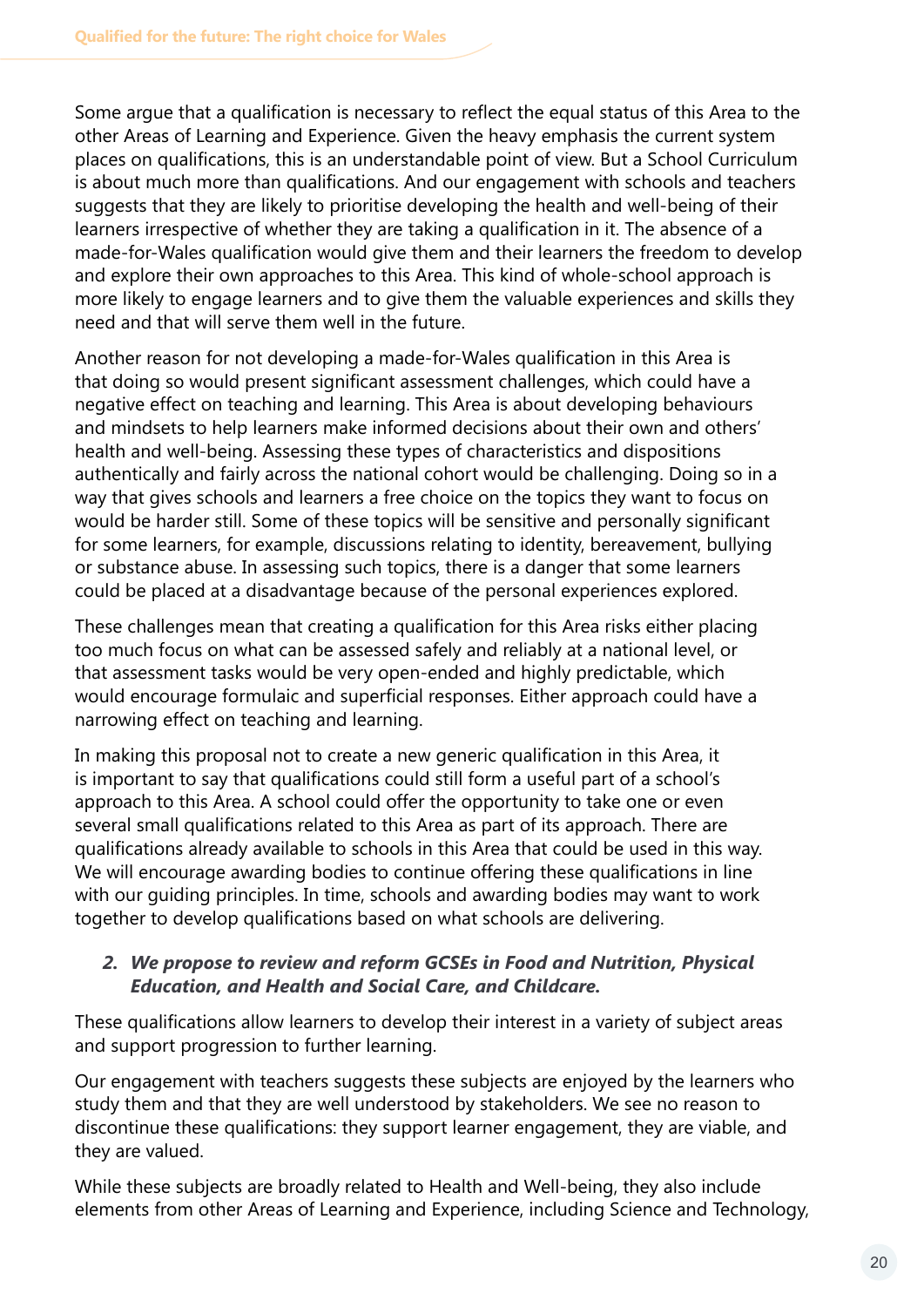Mathematics and Numeracy, and Humanities. They also have clear links to the Four Purposes of the Curriculum.

If we adopt this proposal, we will review the content and assessment of the existing GCSEs in these subjects to consider any changes that may be required. This means the GCSE qualifications in this Area would be updated to better reflect the Curriculum Guidance. We will work closely with stakeholders to consider how the design and assessment of these qualifications can reflect the fundamental components of this Area. We will also look at how these qualifications could include and support other aspects of a School Curriculum.

### **Consultation Questions**

- **1. How far do you agree or disagree with our proposal not to create a new qualification intended to support the delivery of the whole of this Area?**
- **2. How far do you agree or disagree with our proposals to review and reform GCSEs in Food and Nutrition, Physical Education, and Health and Social Care, and Childcare?**

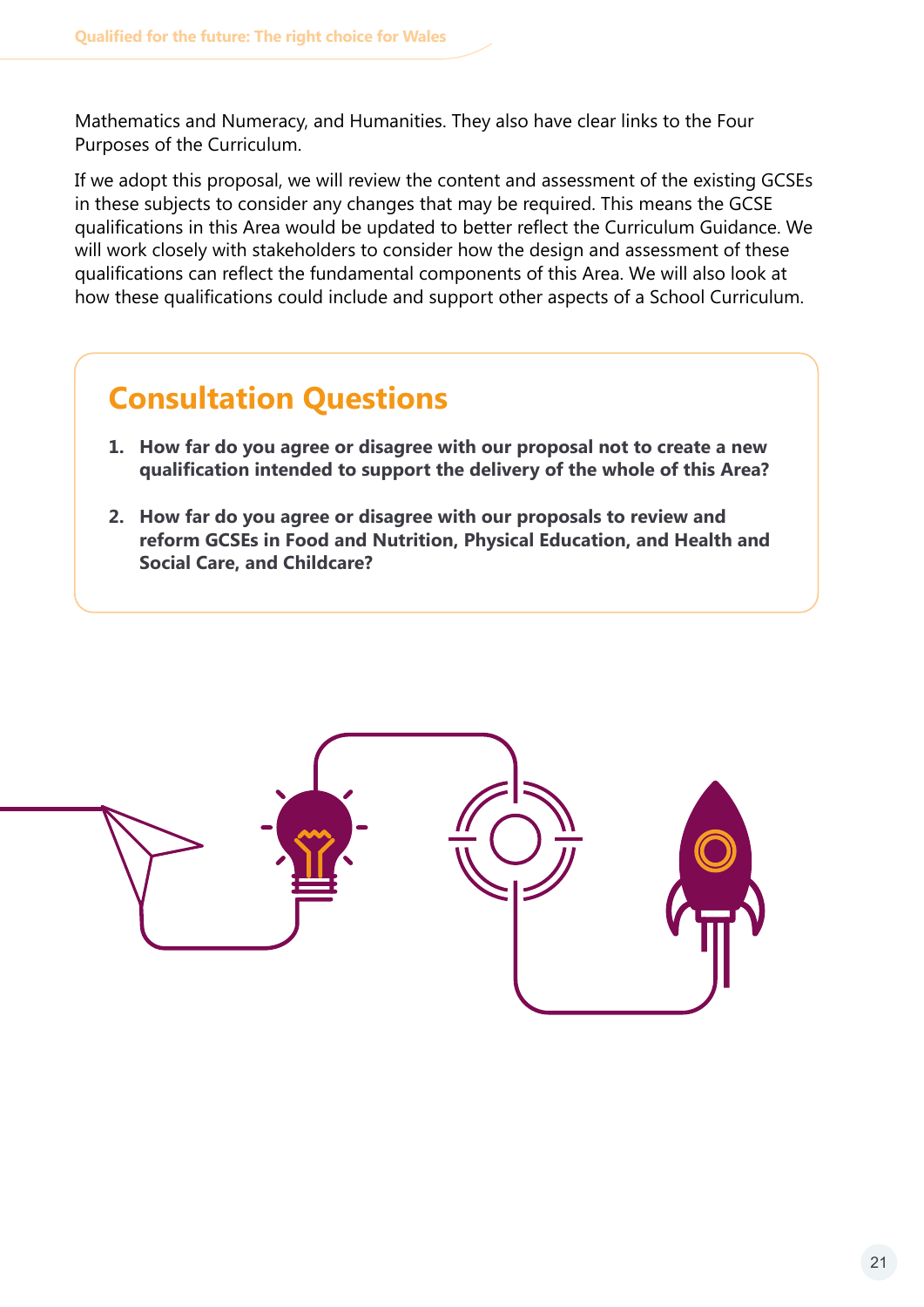### <span id="page-21-0"></span>**3. Humanities**

### **Curriculum guidance23**

The Humanities Area of Learning and Experience ('Area') includes the following disciplines: business studies; geography; history; religion, values and ethics; and social studies. The Curriculum Guidance also notes that the following disciplines are complementary to this Area: classics, economics, law, philosophy, politics, psychology and sociology.

The five Statements of What Matters in this Area<sup>24</sup> are:

- *1. Enquiry, exploration and investigation inspire curiosity about the world, its past, present and future.*
- *2. Events and human experiences are complex, and are perceived, interpreted and represented in different ways.*
- *3. Our natural world is diverse and dynamic, influenced by processes and human actions.*
- *4. Human societies are complex and diverse, and shaped by human actions and beliefs.*
- *5. Informed, self-aware citizens engage with the challenges and opportunities that face humanity, and are able to take considered and ethical action.*

### **Current provision**

In this Area at present, there are four made-for-Wales GCSEs available to schools. These are:

- 
- Business History
- Geography  **Religious Studies**<sup>25</sup>

These qualifications were all reformed in 2016/2017. Our research and engagement with teachers indicates that these new specifications are seen as content-heavy and challenging to deliver in the time allocated within schools to teach these subjects.

Alongside these made-for-Wales GCSEs, GCSE qualifications that have been designed for England26 are available in:

| <b>Ancient History</b>        | Economics  |
|-------------------------------|------------|
| <b>Applied Business</b>       | Law        |
| Citizenship                   | Psychology |
| <b>Classical Civilisation</b> | Sociology  |

- 23 The Curriculum Guidance sets out in more detail what a School Curriculum should cover in relation to the areas of learning and experience, mandatory elements and cross-curricular skills. For a more detailed explanation, see page 6.
- 24 We have listed here the headlines for the Statements of What Matters in this Area. Each statement is described more fully in the Curriculum Guidance.
- 25 Available as both a full course and short course GCSE. The full course is similar in size to other GCSEs, the short course covers half the content of the full course.
- 26 Since 2015 there are some differences between GCSEs designed for Wales, England and Northern Ireland. GCSEs for Wales continue to be graded A\*-G, GCSEs for England are now graded 9-1, and in Northern Ireland a new C\* grade has been introduced. All GCSEs continue to be broadly comparable in size and level of demand.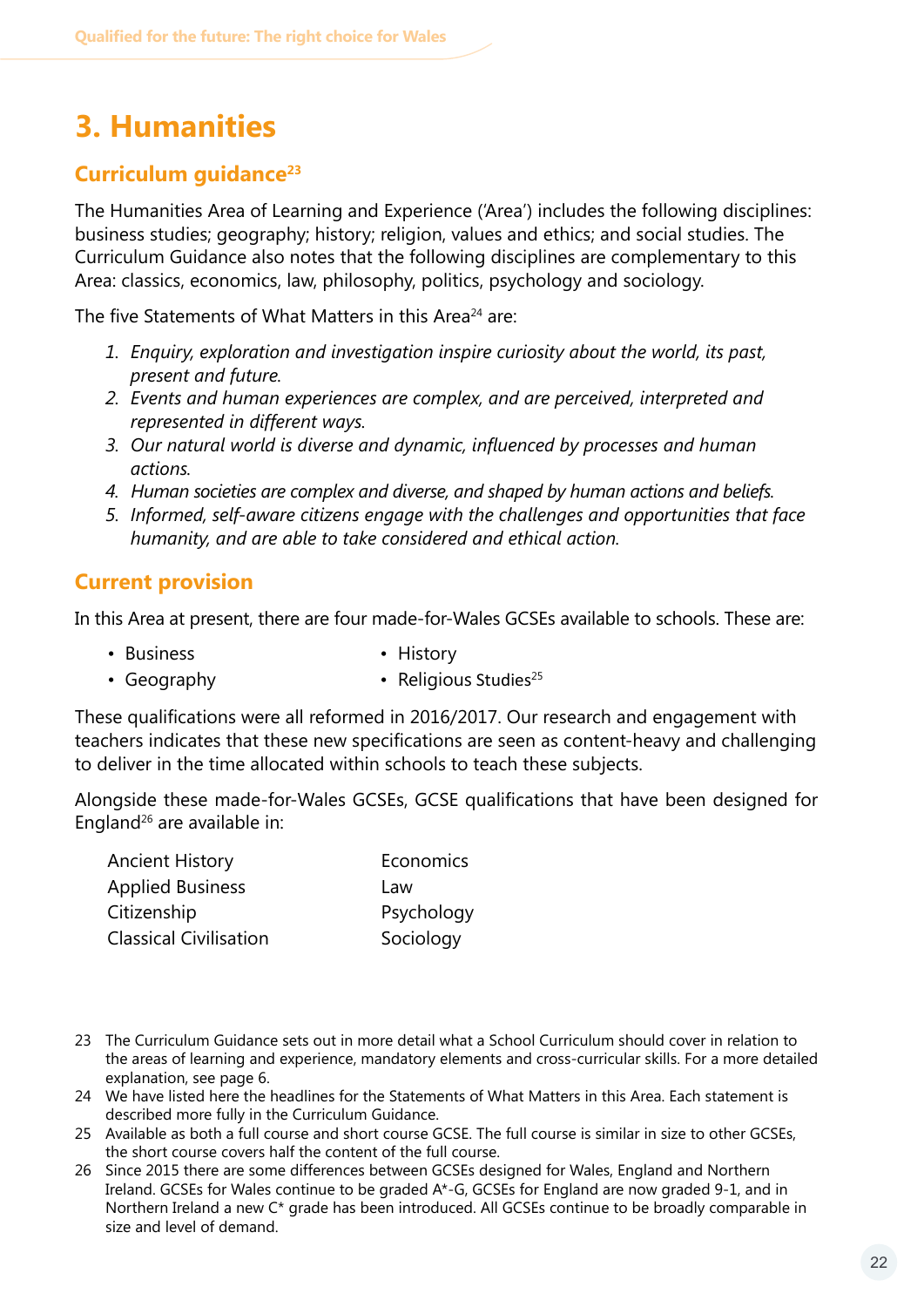With the exception of Sociology, these qualifications are only available in English. The number of learners taking them is generally much lower than for the main GCSEs in this area.

Qualifications other than GCSEs are also available in:

Business Marketing Travel and Tourism

Some of these qualifications are available bilingually, others are available in English only.

### **Proposals at a glance**

To shape the range of qualifications for Humanities, we propose to:

- 1. Review and reform GCSEs in Business, Geography, History and Religious Studies.
- 2. If feasible, create a new GCSE in Social Studies.
- 3. If feasible, create a new integrated GCSE in Humanities.

Qualifications in disciplines related to this Area will continue to be available to schools and learners, provided they meet our guiding principles and do not duplicate the main madefor-Wales qualifications in this Area.

### **The thinking behind the proposals**

#### *1. Review and reform GCSEs in Business, Geography, History and Religious Studies.*

This proposal would continue to give schools and learners a choice of discrete GCSE qualifications in this Area, and give them flexibility to focus and combine their interests in this Area and their wider School Curriculum<sup>27</sup>.

If we adopt this proposal, we will review the content and assessment of the existing GCSEs. Given how this Area is structured and focused, we expect that qualifications in these disciplines will require substantial reform. We will work closely with many different stakeholders to develop proposals for the detailed design of the new reformed qualifications.

Overhauling the content and assessment of these qualifications will allow them to align more fully with the Curriculum Guidance for this Area and to emphasise the links between it and other Areas. Reviewing these qualifications together will also allow for a consistent approach to the elements they have in common, for example in how they assess and encourage the development of enquiry skills.

When reforming these qualifications, we would work closely with stakeholders to consider how the skills and conceptual knowledge described in the Curriculum Guidance for this Area should be reflected in a qualification. We would also explore how assessment design could offer schools more freedom to choose the specific content and contexts for learning that allow their learners to develop and demonstrate the underpinning knowledge and skills.

27 When the Curriculum for Wales takes effect, each school in Wales will be required to create its own School Curriculum in line with Curriculum Guidance set by Welsh Government. See page 6 for more details.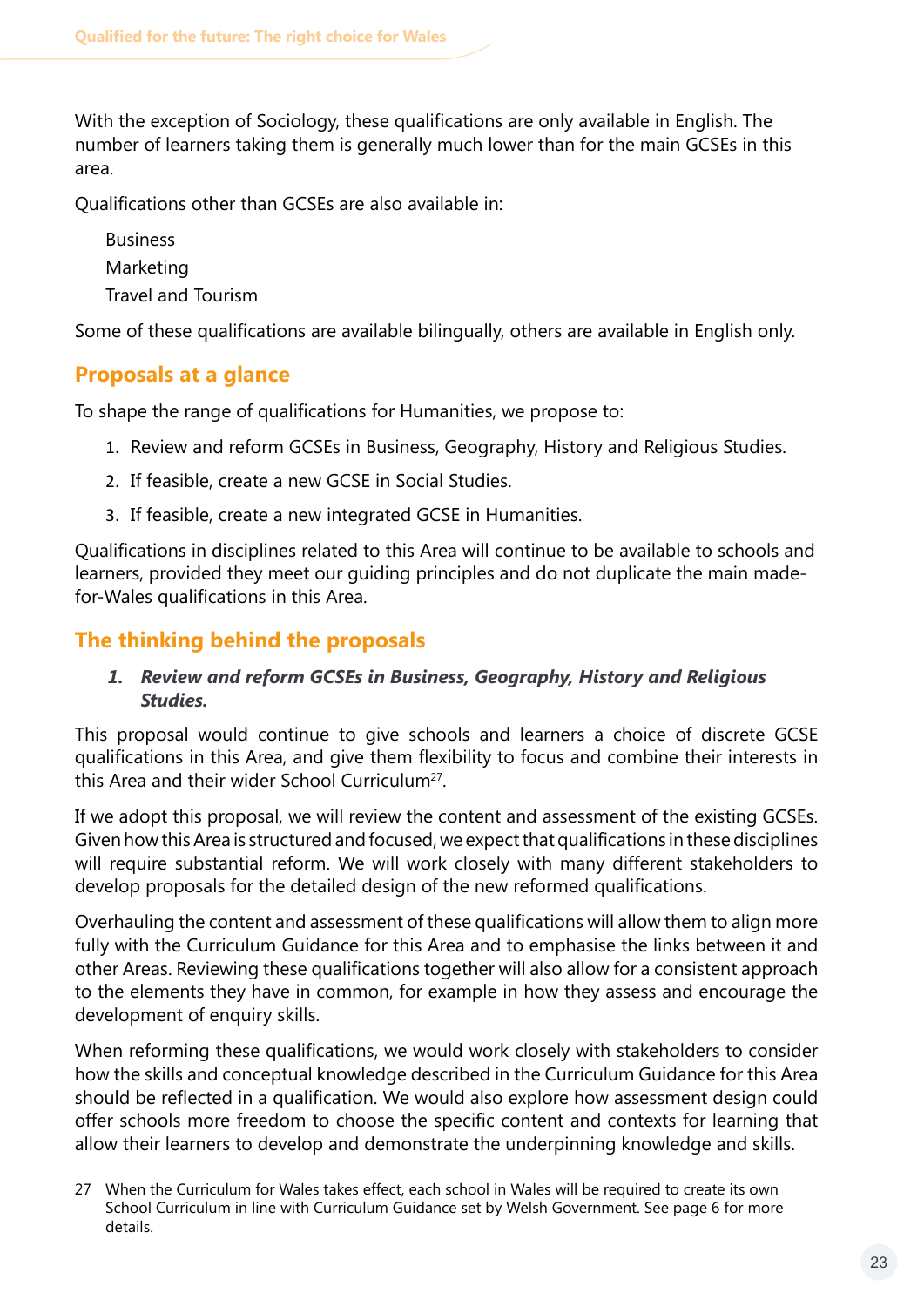Reformed qualifications in these disciplines will need to support and encourage learners to progress to further studies in Humanities-related subjects, as well as more generally. Post-16 learning providers have told us that although taking a pre-16 qualification in a related subject can help learners who want to go on to study Humanities disciplines, it is not generally viewed as essential.

When reviewing and reforming GCSE Religious Studies, it will be necessary to clarify the relationship between the new qualification and the proposed statutory requirement for all learners to study Religion, values and ethics (RVE) until they are 16. It may be necessary to change the title of the qualification to make the relationship clear; we will explore this when consulting on the proposed design of the new qualification. We will also consider whether a short-course version of this GCSE should continue to be available.

If enacted, the Curriculum and Assessment (Wales) Bill<sup>28</sup> would require most publicly-funded schools to follow a common agreed syllabus for RVE, while allowing some publicly-funded schools with a religious character to follow a denominational syllabus. So, any reformed qualification intended to support the RVE element of the Curriculum for Wales will need to be flexible enough to accommodate different local approaches. We will work closely with a range of different stakeholders, including representatives of different faiths and worldviews, to make sure we get the balance right.

### *2. If feasible, create a new GCSE in Social Studies.*

At present, there is no Social Studies qualification available to schools and learners. Creating a new Social Studies GCSE would place it on an equal footing with the other main Humanities disciplines.

According to the Curriculum Guidance, this discipline encourages learners to actively participate and engage with social issues in local, national and international contexts, through social enquiry, discussions and social action.

There is clear potential for creating a new qualification in this discipline that supports the Four Purposes of the Curriculum and gives learners an opportunity to engage with current events and with the important questions of our time, while exploring social issues, identity, rights and social organisation.

Creating a new Social Studies GCSE offers many of the same benefits as reviewing and reforming the existing GCSEs in this Area. It is a chance to develop a qualification with content and assessment that supports the Curriculum Guidance for this Area and that can be tailored to a School Curriculum and to a learner's particular interests.

We want to confirm whether there will be enough demand from schools and learners to make this proposed qualification viable for an awarding body to develop and deliver. To help us decide whether to adopt this proposal, we are engaging with schools to gauge the likely take-up for this qualification.

If we accept the proposal, we will work with stakeholders to develop proposed content and assessment for the new qualification. Depending on the final design of the qualification, it may replace some of the existing GCSE qualifications in subjects such as citizenship, sociology and law.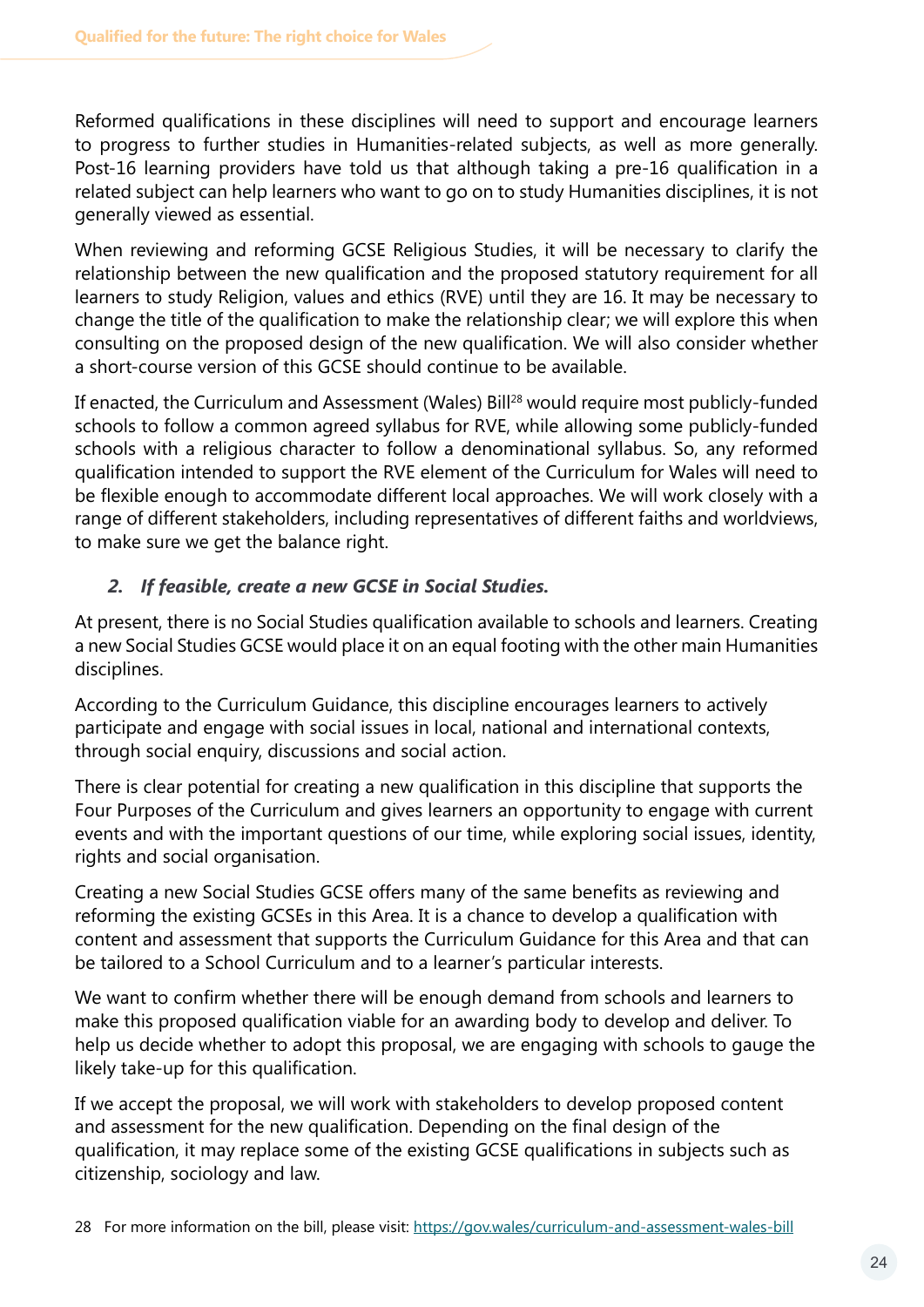Although this would be a new qualification, we would want it to be developed and introduced alongside reformed GCSEs in this Area to reflect the full breadth of the Humanities Curriculum Guidance.

#### *3. If feasible, create a new integrated GCSE in Humanities.*

A qualification that takes an integrated and thematic approach could allow learners to develop underpinning common skills and knowledge and to see how the different disciplines in this Area relate to each other.

At this stage, we are only proposing to explore the potential design and viability of this type of qualification. This is because we envisage several potential challenges that would need to be overcome.

Creating a qualification of this kind will require agreement on the common knowledge and skills that should be covered by learners. In theory a more thematic and integrated approach offers the possibility of engaging with all five disciplines and all five Statements of What Matters for this Area. In practice, doing so in a way that ensures the content remains coherent and manageable will be difficult to achieve. It is conceivable that a qualification of this kind will need to be bigger than other proposed GCSEs in this Area, more similar in size to two GCSEs (a double award).

There will also have to be sufficient demand from schools and learners to make it viable for an awarding body to develop and deliver such a qualification. At this stage, we are less confident about the potential viability of a new GCSE Humanities than we are for the proposed new GCSE Social Studies. Integrated Humanities GCSEs offered in the past struggled to gain sufficient take-up to remain viable. While the new Social Studies GCSE could be taken in combination with other GCSEs in this Area, an integrated Humanities GCSE is more likely to be offered as an alternative to other discipline-specific GCSEs, especially if it ends up being bigger than a single GCSE. Engagement with schools suggests that if they were to offer GCSE Humanities, they would most likely do so in addition to the other GCSEs available in this Area, which is likely to reduce its potential take-up further.

Schools have told us they would value a qualification that offers an alternative to discipline-specific qualifications. We would want to allow a genuinely integrated, thematic approach, rather than a mix-and-match of discipline-specific units. Achieving this and overcoming the potential challenges may require a flexible approach to qualification design, for example by exploring whether schools could develop their own assessment tasks that are validated by an awarding body. Adopting this proposal would mean we continue to work with stakeholders to explore the different options for how this kind of qualification could be made to work. We would then test proposals and potential demand for the qualification through further engagement with schools.

The additional work required to explore the different ways a qualification of this kind could be designed and delivered viably will take time. Even if we succeed in finding an approach that works, the new qualification is unlikely to be ready for teaching by September 2025. There is also a chance that we are not able to agree on an approach that works. Although a qualification of this kind would be beneficial to schools and learners, it would not be essential. If this kind of qualification cannot be developed – either at all, or in time for 2025 – then schools would still be able to design and implement their School Curriculum in line with the Framework.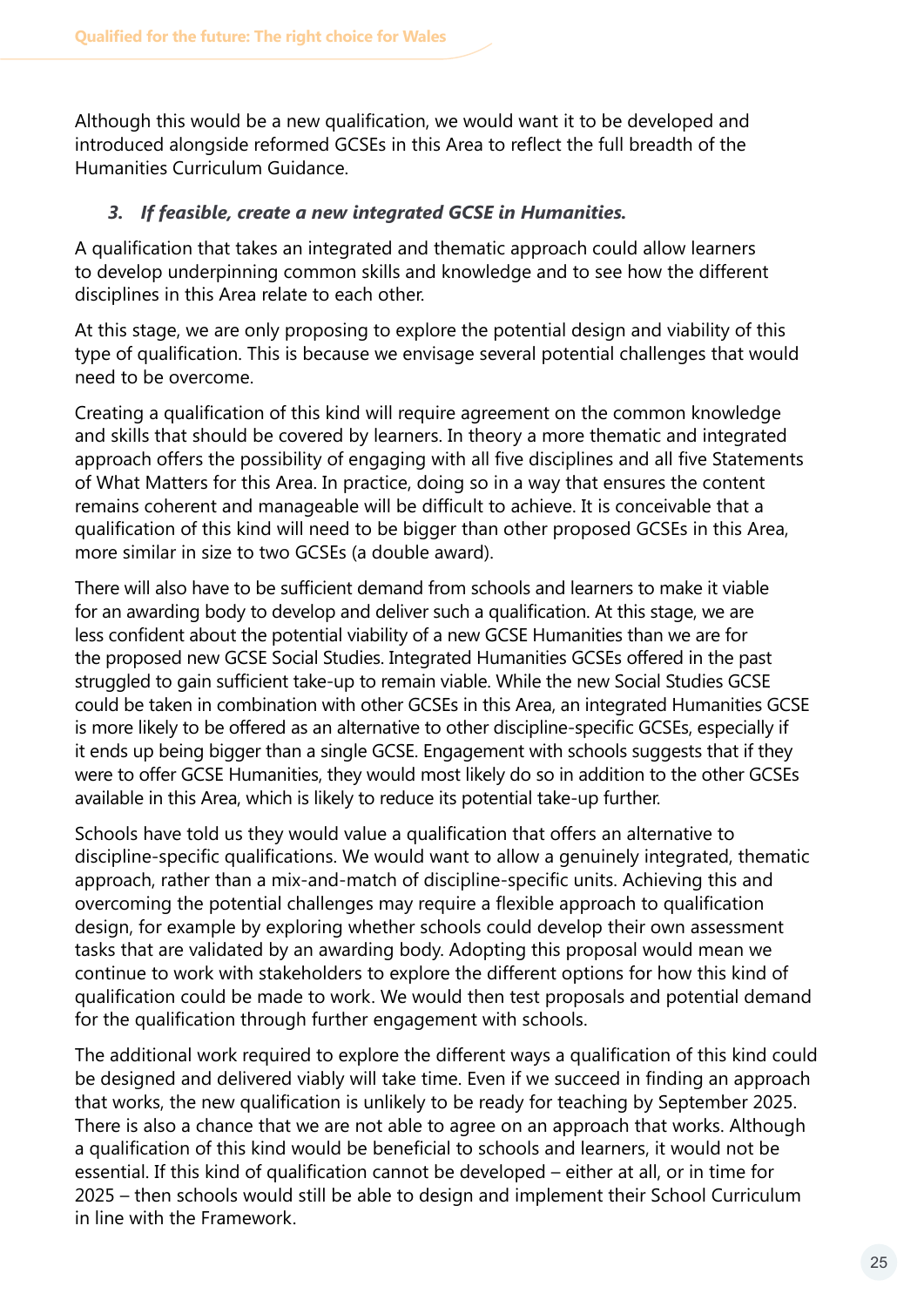### **Consultation Questions:**

- **1. How far do you agree or disagree with our proposals to review and reform GCSEs in Business, Geography, History and Religious Studies?**
- **2. How far do you agree or disagree with our proposal to create a new GCSE in Social Studies, if feasible?**
- **3. How far do you agree or disagree with our proposal to create a new integrated GCSE in Humanities, if feasible?**

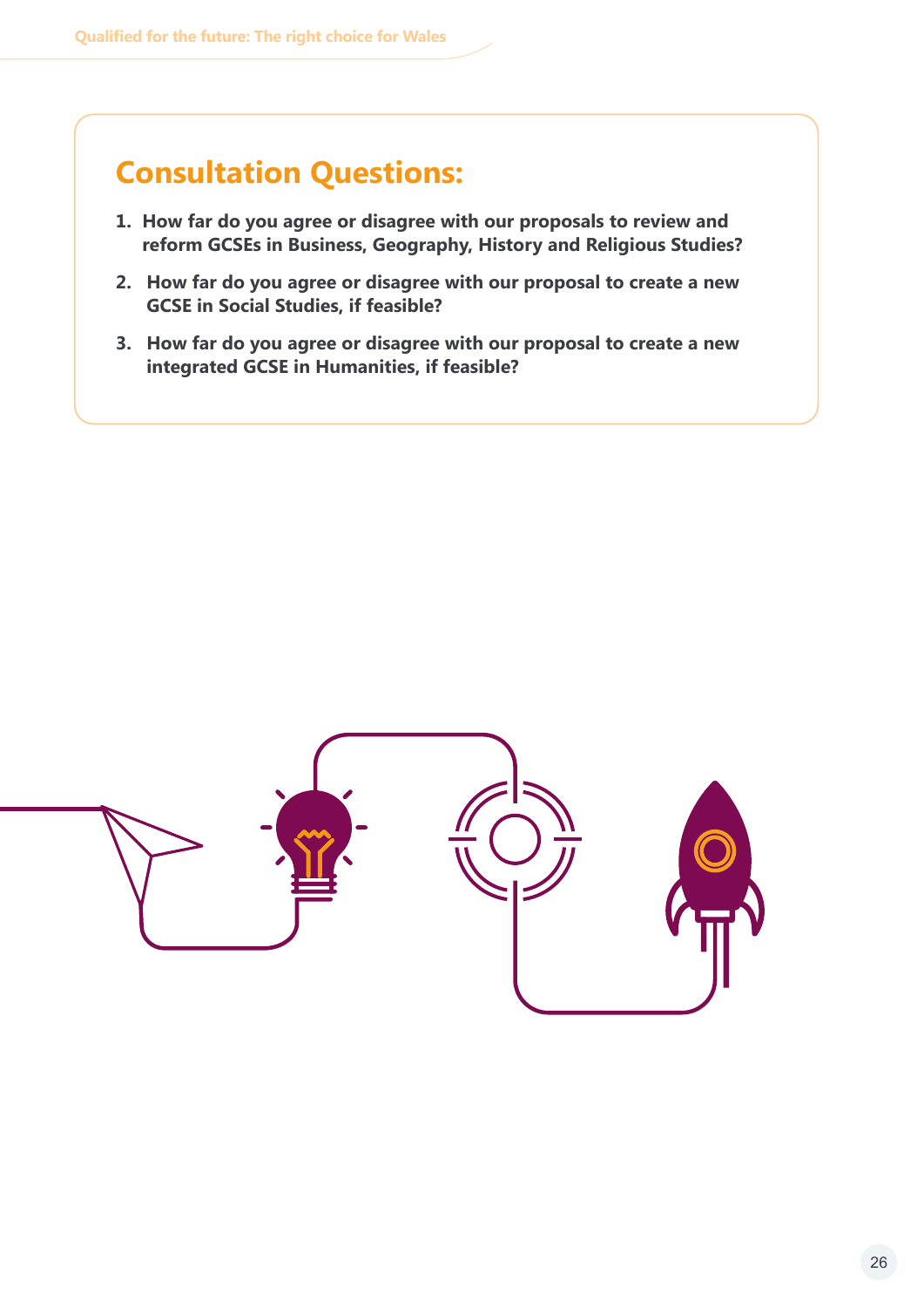### <span id="page-26-0"></span>**4. Languages, Literacy and Communication**

### **Curriculum guidance<sup>29</sup>**

The Languages, Literacy and Communication Area of Learning and Experience ('Area') focuses on knowledge and skills in Welsh, English and international languages,<sup>30</sup> as well as in literature.

The four Statements of What Matters in this Area<sup>31</sup> are:

- 1. *Languages connect us.*
- 2. *Understanding languages is key to understanding the world around us .*
- 3. *Expressing ourselves through languages is key to communication.*
- 4. *Literature fires imagination and inspires creativity.*

The Curriculum and Assessment (Wales) Bill 2020<sup>32</sup> states that the learning of Welsh and English is mandatory up to the age of 16.

The Curriculum Guidance for this Area includes a separate set of expectations for the progress learners are expected to make in their Welsh language learning if they are studying in English-medium contexts<sup>33</sup>. Learners in Welsh-medium and bilingual contexts<sup>34</sup> are expected to make the same level of progress in Welsh and in English.

### **Current provision**

In this Area at present, made-for-Wales GCSEs are available to schools in:

- 
- Welsh Language **English Language**
- Welsh Second Language English Literature
- 
- Welsh Literature

Learners in Welsh-medium and bilingual contexts typically take four GCSEs in this Area: English Language, English Literature, Welsh Language and Welsh Literature. In Englishmedium contexts learners typically take three GCSEs in this Area: English Language, English Literature and Welsh Second Language.

- 29 The Curriculum Guidance sets out in more detail what a School Curriculum should cover in relation to the areas of learning and experience, mandatory elements and cross-curricular skills. For a more detailed explanation, see page 6.
- 30 International languages in the Curriculum Guidance refers to languages other than Welsh and English that are learned in school; these can include community languages, modern languages, classical languages and British Sign Language.
- 31 We have listed here the headlines for the Statements of What Matters in this Area. Each statement is described more fully in the Curriculum Guidance.
- 32 For more information on the bill, please visit<https://gov.wales/curriculum-and-assessment-wales-bill>
- 33 We use 'English-medium contexts' to mean English-medium schools, settings and streams. Learners in these contexts typically receive most of their education in English, with the Welsh language taught as a subject rather than used as a language of tuition.
- 34 We use 'Welsh-medium and bilingual contexts' to mean Welsh-medium and bilingual schools, settings or streams. Learners in these contexts typically receive their education mainly through the medium of Welsh.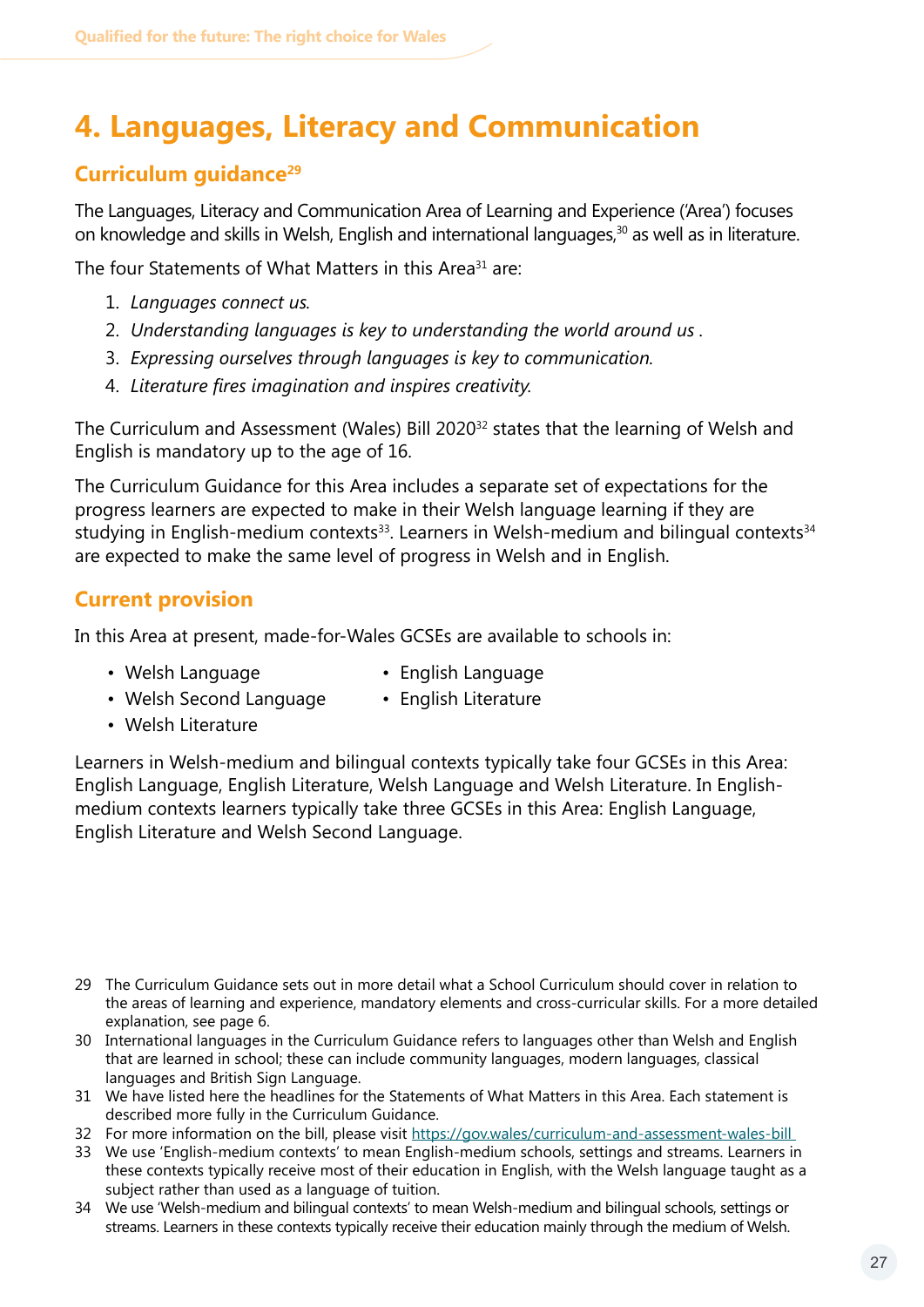Made-for Wales GCSEs are also available in:

French German Spanish

Qualifications in English and Welsh are available at Entry Level and Level 1<sup>35</sup> for learners who cannot access the GCSEs. The number of learners taking these qualifications is very  $small<sup>36</sup>$ 

International language GCSE qualifications that have been designed for England are available in:

| Arabic   | Bengali                | <b>Biblical Hebrew</b> |
|----------|------------------------|------------------------|
| Chinese  | <b>Classical Greek</b> | Greek                  |
| Gujarati | Italian                | Japanese               |
| Latin    | Modern Hebrew          | Panjabi                |
| Persian  | Portuguese             | Polish                 |
| Russian  | <b>Turkish</b>         | Urdu                   |

While all these international languages GCSEs are available for schools in Wales to choose from, not all are offered to, or taken by, learners in Wales. These qualifications are only available through English (except for Latin, which is available through Welsh and English).

As well as GCSEs in international languages, schools can choose from a range of Language Pathway qualifications. These are unitised, credit-based qualifications that can be combined flexibly to meet the needs of different learners. They are assessed through a portfolio of evidence which is internally assessed by teachers and externally verified by an awarding body. These qualifications are available from Entry Level to Level 2 of the CQFW in the following languages:

| French | Italian  | Mandarin |
|--------|----------|----------|
| German | Japanese | Spanish  |

British Sign Language (BSL) is also included within this Area. At present, schools and learners can choose from a range of qualifications ranging from Entry Level to Level 2<sup>37</sup>.

<sup>35</sup> The [Credit and Qualifications Framework for Wales](https://gov.wales/credit-and-qualifications-framework-cqfw-overview) (CQFW) describes the qualifications system in Wales. It encompasses a wide range of qualifications across all levels from the initial stages (Entry Level) to the most advanced (Level 8 e.g. Doctoral). It aims to help learners make informed decisions about their learning and potential progression opportunities.

<sup>36</sup> In 2018/19 only four of these Entry Level and Level 1 qualifications were awarded to more than 100 learners in Wales. The most awarded of these qualifications was WJEC Entry Level Certificate in English, which was awarded to 600 learners. Source: Welsh Government (2018/19) WED/PLASC data.

<sup>37</sup> In 2018/19, fewer than ten learners gained a qualification in BSL in Wales. Source: Welsh Government. (2018/9). WED/PLASC data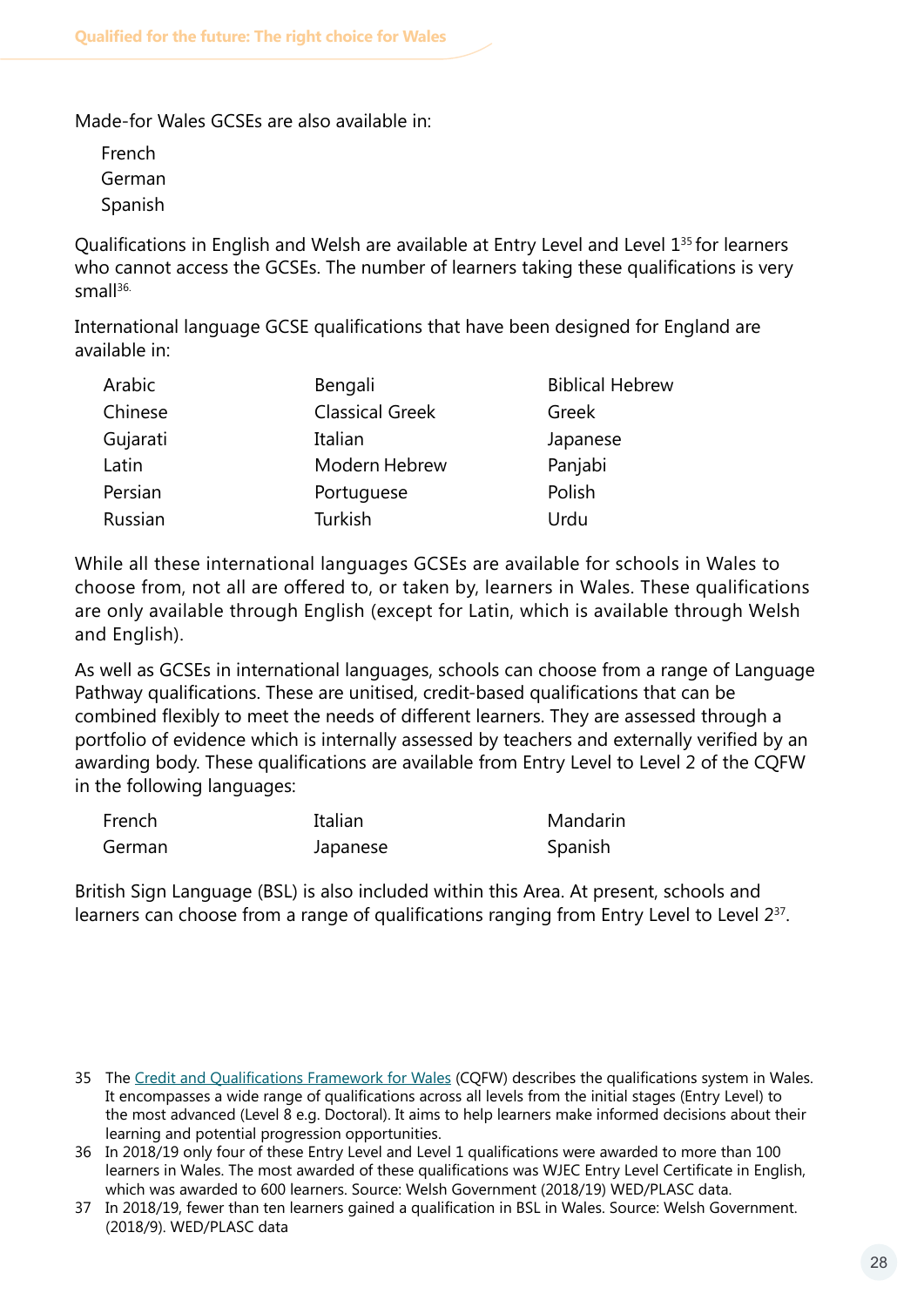Take-up of international languages has been steadily falling in Wales for several years<sup>38</sup>. Several factors have been reported as contributing to this decline, including:

- a reduction in the time available for teaching languages in schools
- a perception that languages are more difficult than other subjects and suitable only for more able learners
- · difficulties recruiting and retaining languages teachers
- the UK's decision to leave the EU (Brexit).

In response to these challenges, Welsh Government has created a Global Futures initiative with an aim to 'increase the number of young learners studying languages at all levels and across all sectors,39*.* Promoting and raising the profile of international languages at GCSE and beyond is a priority area for Welsh Government. The Curriculum Guidance also seeks to reinvigorate the study of languages. Our proposals are offered with similar intent.

### **Proposals at a glance**

To shape the range of available qualifications in this Area, we propose to:

- 1. Create a new combined language and literature GCSE in English and a new combined language and literature GCSE in Welsh to replace the existing separate GCSE qualifications. These new combined GCSEs would each be roughly the size of 1½ GCSEs.
- 2. Discontinue GCSE Welsh Second Language and create a new, bigger GCSE designed for learners in English-medium contexts that reflects the expectations of the Curriculum Guidance. The new qualification would be roughly the size of 1½ GCSEs.
- 3. Create a set of small Welsh language skills qualifications that can be taken in addition to a GCSE to support progression along the continuum for Welsh language learning.
- 4. Review and reform made-for-Wales GCSEs in French, German and Spanish.
- 5. Create a set of small, made-for-Wales qualifications in a range of international languages to support engagement and progression in language learning.
- 6. Make sure learners and schools can continue to access a range of British Sign Language qualifications, including any new GCSE developed for learners in England.

<sup>38</sup> Since 2010, GCSE entries have declined by 48%. The data shows a decline of 56% in French, 65% in German and 16% in Spanish. Source: https://wales[.britishcouncil.org/sites/default/files/language\\_trends\\_](https://wales.britishcouncil.org/sites/default/files/language_trends_report_final.pdf) [report\\_final.pdf](https://wales.britishcouncil.org/sites/default/files/language_trends_report_final.pdf)

<sup>39</sup> [Global Futures: A plan to improve and promote modern foreign languages in Wales 2020 to 2022](https://gov.wales/global-futures-plan-improve-and-promote-modern-foreign-languages-wales-2020-2022-html)  [HTML] | GOV.WALES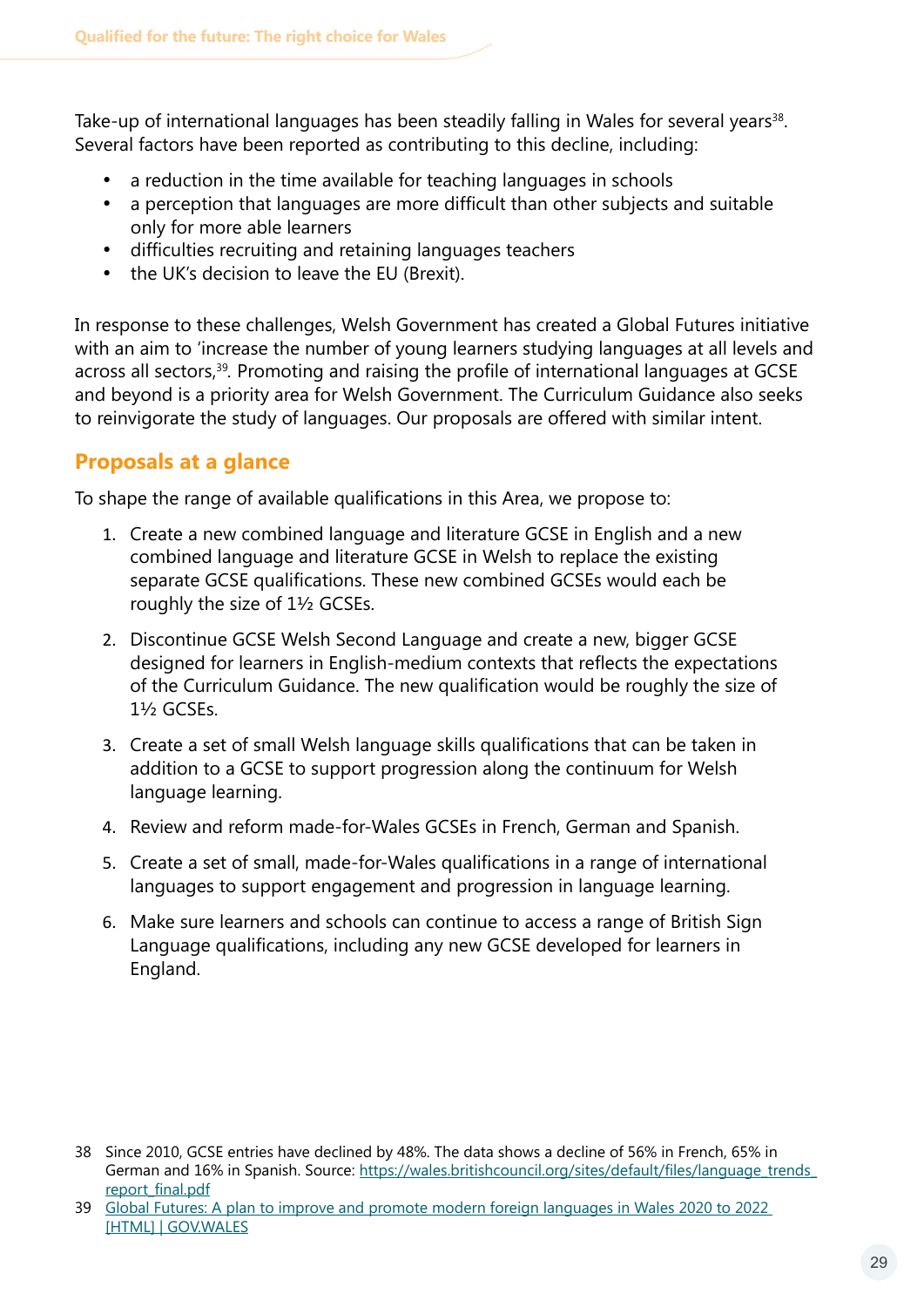Qualifications in disciplines related to this Area will continue to be available to schools and learners, provided they meet our guiding principles and do not duplicate the main madefor-Wales qualifications in this Area.

### **The thinking behind the proposals**

*1. Create a new combined language and literature GCSE in English and a new combined language and literature GCSE in Welsh to replace the existing separate GCSE qualifications. These new combined GCSEs would each be roughly the size of 1½ GCSEs.*

We propose replacing the four existing GCSEs (Welsh Language, English Language, Welsh Literature and English Literature) with two combined GCSEs, one in Welsh language and literature and the other in English language and literature.

Creating combined language and literature GCSEs in this Area will help to secure equity of provision for learners within and across schools and offer greater flexibility for learners to have more choice about which other qualifications they want to study.

In some schools, GCSE literature qualifications are now offered only as optional subjects<sup>40</sup>. Given the focus on preparing for qualifications in years 10 and 11, it appears some learners are not studying literature beyond the age of 14. Combined literature and language qualifications would ensure that learners continue to engage with literature to the age of 16.

The current Welsh and English language and literature GCSEs were reformed for first teaching in 2015. Some of the changes were intended to make the Welsh and English specifications more similar, although some differences remain. Some significant changes were made to the language GCSEs, such as removing the coursework element. In comparison, the literature GCSEs changed relatively little: coursework continues to feature, and learners are still required to study many of the same set texts as before. Teachers have told us they would like to see the content of these qualifications refreshed to make them more engaging and relevant; this is especially the case for the GCSE literature content.

The current GCSE specifications acknowledge that there is an overlap between the study of language and the study of literature, and actively encourage learners and teachers to make links across them. Combining language and literature in a single qualification will create more opportunities for learners to make links between the two and will help enrich the study of both elements. It will also allow learners up to the age of 16 to engage with all four Statements of What Matters in this Area equally, as envisaged by the Curriculum Guidance.

<sup>40</sup> In 2018 there were 14% fewer entries for English Literature than English Language and 32% fewer entries for Welsh Literature than Welsh Language. Source: Qualifications Wales / Provisional Summer [2018 exam entries for Wales: GCSEs, AS, A levels, Skills Challenge](https://qualificationswales.org/media/3413/provisional-summer-2018-exam-entries-for-wales.pdf) Certificate, and Level 1/Level 2 [certificates](https://qualificationswales.org/media/3413/provisional-summer-2018-exam-entries-for-wales.pdf)]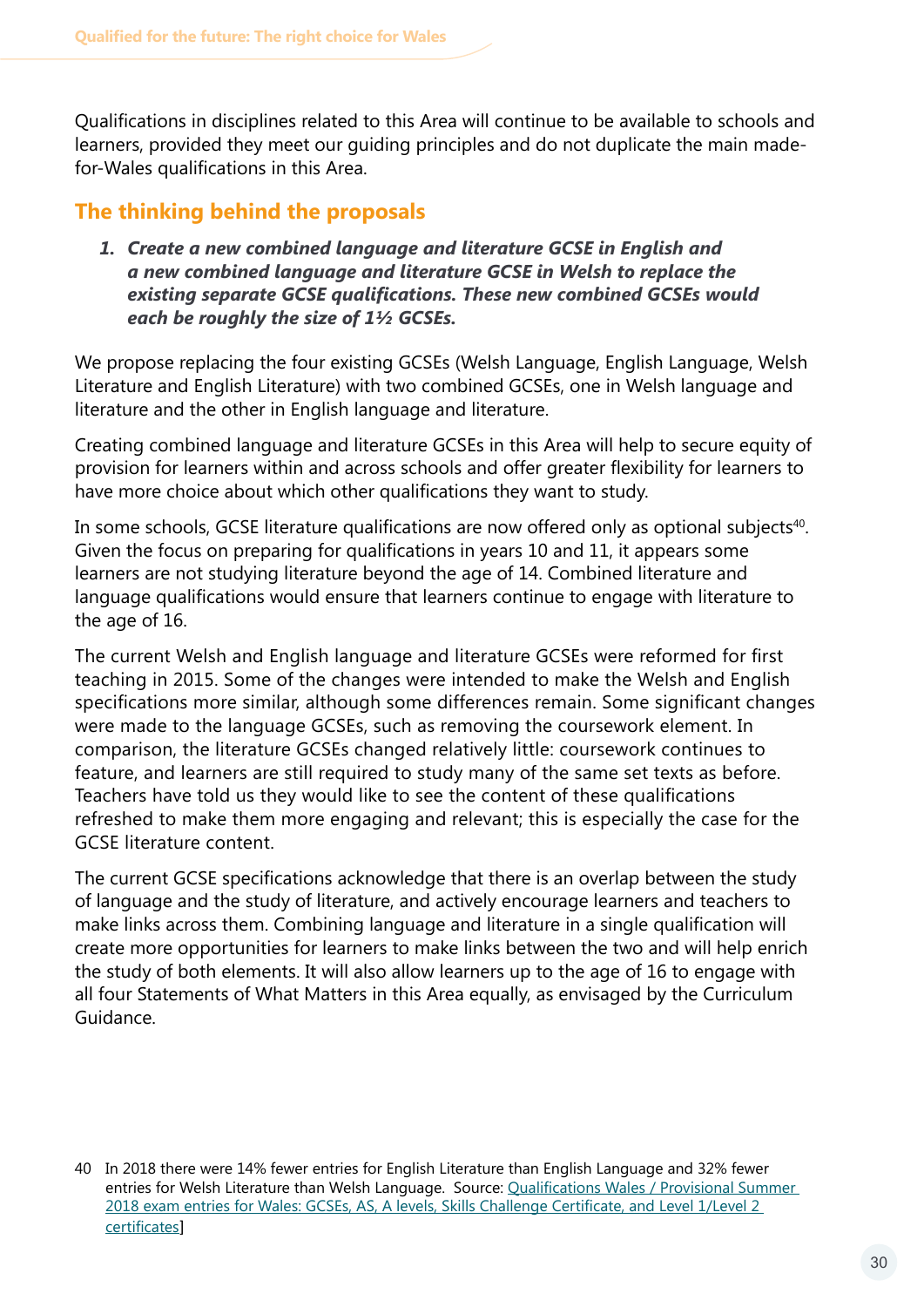If we adopt this proposal, we will work closely with stakeholders to develop proposals for the content of the new qualifications. There will also be assessment design questions to consider. We will consult further on these aspects before agreeing the final design of the qualifications.

We will design the new qualifications to be accessible to the same range of learners as the existing language and literature GCSEs<sup>41</sup>. Currently, Welsh and English literature GCSEs have tiered assessments, which means that learners sit either higher or foundation tier examinations. Language GCSEs are not tiered, which means all learners sit the same examinations. We envisage that the new qualifications will not be tiered.

In terms of size, a combined literature and language GSCE will need to be bigger than either of the single GCSEs it replaces. This increased size will ensure both elements are covered sufficiently. We envisage that each qualification will be roughly the size of 1<sup>1</sup>/<sub>2</sub> GCSEs.

It should be possible to design them in such a way that they enable learners to progress to study either language or literature at A level.

We will explore how the new qualifications could be linked to an internationallyrecognised language-referencing framework such as the CEFR<sup>42</sup>, so that learners can see how their achievements relate to other language qualifications.

Some stakeholders have questioned whether it is possible or desirable to combine the study of language and literature. Internationally, it is common for qualifications taken at 16 and post-16 to combine language and literature. For example, jurisdictions such as New Zealand, Ireland, Scotland and New South Wales all successfully combine language and literature into single qualifications and show stronger performance in PISA reading assessments than Wales.<sup>43 44</sup>

If adopted, this proposal could have a potential impact on post-16 learners resitting their English or Welsh GCSEs. Bigger GCSE qualifications will require more time to study and teach. This could impact on learners' workload, as well as on staffing and funding for post-16 providers. The broader content of the proposed new GCSEs may mean that some post-16 learners looking to demonstrate their literacy and communication skills may prefer to take alternative qualifications. The potential impact on Learning Area Programmes will also need to be considered. We will carefully consider these impacts and the ways they could be mitigated when developing the new proposed GCSEs. This will include looking at the choice of qualifications available to post-16 learners.

- 41 The Welsh qualification would be intended mainly for learners in Welsh-medium and bilingual contexts. We have a separate proposal for learners in English-medium contexts.
- 42 The Common European Framework of Reference for Languages (CEFR) is an international standard for describing language ability. It describes six broad stages of language proficiency and communication which allows learners' progress to be measured at each stage. The stages are described using 'can do' statements and are designed to help learners to recognise and track their own development, as well as to support practitioners, policy makers and awarding bodies to develop courses, materials and assessments.
- 43 Schleicher, A (2019). *Pisa 2018 Insights and interpretations.* Available from: [https://www.oecd.org/](https://www.oecd.org/pisa/PISA%202018%20Insights%20and%20Interpretations%20FINAL%20PDF.pdf) [pisa/PISA%202018%20Insights%20and%20Interpretations%20FINAL%20PDF.pdf](https://www.oecd.org/pisa/PISA%202018%20Insights%20and%20Interpretations%20FINAL%20PDF.pdf)
- 44 Australian Council for Educational Research (2019) *PISA 2018 Reporting Australia's results Volume 1 Student performance.* Available from [https://research.acer.edu.au/cgi/viewcontent.](https://research.acer.edu.au/cgi/viewcontent.cgi?article=1035&context=ozpisa) [cgi?article=1035&context=ozpisa](https://research.acer.edu.au/cgi/viewcontent.cgi?article=1035&context=ozpisa)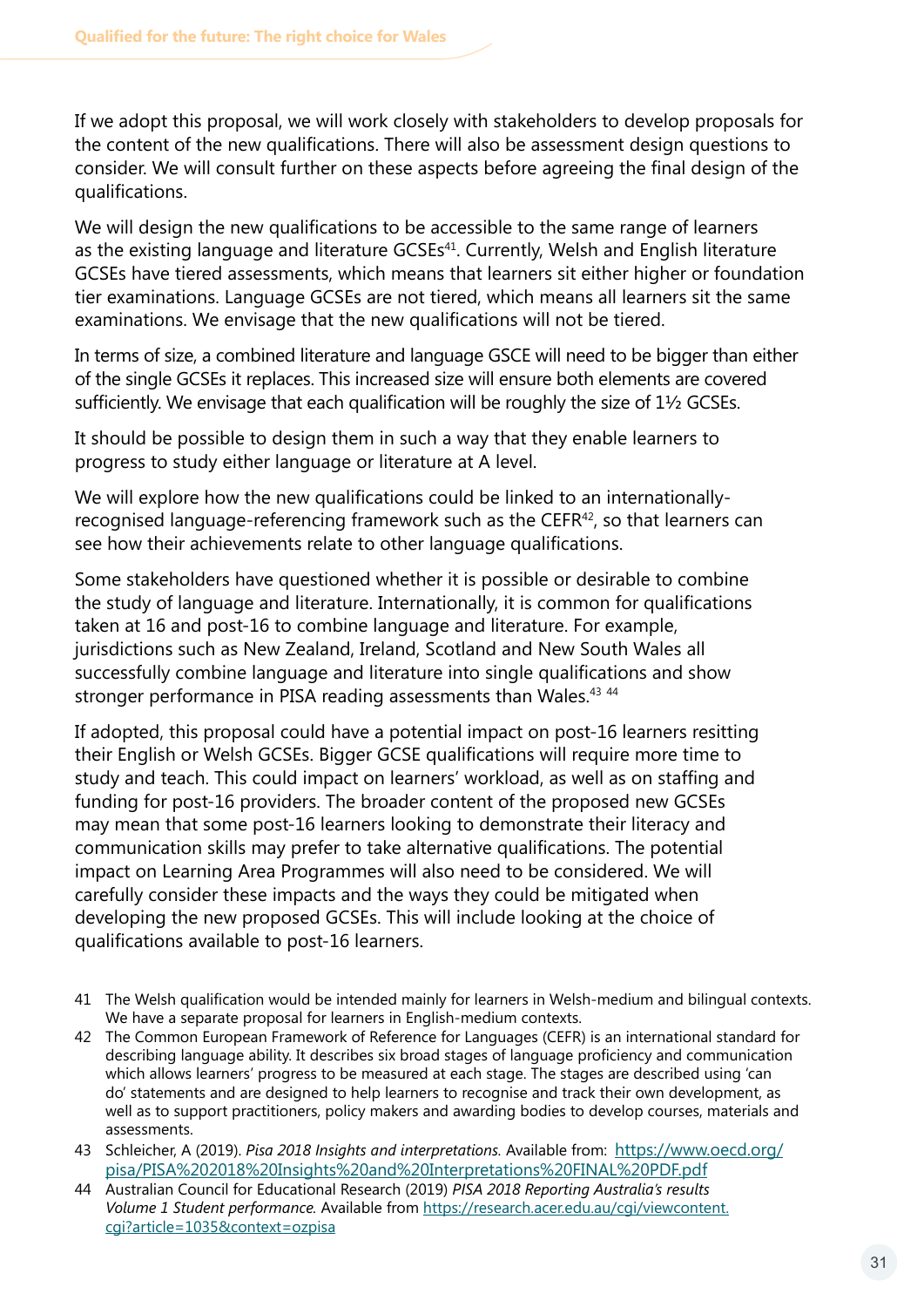#### *2. Discontinue GCSE Welsh Second Language and create a new, bigger GCSE designed for learners in English-medium contexts that reflects the expectations of the Curriculum Guidance. The new qualification would be roughly the size of 1½ GCSEs.*

We support the Welsh Government's policy of removing Welsh Second Language and establishing a single continuum for teaching and learning Welsh ('Welsh language continuum'). Welsh Government wants to see more learners leaving compulsory education as confident users of the Welsh language and has set out its vision in its Welsh language strategy, Cymraeg 2050: a million Welsh speakers<sup>45</sup>.

The Curriculum Guidance for this Area includes two sets of expectations for the progress learners are expected to make in their Welsh language learning. One for learners in Welshmedium and bilingual contexts and another for learners in English-medium contexts. These reflect the difference in how quickly learners will develop their language ability depending on whether they receive most of their education through English or Welsh. There is a clear relationship between the two sets of expectations, reflecting the notion of a single continuum for teaching and learning Welsh.

At present, most learners in English-medium contexts take GCSE Welsh Second Language. This reformed qualification was introduced for teaching from September 2017 to replace the previous full and short courses in both Welsh Second Language GCSE and Applied Welsh GCSE<sup>46</sup>. The new GCSE has moved away from testing recall of memorised phrases and vocabulary and places more emphasis on learners' ability to communicate effectively and to converse spontaneously. These changes address recommendations from an independent review of the legacy qualification commissioned by the Welsh Government $47$ .

Schools have adapted well to the increased demands of the new GCSE and the first results in summer 2019 were encouraging. Removing the short course has led to an increase of almost 60% in the number of learners taking the full course, up from 12,296 in 2017 to 19,509 in 201948. This means significantly more learners are now benefiting from taking a strengthened, full-course GCSE that offers a more challenging and worthwhile course of learning.

From speaking to teachers and other stakeholders, we know there are several challenges to improving learner engagement with and attainment in Welsh in English-medium schools. There is often not enough time allocated to Welsh language teaching and learning to allow learners to make consistent progress, as recognised in key stakeholders' research and reports<sup>49</sup>. A lack of opportunity to practise and develop their skills means that many learners lack confidence in speaking Welsh, which can inhibit their learning. Across the system, more suitably qualified teachers are required in schools to deliver more Welsh language teaching.

48 Source: Examination results - JCQ [Joint Council for Qualifications](https://www.jcq.org.uk/examination-results/)

49 Welsh Government, Department for Education and Skills, (2013), *One language for all – Review of Welsh second language at Key Stages 3 and 4.* Available from: [https://gov.wales/review-welsh-second](https://gov.wales/review-welsh-second-language-key-stages-3-and-4-final-report)[language-key-stages-3-](https://gov.wales/review-welsh-second-language-key-stages-3-and-4-final-report)and-4-final-report

<sup>45</sup> [Cymraeg 2050: A million Welsh speakers \(gov.wales\)](https://gov.wales/sites/default/files/publications/2018-12/cymraeg-2050-welsh-language-strategy.pdf)

<sup>46</sup> Short course GCSEs are half the size of a single-award GCSE. They are comparable in level of difficulty and the same grading scale is used.

<sup>47</sup> Welsh Government, Department for education and skills (2013). *One Language for All: A review of Welsh second language at Key Stages 3 and 4*. Available from: [https://gov.wales/review-welsh-second](https://gov.wales/review-welsh-second-language-key-stages-3-and-4-final-report)language-key-stages[-3-and-4-final-report](https://gov.wales/review-welsh-second-language-key-stages-3-and-4-final-report)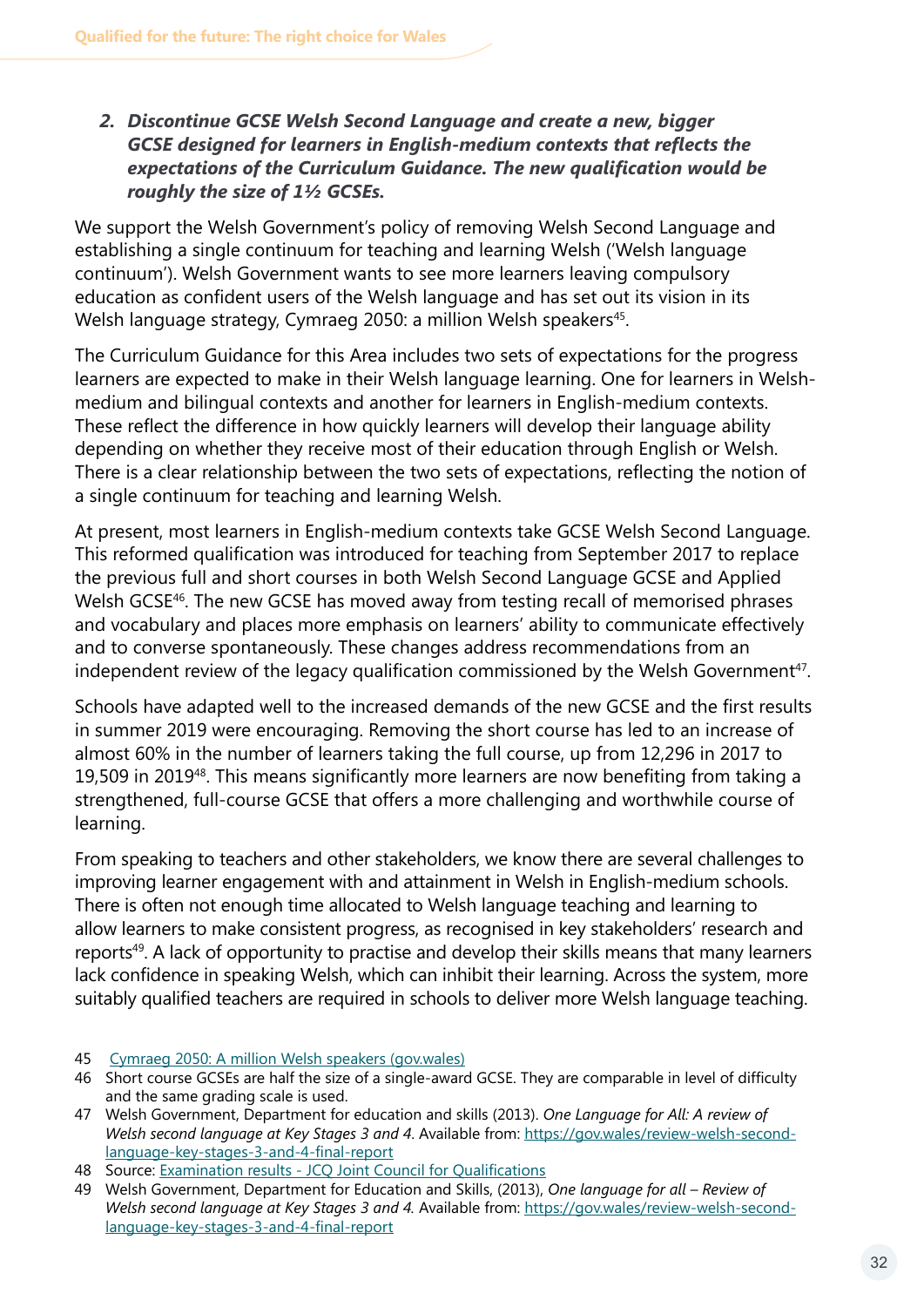The benefits of speaking Welsh and of being multilingual could be more widely and effectively communicated to all learners. Decisions about which qualifications to offer and how they should be designed and assessed cannot by themselves address these challenges, but they can help contribute to a national approach aimed at achieving Welsh Government's longer-term policy aims for increasing the number of Welsh speakers.

Working with stakeholders, we have considered several possible options for removing and replacing the current GCSE Welsh Second Language. We have arrived at a proposal that builds on the strength and success of the current qualification and offers an equitable choice for all learners in all contexts.

The new qualification will not be called Welsh Second Language to reflect the fact that it will be substantially different from the existing qualification of that name. We will work with stakeholders to agree an appropriate title for it.

The qualification will be designed to be equal in size to the proposed new Welsh and English combined language and literature GCSEs. We expect this will be roughly the size of 1½ GCSEs. This will offer parity of provision for all learners in all contexts.

The qualification will be mapped onto an internationally-recognised language-referencing framework such as the CEFR<sup>50</sup>, so that learners can see how their achievements relate to other language qualifications, including post-16 Welsh language qualifications.

Creating a bigger qualification than the current GCSE Welsh Second Language will encourage schools to give more time to Welsh language teaching and experiences. This would give learners the chance to attain a higher level of proficiency and allow the new qualification to assess more challenging content than the current qualification does. All this could help achieve the Welsh Government's policy aim of increasing the proportion of learners who leave school as confident users of Welsh.

In developing our proposal, we considered and discussed with stakeholders several possible approaches. Some have called for a new overarching GCSE qualification to replace the existing GCSE Welsh Language and GCSE Welsh Second Language qualifications. Having looked carefully at this idea we concluded that it would not currently be possible to design a single GCSE (or any other qualification) that could fairly and reliably assess all learners in all contexts. In terms of assessment design, the degree of difference between the curriculum expectations for learners in English-medium contexts and for those in Welsh-medium and bilingual contexts is too great to be encompassed within a single qualification. It would also be unfair to require all learners to sit the same qualification because learners in English-medium contexts would typically receive lower grades than their peers in Welsh-medium and bilingual contexts. This would have the effect of demotivating and disengaging learners in English-medium settings.

<sup>50</sup> The Common European Framework of Reference for Languages (CEFR) is an international standard for describing language ability. It describes six broad stages of language proficiency and communication which allows learners' progress to be measured at each stage. The stages are described using 'can do' statements and are designed to help learners to recognise and track their own development, as well as to support practitioners, policy makers and awarding bodies to develop courses, materials and assessments.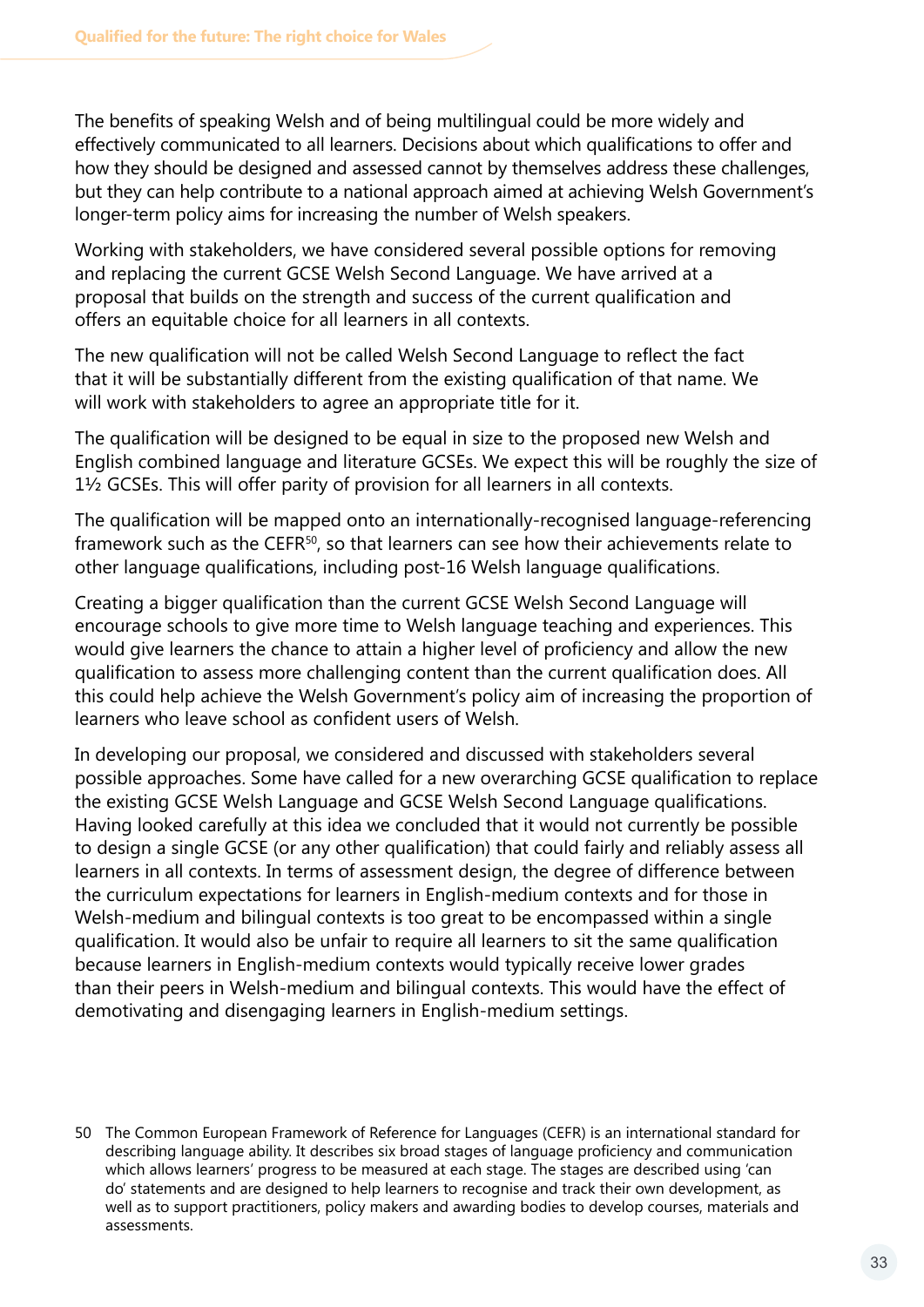We know that, for some stakeholders, our proposal will appear too similar to the current approach and may be seen as Welsh Second Language by another name. However, we believe this would be a substantial change for schools and a significant step in helping learners to become confident users of Welsh. If we adopt this proposal, we will keep the case for having multiple Welsh GCSEs under review. In doing so, we will take account of Welsh Government policy and any changes in the wider system, including changes in Welsh language teaching capacity and learner attainment. We remain open to the possibility of introducing a single Welsh GCSE in future.

Having assessed the potential impact of our proposal, we consider that it will have an overall positive effect on the Welsh language. It will mean all learners in Wales, in all contexts, will have access to Welsh language qualifications of equal size and status that appropriately reflect the level of proficiency they are expected to achieve.

In developing and introducing the new qualification we will work closely with Welsh Government and other stakeholders to make sure that the qualification remains supportive of, and closely aligned to, the policy of a single continuum.

We will also consider how the content and assessment of the new qualification can support learners who want to continue studying and engaging with Welsh after 16. This will include looking at whether changes may be required to the current AS and A level qualifications in Welsh and Welsh Second Language. We will also look at how the new qualifications would link to other post-16 Welsh language qualifications, including the Welsh for Adults framework of qualifications.

#### *3. Create a set of small Welsh language skills qualifications that can be taken in addition to a GCSE to support progression along the Welsh language continuum.*

Unlike the proposed new Welsh GCSEs, these qualifications would focus on specific language skills, such as reading, writing, listening and speaking, without trying to address all the Statements of What Matters for this Area.

These would be small, single-unit qualifications, designed to be taken by learners alongside the proposed new Welsh GCSEs. They could be taken to support progression along the Welsh language continuum.

In Welsh-medium, bilingual and English-medium contexts they could support learners to strengthen specific Welsh language skills, helping to develop their confidence as users of Welsh. Incremental and manageable assessment would offer learners regular feedback on their success and areas to improve, helping them to see the progress they are making. Moreover, these benefits could help to improve their attainment in whichever Welsh GCSE they are taking.

Schools could use these qualifications to help measure learners' progress and possibly help decide which Welsh GCSE a learner should take.

These qualifications could help support progression for learners who want to continue studying Welsh beyond 16. They could also be made available for post-16 learners who are keen to continue developing their Welsh and could be made available in Further Education settings.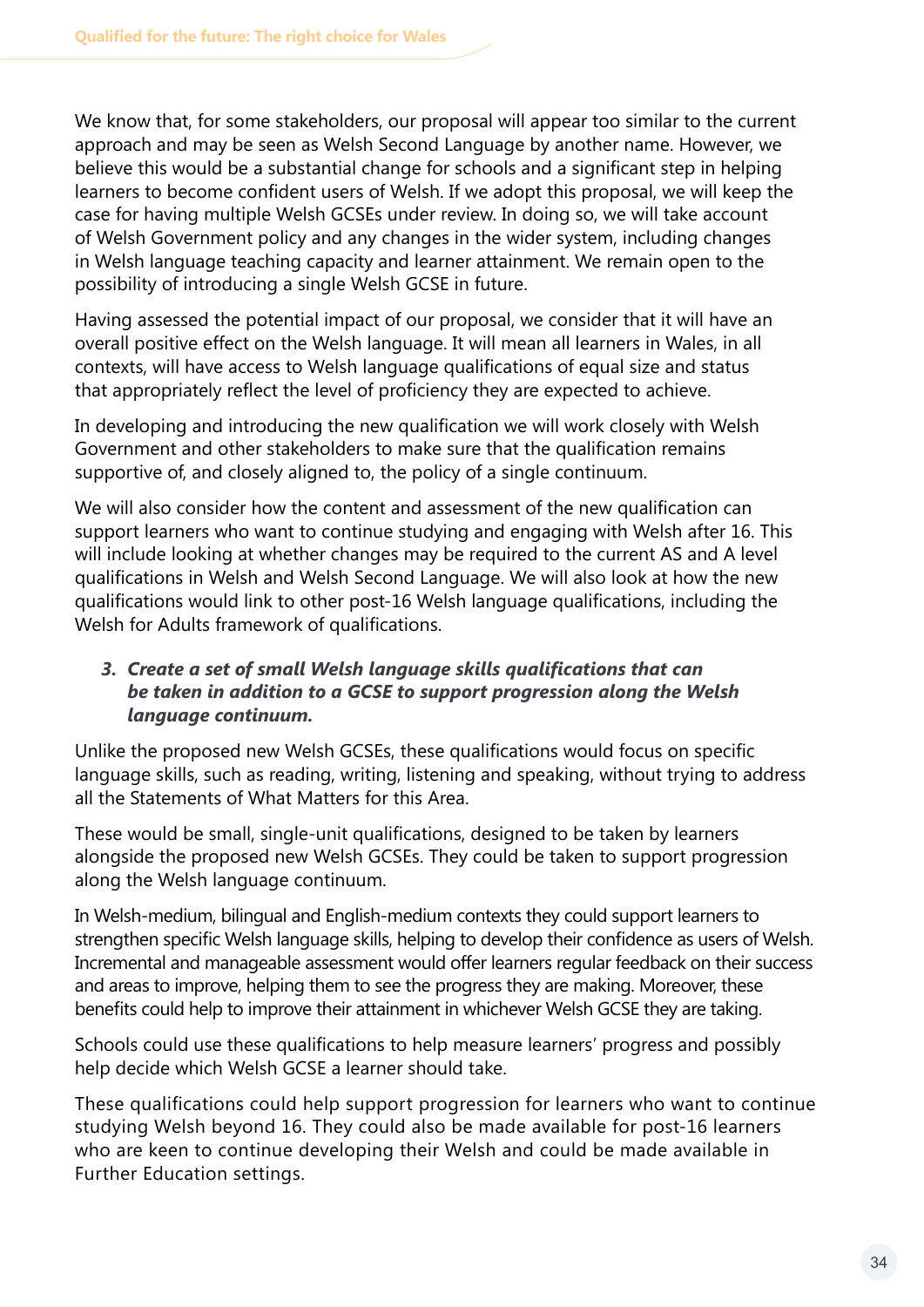The results from these proposed qualifications could help describe learners' language profile, indicating their level of proficiency in reading, writing, speaking and listening. The qualifications should be mapped onto an internationallyrecognised language-referencing framework such as the CEFR<sup>51</sup>, so that learners can see how their achievements relate to other Welsh qualifications, including the proposed new Welsh GCSEs and post-16 Welsh language qualifications. This should support and encourage more learners to continue to use and develop their Welsh language skills after 16. Using the CEFR also helps to link achievement in one language to achievement in other languages and to encourage learners to see themselves as plurilingual.

We want the new qualifications to make effective use of digital technology to help make the assessment more engaging for learners and more manageable for schools. Digital technology could also help make these qualifications flexible to deliver, with on-demand assessment where possible, or, if not, through regular assessment windows.

If we adopt this proposal, we will work with stakeholders to develop the detailed design, including addressing the questions of their size and their assessment methods for further consultation. Initially, we would focus on creating just one or two qualifications, to help trial the approach and agree a design that is manageable for schools and viable overall. The full set of small qualifications could be developed and introduced later than September 2025 without impacting on schools' ability to design and adopt their own School Curriculum<sup>52</sup>.

#### *4. Review and reform made-for-Wales GCSEs in French, German and Spanish.*

This proposal would give schools a choice of reformed GCSEs in the three international languages that are most taught in Wales.

Feedback from stakeholders suggests that there is a case for substantially revamping the content and assessment of the current made-for-Wales GCSEs in these languages. The approach to international languages described in the Curriculum Guidance also suggests there is a case for reconsidering the model for teaching and assessing languages.

- 51 The Common European Framework of Reference for Languages (CEFR) is an international standard for describing language ability. It describes six broad stages of language proficiency and communication which allows learners' progress to be measured at each stage. The stages are described using 'can do' statements and are designed to help learners to recognise and track their own development, as well as to support practitioners, policy makers and awarding bodies to develop courses, materials and assessments.
- 52 When the Curriculum for Wales takes effect, each school in Wales will be required to create its own School Curriculum in line with Curriculum Guidance set by Welsh Government. See page 6 for more details.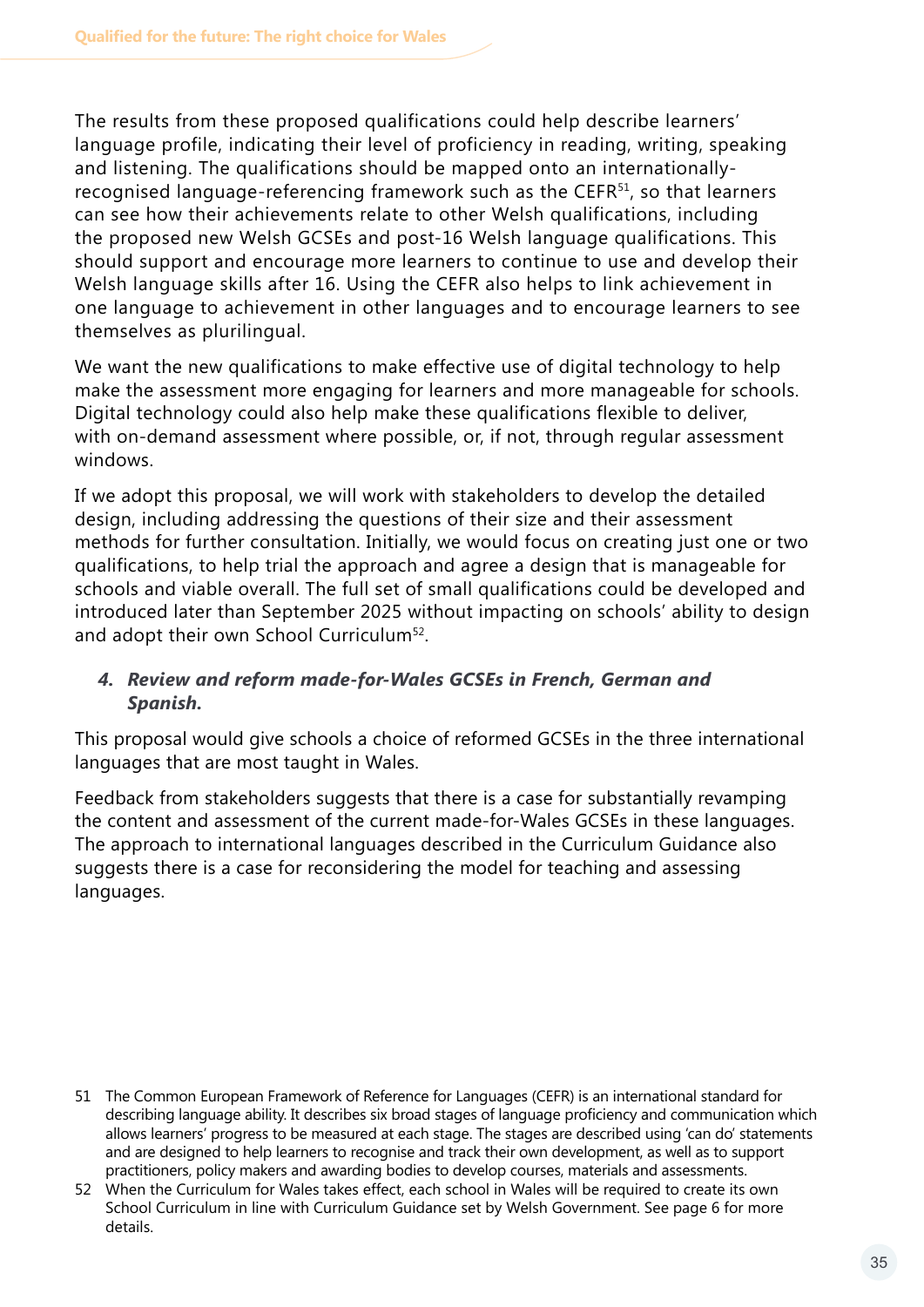The long-standing decline in the number of learners studying international languages up to 16 is well documented. Some additional challenges that schools face in reversing this trend include:

- limited availability of qualified teachers for languages other than French, German and Spanish
- · decreasing learner demand making it less viable for schools to maintain language-teaching departments
- relatively high assessment costs per candidate for awarding bodies

Continuing to offer schools a choice of reformed GCSEs in French, German and Spanish will build on existing capacity and competence in the system to teach these languages. It also offers an opportunity to fundamentally rethink how language GCSEs are designed and assessed.

We will work with practitioners to make sure the new qualifications are more accessible, relevant, engaging and appealing. In doing so we will make sure they continue to represent meaningful achievement and support progression for those learners who want to go on to study these languages at AS and A level. Introducing better use of digital technology to enhance language acquisition and assessment could also have a positive effect on the perception and experience of learning and exploring languages.

The qualifications should be mapped onto an internationally-recognised languagereferencing framework such as the CEFR<sup>53</sup>, so that learners can see how their achievements relate to other language qualifications.

Viability of language GCSEs is not a challenge unique to Wales. Similar difficulties are faced in England, where the majority of language GCSEs are only offered by a single awarding body, owing to the relatively low numbers of learners taking the qualifications. Having carefully explored the possibility, we have concluded that it will not be viable to increase the range of languages available as made-for-Wales GCSEs. French, German and Spanish remain the most certificated international language GCSEs in Wales, and the declining numbers of learners already poses a potential risk to their long-term viability. The relatively low demand for GCSEs in other languages would not be sufficient to support the development of a made-for-Wales GCSE in those languages.

Currently, schools and learners can access all designed-for-England GCSEs that are available in international languages other than French, German and Spanish. It is encouraging to note that each year nearly all of these qualifications are taken by at least some learners in Wales.

We will seek to ensure that these qualifications remain available so that schools can continue to have the flexibility to select qualifications to reflect their School Curriculum and meet the needs of learners. We know, for example, that for some learners, these qualifications offer an important opportunity to develop skills in, and gain recognition for, a language they use outside school.

53 The Common European Framework of Reference for Languages (CEFR) is an international standard for describing language ability. It describes six broad stages of language proficiency and communication which allows learners' progress to be measured at each stage. The stages are described using 'can do' statements and are designed to help learners to recognise and track their own development, as well as to support practitioners, policy makers and awarding bodies to develop courses, materials and assessments.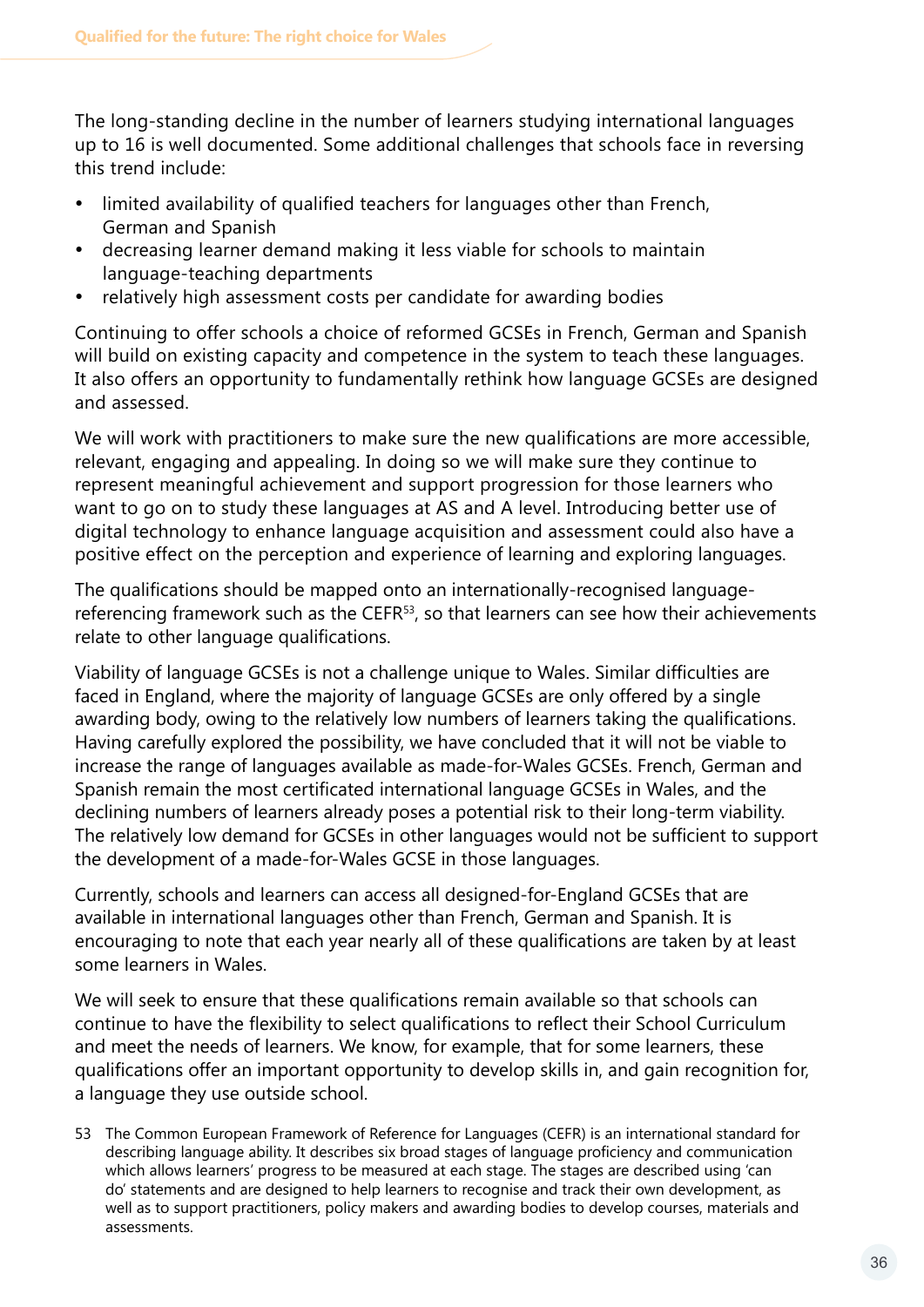#### *5. Create a set of small, made-for-Wales qualifications in a range of international languages to support engagement and progression in language learning.*

Creating a range of small qualifications alongside the GCSEs will enable schools to develop flexible programmes of language learning tailored to the needs of individuals or groups of learners.

These qualifications will be offered in a range of languages and will be used to encourage more learners to continue studying international languages up to the age of 16, without having to commit to a full GCSE. This approach could help reverse the decline in the number of learners studying languages by giving them a taste of different languages and igniting their curiosity and enthusiasm for language learning.

Offering learners a chance to study multiple languages post-14 will help them to see and learn from the connections and relationships between different languages. This will offer schools a way of enabling learners to engage with the first Statement of What Matters in this Area ('*Languages connect us*'). It will also help to change perceptions by allowing learners to see themselves as multilingual.

Results could be presented as a language profile to indicate learners' relative strengths in speaking, writing, reading and listening. This could be done through positive statements of what a learner can do in various contexts or for specific purposes. This approach would reflect how the CEFR<sup>54</sup> describes language acquisition and would allow for a clear mapping of these qualifications on to that framework. This could give learners a sense of the progress they have made and help them consider how to progress further and build on their learning. Studying a broader range of languages is also likely to have a positive impact on learners' Welsh, English and plurilingual<sup>55</sup> communication skills.

It will be important for schools to continue offering learners the option of taking an international language GCSE, to support the depth of learning required to progress to study at AS and A level. But these smaller qualifications will also help to support progression, by offering learners an opportunity to explore multiple languages. This can help strengthen learners' grasp of how languages work and spark an interest that could offer an alternative route to engaging with international languages post-16.

If we adopt this proposal, we will work with stakeholders to develop proposals for the content and assessment of these qualifications. A useful starting point would be to review the existing Language Pathways qualifications. This will allow us to build on the good practice that already exists. We will engage further with stakeholders on the proposed range of languages and the qualification designs before making any final decisions.

<sup>54</sup> The Common European Framework of Reference for Languages (CEFR) is an international standard for describing language ability. It describes six broad stages of language proficiency and communication which allows learners' progress to be measured at each stage. The stages are described using 'can do' statements and are designed to help learners to recognise and track their own development, as well as to support practitioners, policy makers and awarding bodies to develop courses, materials and assessments.

<sup>55</sup> The Curriculum Guidance defines plurilingualism (*lluosieithrwydd* in Welsh) as knowing, using and making connections between a number of languages.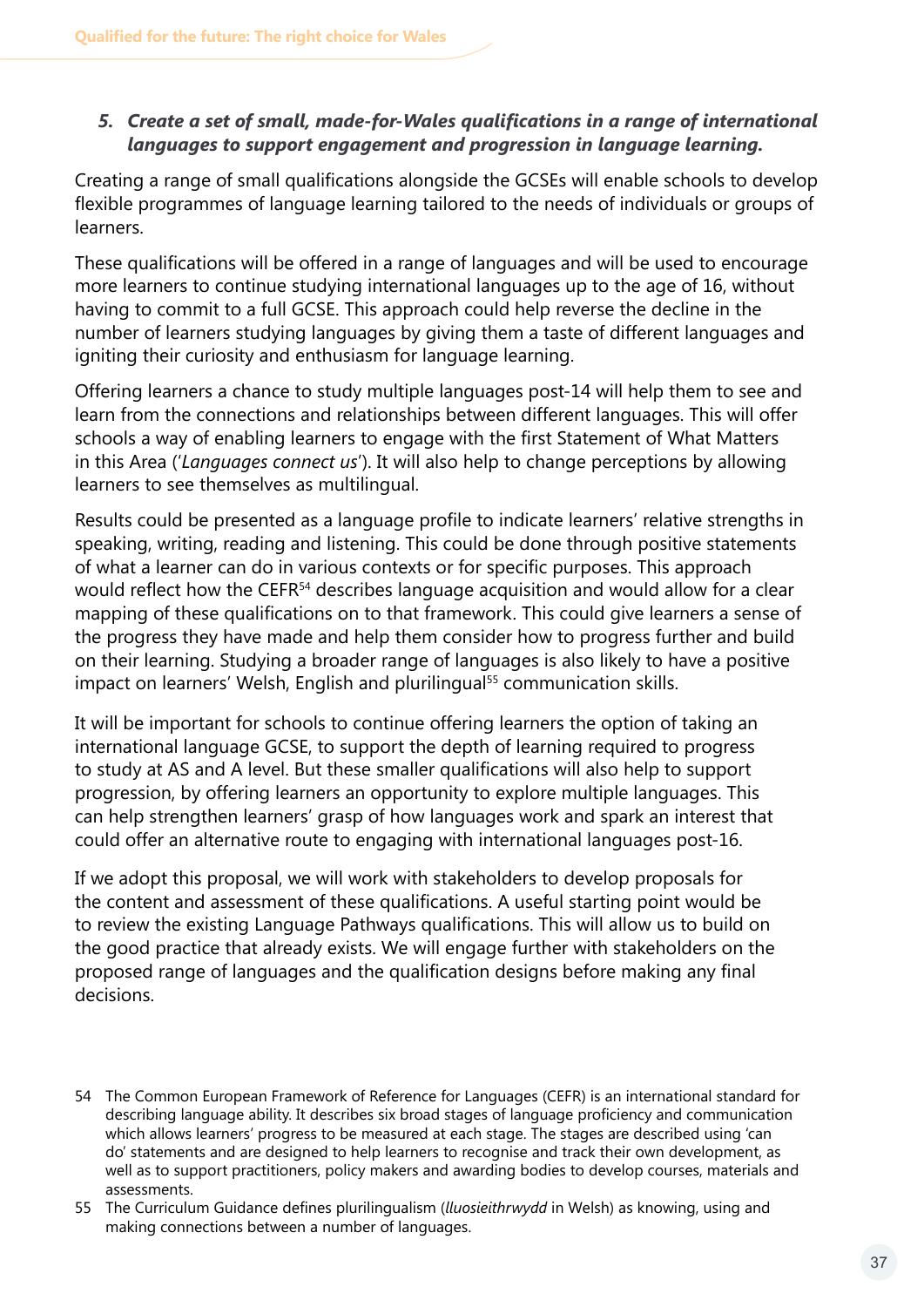Initially, we could focus on one or two languages, to help trial the approach and agree a design that is manageable for schools and viable overall. The full set of small qualifications could be developed and introduced later than September 2025 without in the meantime impacting on schools' ability to design and adopt their own School Curriculum.

#### *6. Make sure learners and schools can continue to access a range of British Sign Language qualifications, including any new GCSE developed for learners in England.*

We will make sure that learners and schools can continue to choose from a range of BSL qualifications from Entry Level to Level 2 of the CQFW. This includes qualifications to support those who are starting or continuing to learn BSL, as well as qualifications designed for learners for whom BSL is one of their main languages.

Currently, the Department for Education in England is working with stakeholders, awarding bodies and Ofqual (the qualifications regulator for England) to try to develop a new BSL GCSE. We fully support this development and are keeping in regular contact with colleagues to keep abreast of progress. It will take time and effort to agree the purpose and design of the proposed qualification, and to make sure the end qualification is viable and meets the needs of as many learners as possible. If a BSL GCSE is developed for England, then we will make sure it is made available to learners and schools in Wales.

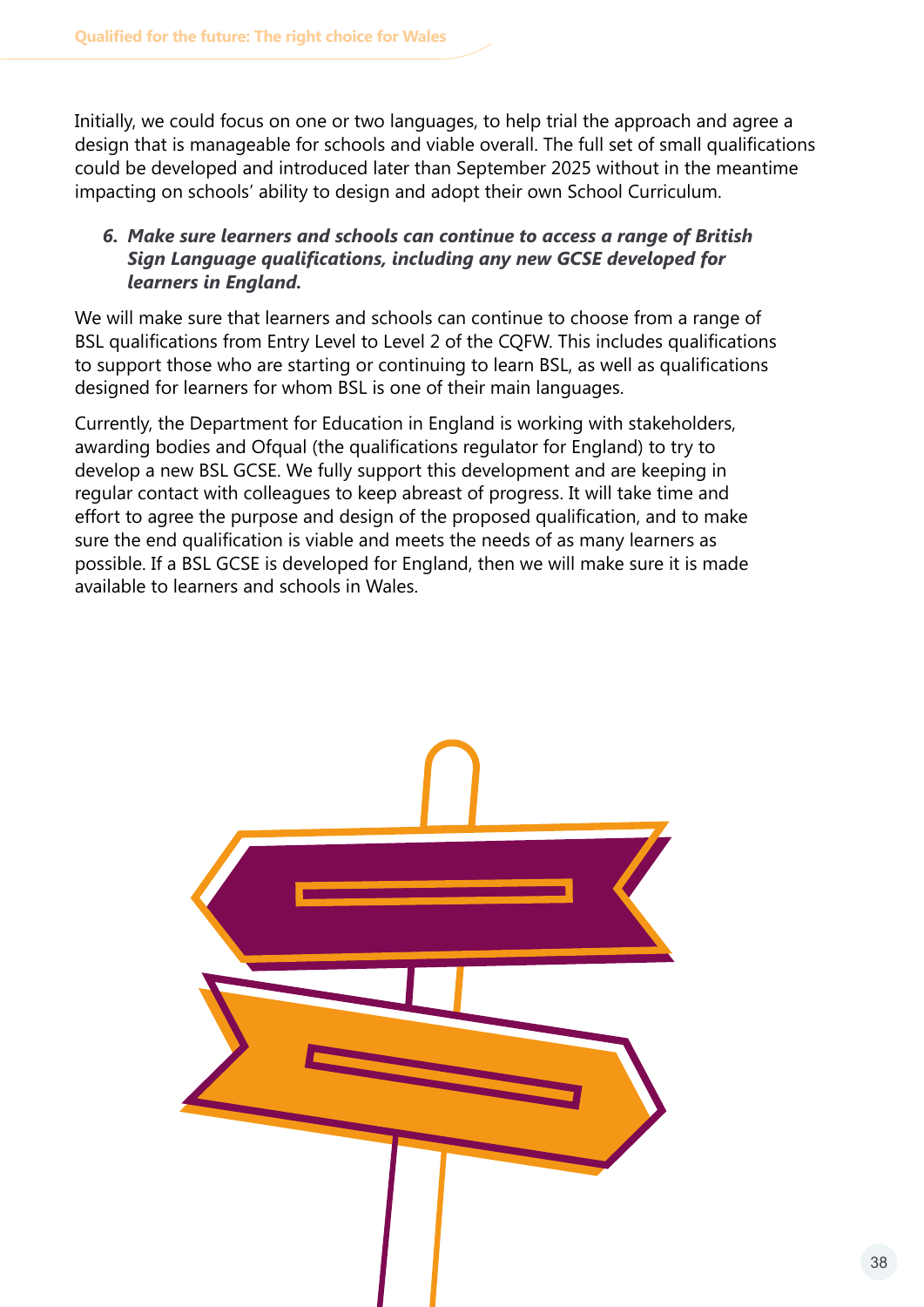### **Consultation Questions:**

- **1. How far do you agree or disagree with our proposal to create new combined language and literature GCSEs in English and Welsh to replace the existing separate GCSE qualifications?** These new combined GCSEs would each be roughly the size of 1½ GCSEs.
- **2. How far do you agree or disagree with our proposal to discontinue GCSE Welsh Second Language and create a new, bigger GCSE designed for learners in English-medium contexts?** The new qualification would be roughly the size of 1½ GCSEs.
- **3. How far do you agree or disagree with our proposal to create a set of small Welsh language skills qualifications that can be taken in addition to a GCSE to support progression along the Welsh language continuum?**
- **4. How far do you agree or disagree with our proposal to review and reform made-for-Wales GCSEs in French, German and Spanish?**
- **5. How far do you agree or disagree with our proposal to create a set of small, made-for-Wales qualifications in a range of international languages to support engagement and progression in language learning?**
- **6. How far do you agree or disagree with our proposal to make sure learners and schools can continue to access a range of British Sign Language qualifications, including any new GCSE developed for learners in England?**

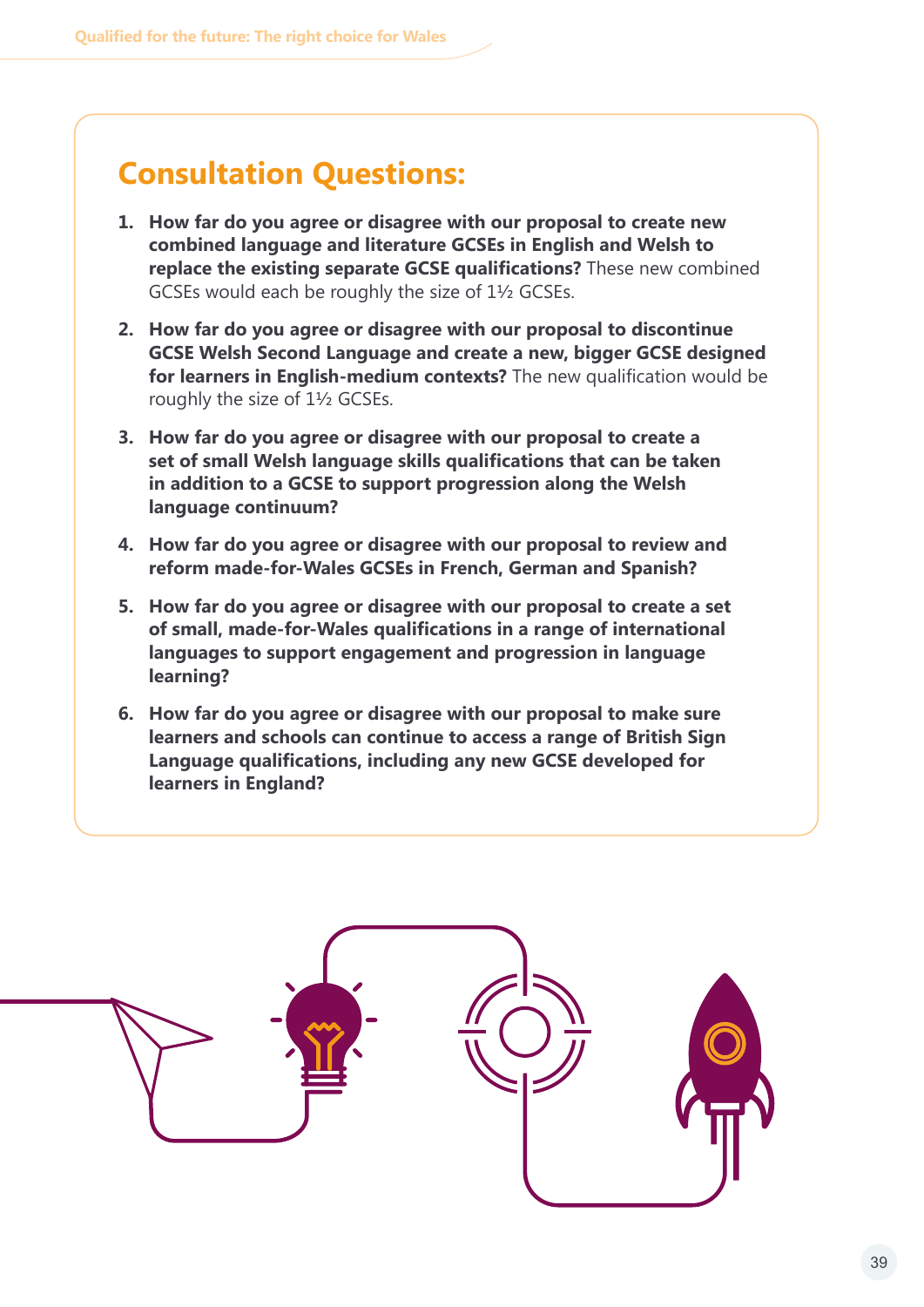### <span id="page-39-0"></span>**5. Mathematics and Numeracy**

### **Curriculum guidance56**

The Mathematics and Numeracy Area of Learning and Experience ('Area') involves the development of five proficiencies: conceptual understanding; communication using symbols; fluency; logical reasoning and strategic competence.

The four Statements of What Matters in this Area<sup>57</sup> are:

- 1. *The number system is used to represent and compare relationships between numbers and quantities.*
- 2. *Algebra uses symbol systems to express the structure of mathematical relationships.*
- 3. *Geometry focuses on relationships involving shape, space and position, and measurement focuses on quantifying phenomena in the physical world.*
- 4. *Statistics represent data, probability models chance, and both support informed inferences and decisions.*

### **Current provision**

In this Area at present, there are two made-for-Wales GCSEs available to schools:

- GCSE Mathematics
- GCSE Mathematics-Numeracy

These qualifications were introduced in 2015 to replace the previous GCSE Mathematics qualification. Most learners in Wales study both GCSE Mathematics and GCSE Mathematics-Numeracy.

The two qualifications have a different emphasis. The GCSE Mathematics-Numeracy focuses on the mathematics that learners will need in their everyday lives, in the world of work and in other general curriculum areas. By contrast GCSE Mathematics extends to aspects of mathematics required for progression to scientific, technical or further mathematical study.58

<sup>56</sup> The Curriculum Guidance sets out in more detail what a School Curriculum should cover in relation to the areas of learning and experience, mandatory elements and cross-curricular skills. For a more detailed explanation, see page 6.

<sup>57</sup> We have listed here the headlines for the Statements of What Matters in this Area. Each statement is described more fully in the Curriculum Guidance.

<sup>58</sup> https://www.wjec.co.uk/qualifications/mathematics-gcse/#tab\_overview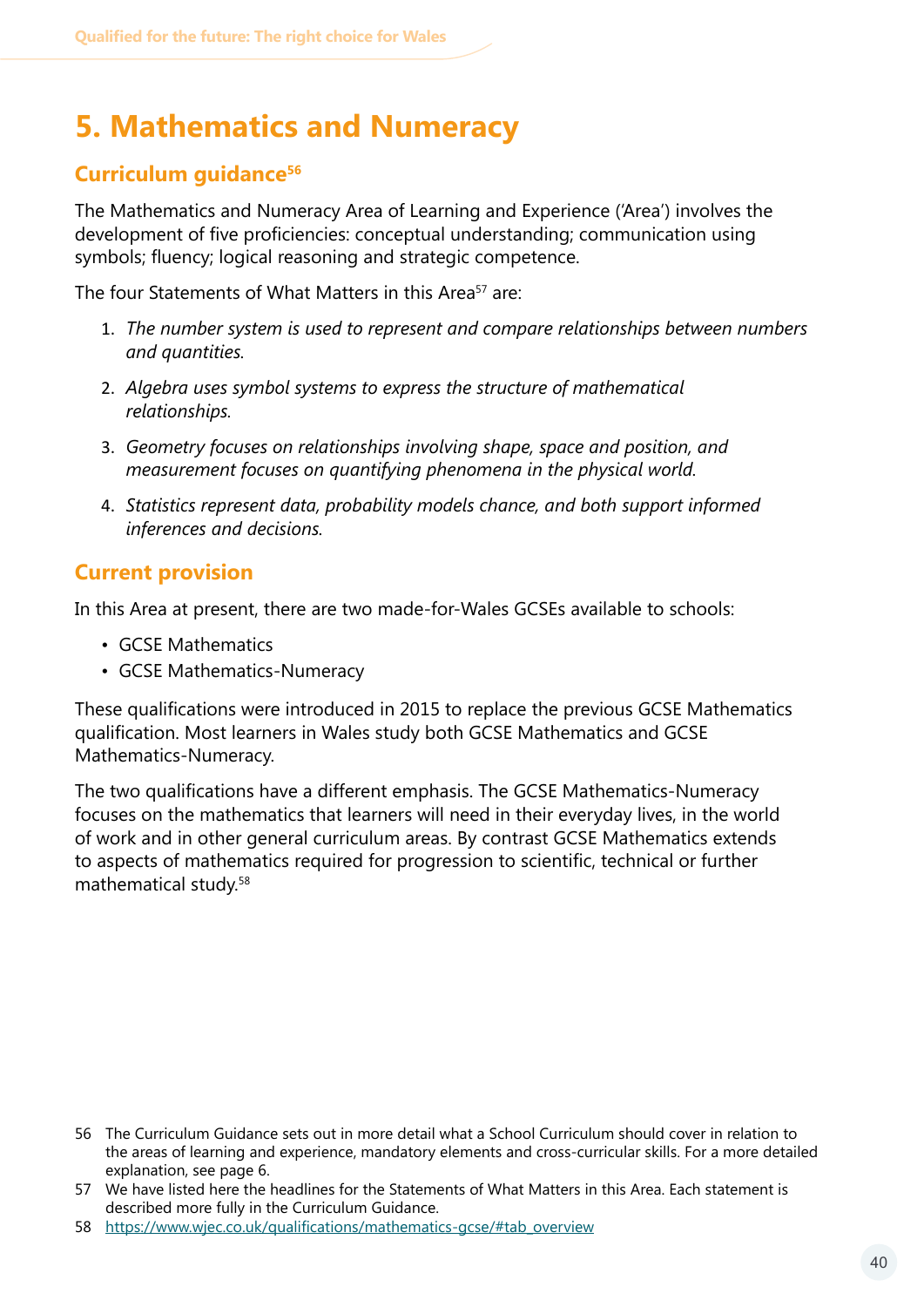Alongside these made-for-Wales GCSEs, schools can also choose from a range of other qualifications related to this Area. These include:

- GCSE Statistics (a designed-for-England qualification<sup>59</sup> only available through English).
- WJEC Level 2 Additional Mathematics. This qualification is taken by approximately 10%60 of the cohort in Wales each year and helps support progression to AS Level Mathematics. It is available bilingually.
- Qualifications of differing sizes at Entry Level, Level 1 and Level 2 of the CQFW $61$ in various aspects of Mathematics and Mathematics-Numeracy, including financial education. Some of these qualifications are available bilingually, others are English-only.

### **Proposals at a glance**

To shape the range of qualifications for Mathematics and Numeracy, we propose to:

- 1. Create a new combined GCSE Mathematics and Numeracy qualification to replace the two existing GCSEs in Mathematics and Mathematics-Numeracy. The new GCSE would be roughly the size of 1½ GCSEs.
- 2. Create a new small qualification that can be taken in addition to the GCSE to assess a learner's numerical proficiency, using an on-screen assessment method.
- 3. Create a made-for-Wales Level 2 qualification in Additional Mathematics.

Qualifications in disciplines related to this Area will continue to be available to schools and learners, provided they meet our guiding principles and do not duplicate the main madefor-Wales qualifications in this Area.

### **The thinking behind the proposals**

#### *1. Create a new combined GCSE Mathematics and Numeracy qualification to replace the two existing GCSEs in Mathematics and Mathematics-Numeracy. The new GCSE would be roughly the size of 1½ GCSEs.*

This proposal would offer schools and learners a common qualification that provides a firm foundation in this Area and supports progression to a wide range of routes post-16.

- 59 Since 2015 there are some differences between GCSEs designed for Wales, England and Northern Ireland. GCSEs for Wales continue to be graded A\*-G, GCSEs for England are now graded 9-1, and in Northern Ireland a new C\* grade has been introduced. All GCSEs continue to be broadly comparable in size and level of demand.
- 60 For more information on the number of additional mathematics entries, visit Qualifications Wales / Provisional Summer 2019 exam entries for [Wales: GCSEs, AS, A levels, Skills Challenge Certificate, and](https://qualificationswales.org/english/publications/provisional-summer-entries/)  Level [1/Level 2 certificates](https://qualificationswales.org/english/publications/provisional-summer-entries/) .
- 61 The [Credit and Qualifications Framework for](https://gov.wales/credit-and-qualifications-framework-cqfw-overview) Wales (CQFW) describes the qualifications system in Wales. It encompasses a wide range of qualifications across all levels from the initial stages (entry level) to the most advanced (level 8 e.g. Doctoral). It aims to help learners make informed decisions about their learning and potential progression opportunities.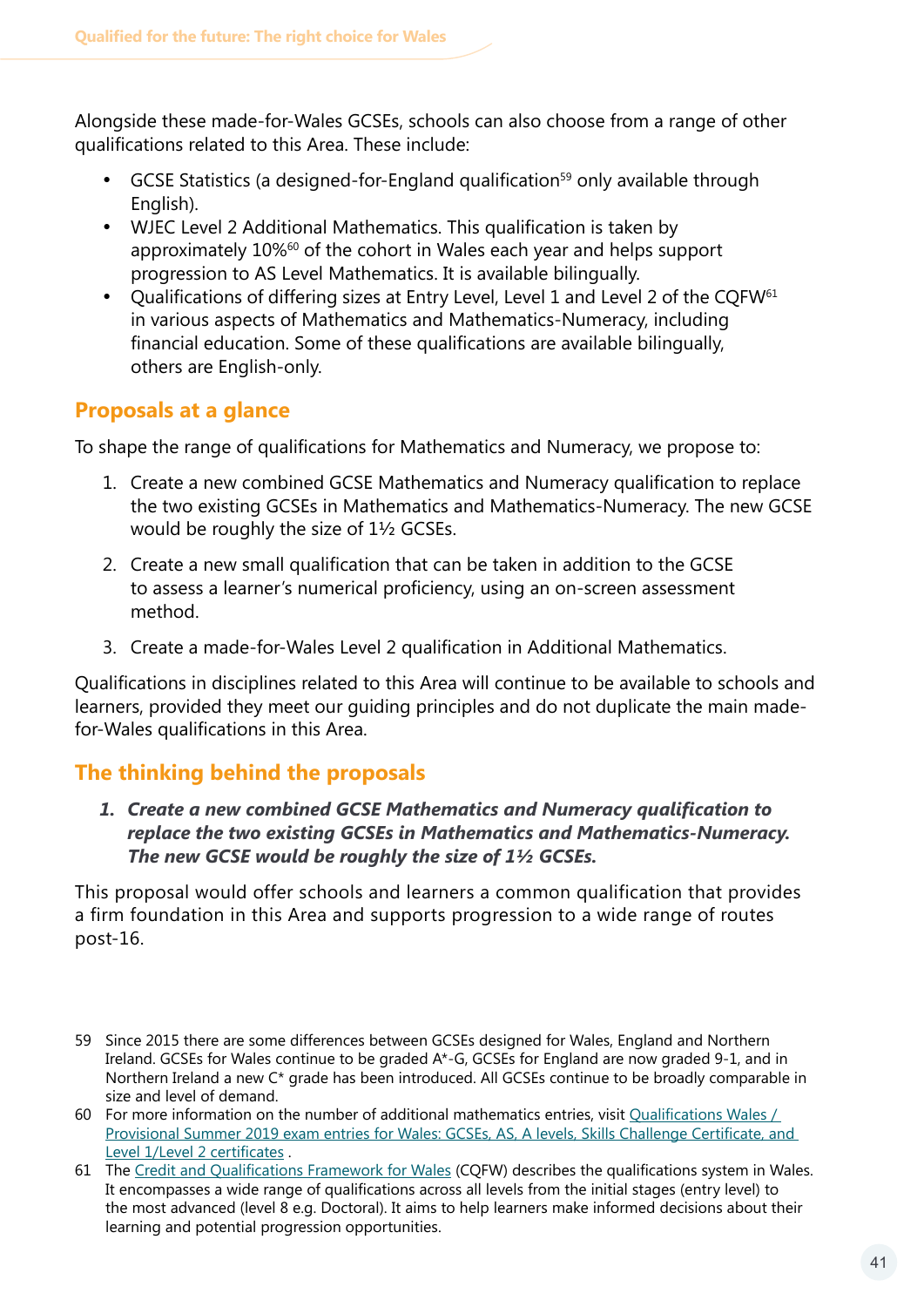A single combined qualification would be more consistent with current teaching practice and reflect how the Curriculum Guidance describes this Area. Currently, despite the existence of separate Mathematics and Mathematics-Numeracy GCSEs, the way that teaching of these subjects is timetabled in most schools does not distinguish between them. The Curriculum Guidance for this Area also does not distinguish between mathematics-related content and numeracy-related content.

At present, although the two GCSEs available in this Area have different purposes, there is considerable overlap in the content they cover. This is because the content assessed in GCSE Mathematics-Numeracy is a subset of the GCSE Mathematics content. This creates some duplication of assessment and adds to the overall assessment burden for learners and teachers.

A combined GCSE would not need to be as big as the two separate GCSEs. This would give learners more time for pursuing other subjects. A bigger GCSE in this subject would also reflect the size of the GCSE taken by learners in England and Northern Ireland.

A combined GCSE could allow for more efficient assessment. Procedural mathematics questions and contextualised problem-solving tasks could be combined in the same assessment. This could help teachers to focus more on developing learners' proficiencies rather than preparing for two distinct sets of assessments. A qualification that requires learners both to demonstrate their understanding of mathematical concepts and to apply them to solve problems in real-life contexts will give learners a strong grasp of the mathematical proficiencies they need to progress beyond GCSE.

The Curriculum Guidance for this Area includes a focus on financial mathematics. This covers topics such as interest rates, depreciation, currency exchange, taxation and budgeting. A new combined GCSE in this Area could assess learners' financial skills and knowledge using relevant and engaging contexts.

When developing the qualifications, we will work closely with stakeholders, including schools, colleges and employers, to translate the content specified in the Curriculum Guidance into a combined Mathematics and Numeracy qualification.

If adopted, this proposal could have a potential impact on post-16 learners resitting the new Mathematics and Numeracy GCSE. A bigger GCSE qualification would require more teaching time which would impact upon learners' workload, as well as on staffing and funding for post-16 learning providers. The potential impact on Learning Area Programmes will also need to be considered. We will carefully consider these impacts and the ways they could be mitigated when developing the new qualification. This will include looking at the choice of qualifications available to post-16 learners.

#### *2. Create a new small qualification that can be taken in addition to the GCSE to assess a learner's numerical proficiency, using an on-screen assessment method.*

Currently, just over one-third of learners each year do not achieve a Grade C or above in either GCSE Mathematics or GCSE Mathematics-Numeracy. A Grade C or above in this Area is often a minimum requirement for many jobs and not achieving it limits the routes that learners can take post-16. It can also leave some learners with a negative attitude towards mathematics.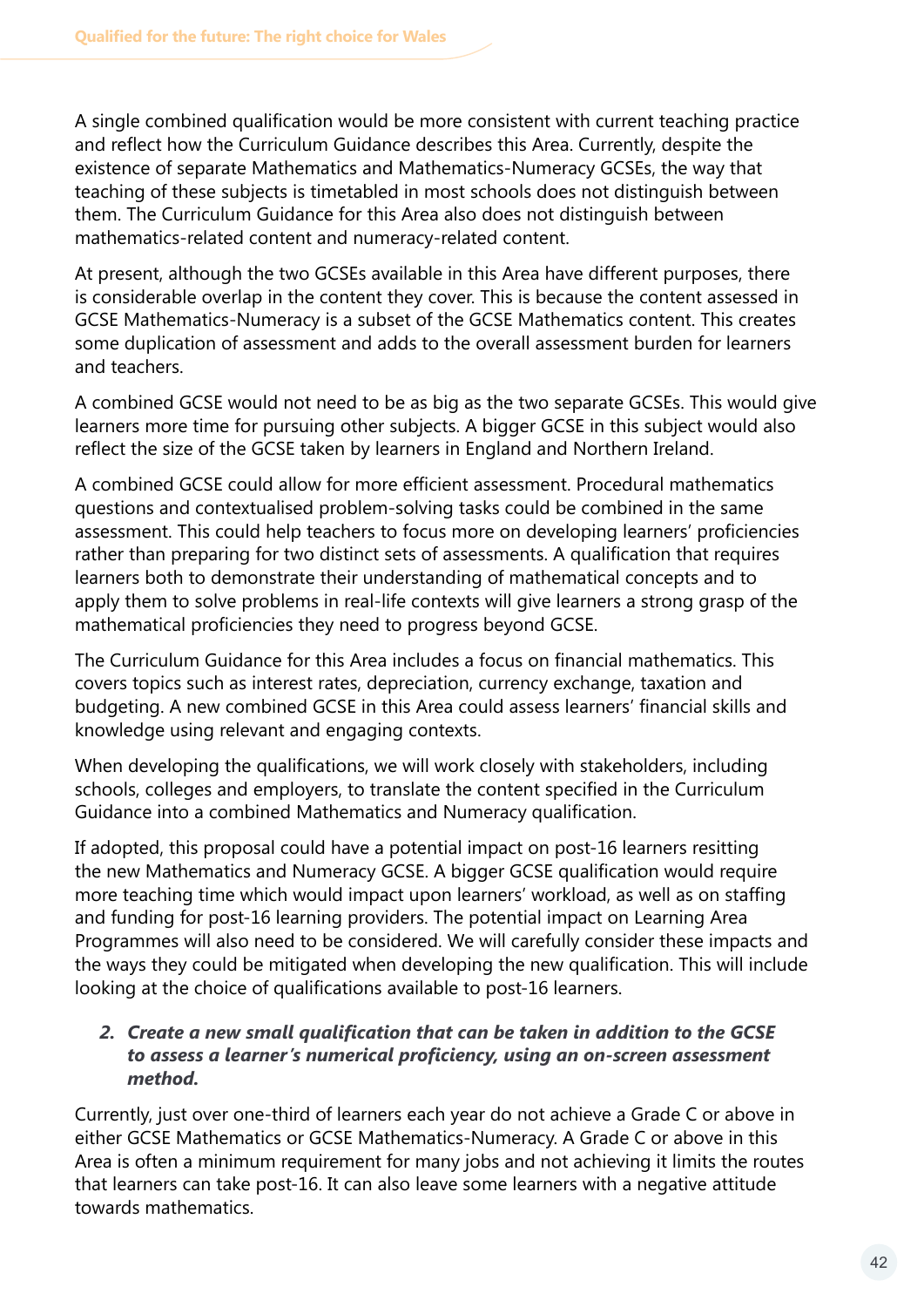A small, additional qualification in numerical proficiency could give learners who do not achieve a grade C or above at GCSE a basis from which to progress to further education, training and employment. It could also enable learners to develop their confidence and give them a more positive sense of achievement in this Area as they leave compulsory education.

This additional qualification would not have the GCSE title and would focus on a narrower range of skills and content than the GCSE. It would assess learners' basic numerical proficiency in different contexts and show they have the numerical skills to function effectively in the workplace and in everyday life.

This qualification would be designed to be taken with the new proposed GCSE in this Area, rather than instead of it and learners could study for the two qualifications in parallel. To help support progression, the level of difficulty would be comparable to what is currently expected at the GCSE Grade C and Grade D boundary. The qualification would not be graded but simply indicate whether a learner has demonstrated the expected level of proficiency or not.

A practical focus on the mathematical skills used in everyday life, such as personal finances or statistics in the media, could help emphasise the relevance of the subject and make it more engaging for learners.

This qualification would be assessed using on-screen assessment methods that are available on-demand. This could allow learners to take an assessment when they are ready to do so. Learners would be able to take the assessment multiple times and get their results quickly. We would also explore how those results could give learners information about the relative strengths and weaknesses of their performance so they can focus on how to improve.

This type of approach to assessment has been shown to improve learners' engagement and motivation $62$ , even if they have been unsuccessful at their first attempt. As an approach, it also has some similarities to the national assessments taken in Years 2 to 9, which will already be familiar to learners.

This qualification has clear potential to help support the development of learners' functional numeracy. But to help learners progress, it would need to be valued by employers and have currency for learners. We know from our work on the Skills Challenge Certificate that establishing such value and recognition can take time.

If we adopt this proposal, we will work closely with a wide range of stakeholders to consider the precise mathematical content and application this type of qualification should cover. This will include agreeing a definition of what we mean by numerical proficiency in this context. We will also explore how the assessment tasks can be designed to support effective development of the underpinning skills and proficiencies that learners need to help them progress.

Developing and introducing a new and innovative qualification like this will require considerable trialling, evaluation and refinement. This means the qualification would probably not be ready until after the proposed new Mathematics and Numeracy GCSE is introduced, and probably not until after September 2025.

62 Bae, S., & Kokka, K. (2016). Student Engagement in Assessments: What Students and Teachers Find Engaging. Stanford, CA. Stanford Center for Opportunity Policy in Education and Stanford Center for Assessment, Learning, and Equity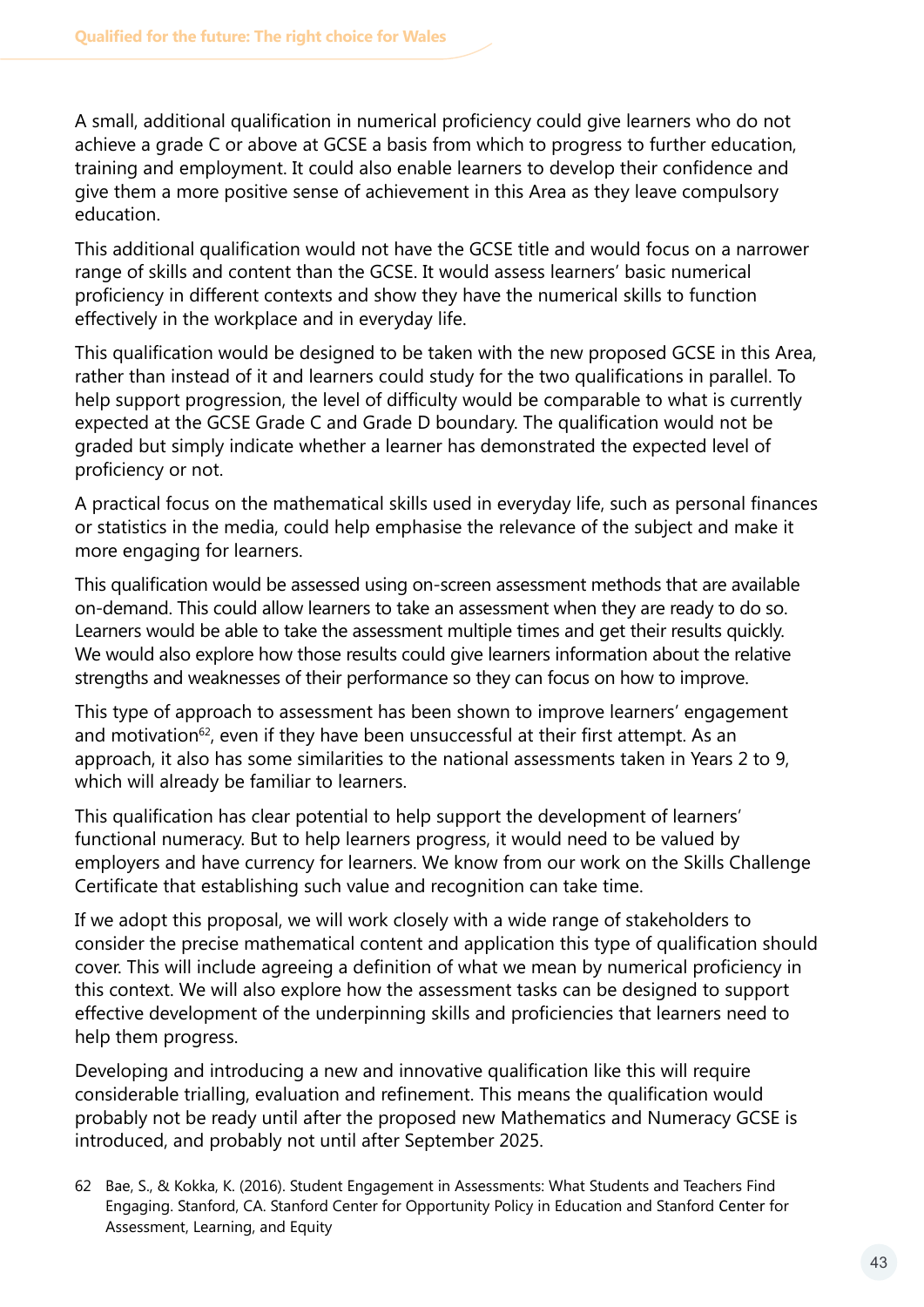#### *3. Create a made-for-Wales Level 2 qualification in Additional Mathematics.*

The current WJEC Level 2 Additional Mathematics qualification is popular with schools and is seen as offering an appropriate challenge to the most able mathematicians within the cohort. It can also provide a useful preparation for learners intending to progress to AS Mathematics, because it introduces them to more advanced mathematical concepts such as calculus. It is offered by WJEC in both Welsh and English, and is taken by around 10% of the cohort $63$ .

In our engagement with schools, teachers have commented favourably on the content, size and structure of the qualification.

We propose that this qualification should continue to be available in future. This could be done by putting regulatory requirements in place so that it must be offered as a made-for-Wales qualification.

63 In summer 2020 the qualification was awarded to 3,110 learners across Wales.

### **Consultation Questions:**

- **1. How far do you agree or disagree with our proposal to create a new combined GCSE Mathematics and Numeracy qualification to replace the two existing GCSEs in Mathematics and Mathematics-Numeracy?**  The new GCSE would be roughly the size of 1½ GCSEs.
- **2. How far do you agree or disagree with our proposal to create a new small qualification that can be taken in addition to the GCSE to assess a learner's numerical proficiency, using an on-screen assessment method?**
- **3. How far do you agree or disagree with our proposal to create a madefor-Wales Level 2 qualification in Additional Mathematics?**

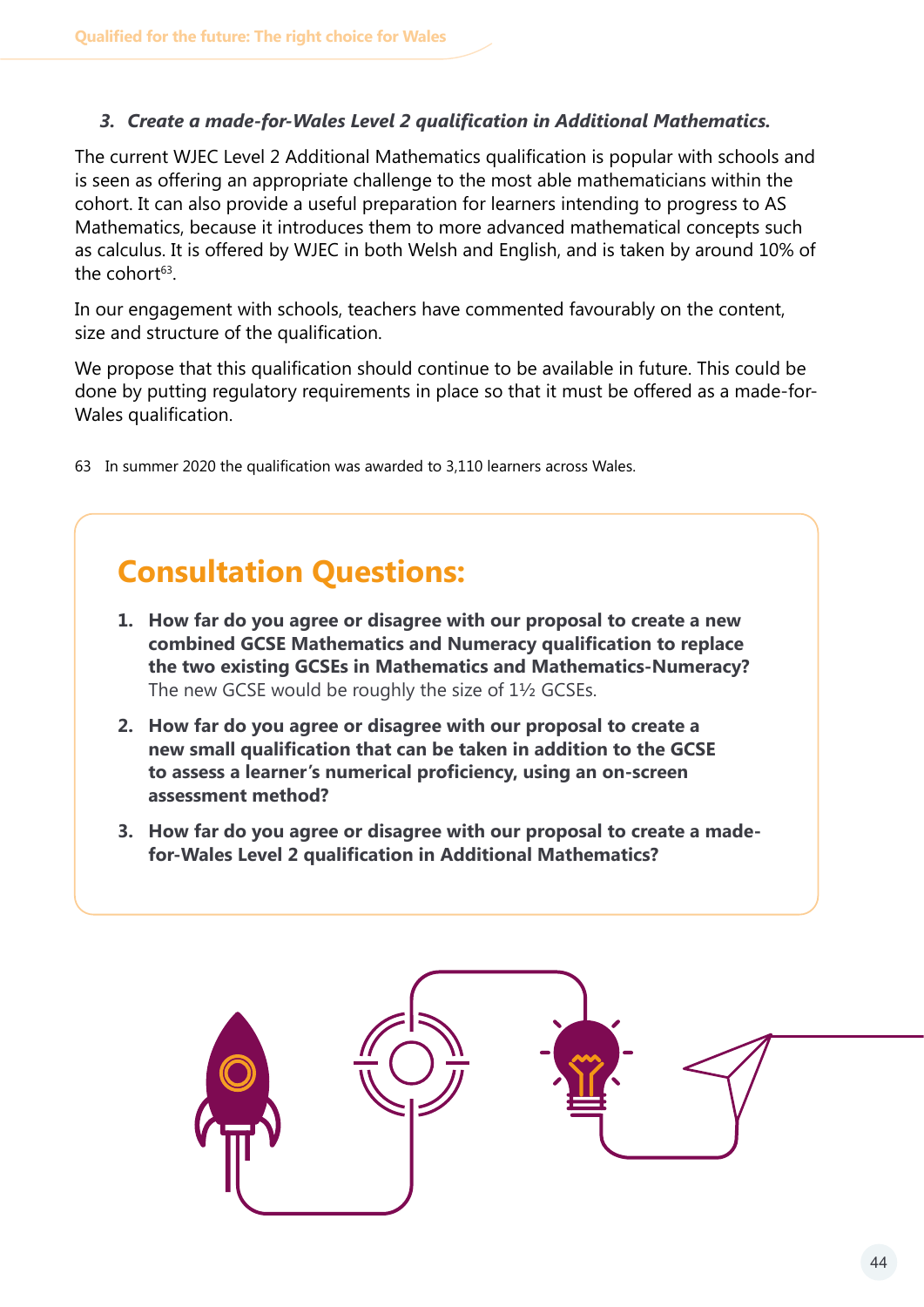### <span id="page-44-0"></span>**6. Science and Technology**

### **Curriculum guidance64**

The Science and Technology Area of Learning and Experience ('Area') draws on the disciplines of biology, chemistry, computer science, design and technology, and physics.

The six Statements of What Matters in this Area<sup>65</sup> are:

- 1. *Being curious and searching for answers is essential to understanding and predicting phenomena.*
- 2. *Design thinking and engineering offer technical and creative ways to meet society's needs and wants.*
- 3. *The world around us is full of living things which depend on each other for survival.*
- 4. *Matter and the way it behaves defines our universe and shapes our lives.*
- 5. *Forces and energy provide a foundation for understanding our universe.*
- 6. *Computation is the foundation for our digital world.*

### **Current provision**

At present the made-for-Wales GCSEs available to schools in this Area are:

#### *Technology*

- 
- Design and Technology Built Environment<sup>67</sup>
- Computer Science Digital Technology<sup>66</sup>
	-

#### *Science*

- Applied Science (Single Award) Biology
- Applied Science (Double Award) Chemistry
- Science (Double Award) Physics
- 
- -

Alongside these made-for-Wales GCSEs, schools can also choose from a range of other qualifications related to this Area. Some of these other qualifications are only available in English, and the number of learners taking them is generally much lower than for the main GCSEs in this Area.

- 64 The Curriculum Guidance sets out in more detail what a School Curriculum should cover in relation to the areas of learning and experience, mandatory elements and cross-curricular skills. For a more detailed explanation, see page 6.
- 65 We have listed here the headlines for the Statements of What Matters in this Area. Each statement is described more fully in the Curriculum Guidance.
- 66 A new GCSE starting in September 2021, introduced following our review of qualifications in the Digital Technology sector: Qualifications Wales (2018). *Delivering digital – Sector Review of Qualifications and the Qualifications System in Information and Communication Technology*. Available from: [https://www.](https://www.qualificationswales.org/media/4044/itc-review-2018-e.pdf) [qualificationswales.org/media/4044/itc-review-2018-e.pdf](https://www.qualificationswales.org/media/4044/itc-review-2018-e.pdf)
- 67 A new GCSE starting in September 2021, introduced following our review of qualifications in the Construction and the Built Environment sector: Qualifications Wales (2018). *Building the Future: Sector Review of Qualifications and the Qualifications System in Construction and the Built Environment.*  Available from: <https://www.qualificationswales.org/english/publications/cbe-report>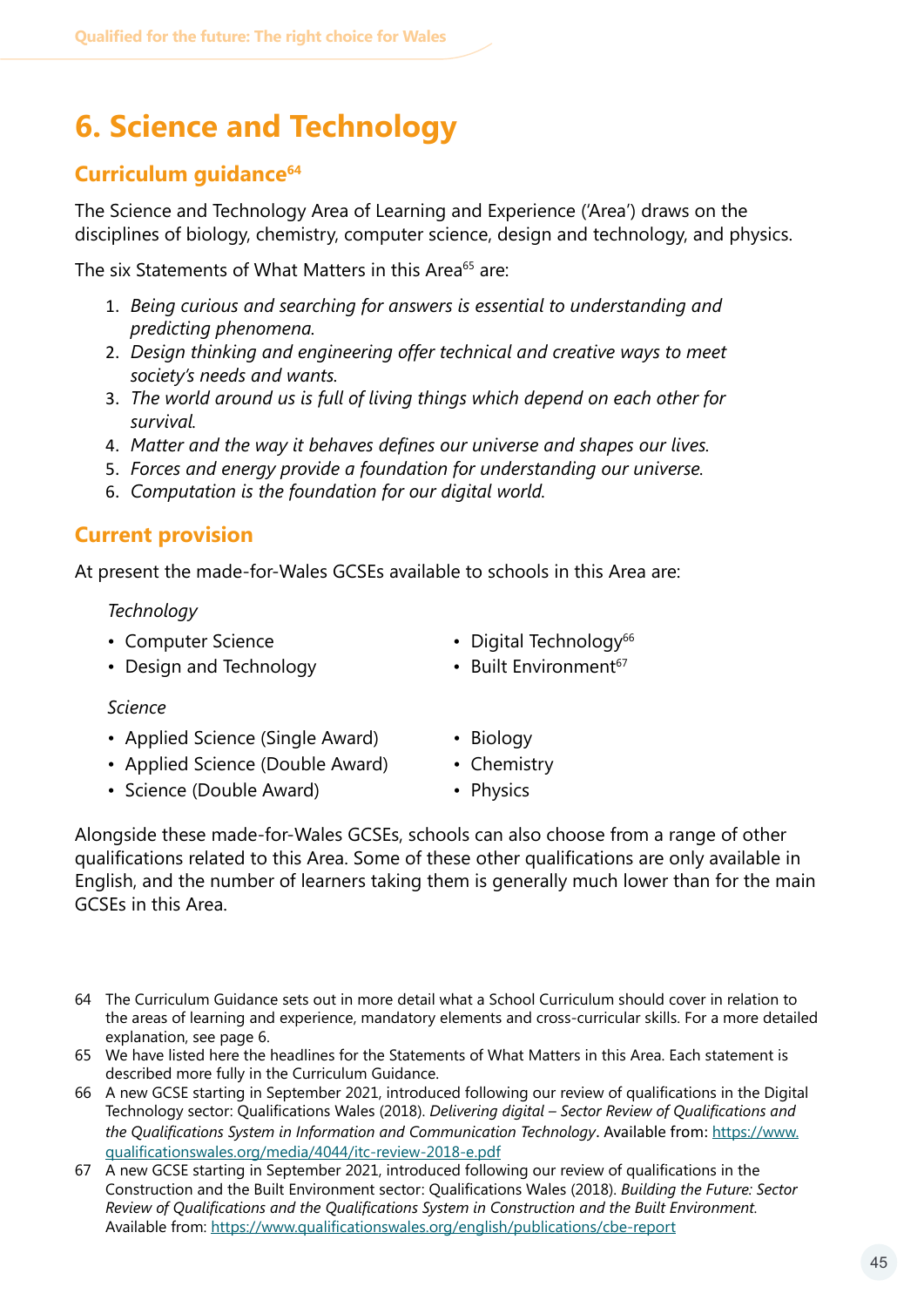Versions of GCSE qualifications that have been designed for England<sup>68</sup> are available in:

| Astronomy          | Engineering | Psychology |
|--------------------|-------------|------------|
| <b>Electronics</b> | Geology     |            |

Qualifications other than GCSEs are available in the following subjects:

| Agriculture           | Engineering                   | <b>Motor Vehicles</b> |
|-----------------------|-------------------------------|-----------------------|
| Design and Technology | Horticulture                  | Science               |
| Electronics           | <b>Information Technology</b> |                       |

Some of these qualifications are available bilingually, others are available in English only.

### **Proposals at a glance**

To shape the range of qualifications in this Area, we propose to:

- 1. Review and reform GCSEs in Computer Science, Built Environment, Design and Technology, and Digital Technology.
- 2. Create a new Engineering and Manufacturing GCSE.
- 3. Create a new GCSE Science qualification to replace the existing set of science GCSEs. This qualification is likely to be roughly the size of two GCSEs.
- 4. Create a set of small science qualifications that can be taken in addition to the proposed new GCSE Science qualification. These units are likely to be equivalent in size to either one-third or two-thirds of a GCSE.

Qualifications in subjects related to Science and Technology would continue to be available to schools and learners, provided they meet our guiding principles and do not duplicate the main made-for-Wales qualifications in this Area.

### **The thinking behind the proposals**

#### *1. Review and reform GCSEs in Computer Science, Built Environment, Design and Technology, and Digital Technology.*

The qualifications covered by this proposal support and encourage learners to develop their interest in a variety of subject areas and support progression to further learning.

We have concluded that there is not a case for creating a combined technology qualification that spans a range of different technologies and applications. This is because these subjects are discrete and contain distinct content which needs to be applied in practical contexts. Consequently, they do not readily lend themselves to a combined qualification. There would be a risk that any combined qualification would provide learners with only a superficial understanding of each subject area. This in turn may not prepare them adequately for further study in these subjects post-16.

<sup>68</sup> Since 2015 there are some differences between GCSEs designed for Wales, England and Northern Ireland. GCSEs for Wales continue to be graded A\*-G, GCSEs for England are now graded 9-1, and in Northern Ireland a new C\* grade has been introduced. All GCSEs continue to be broadly comparable in size and level of demand.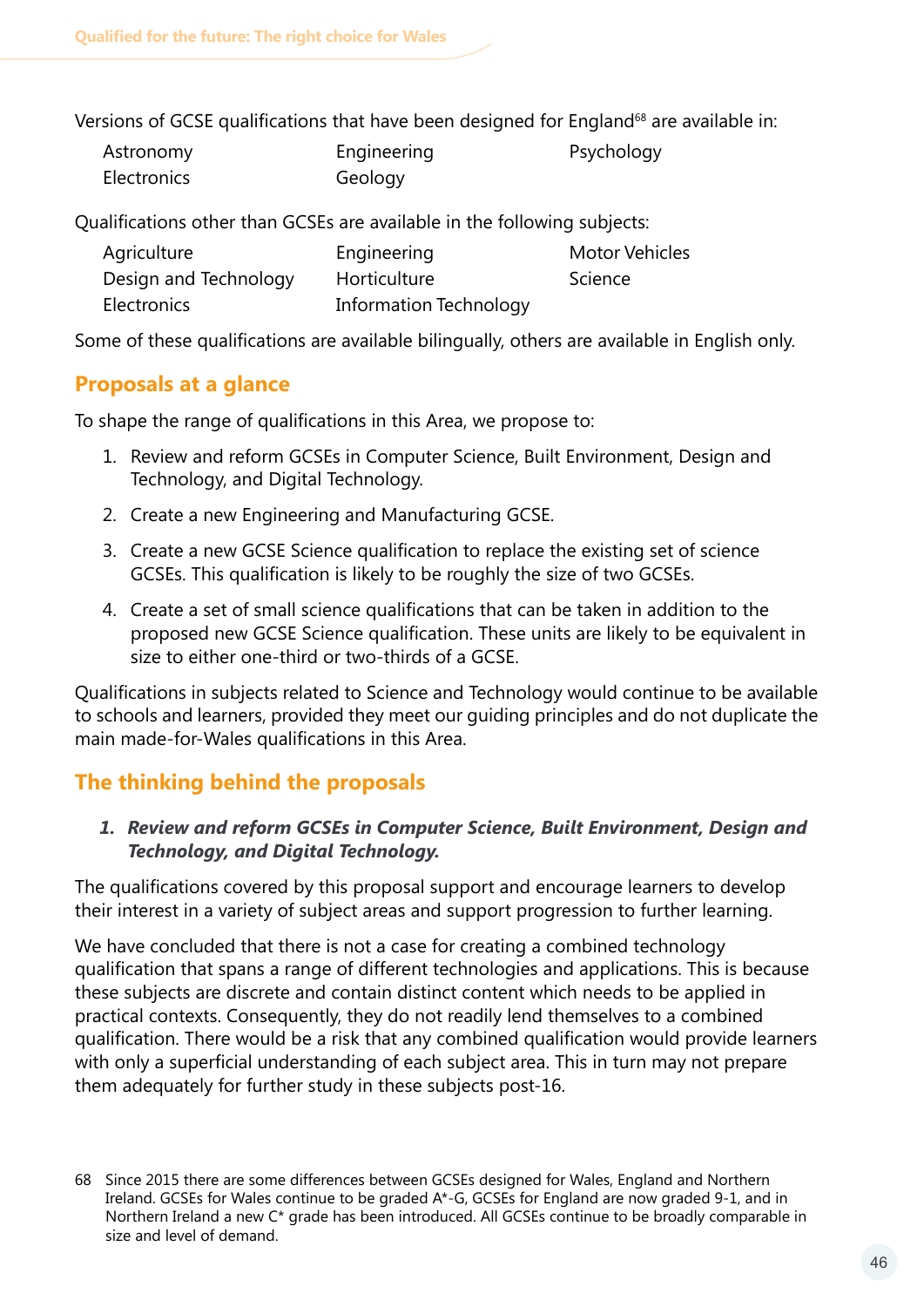Also given the distinct nature of each subject, there is a risk that any combined qualification would lack coherence as there is insufficient commonality between the subjects. Maintaining discrete qualifications in these subjects offers schools and learners the choice to study different aspects of the Area in more depth.

The proposal would mean that we review the content and assessment of the existing GCSEs in these subjects to consider any changes that may be required. We would then consult on any proposed changes.

The GCSE Built Environment and GCSE Digital Technology qualifications are brand new and we have recently consulted on their content and assessment. There is support for having GCSEs in these subjects, and their design is forward-looking. Both qualifications include flexible content that can be shaped by schools, and both include a mix of assessment methods, including digital and on-screen assessment. It is possible, therefore, that a review of these qualifications at this stage would not identify any changes required to their content and assessment. If any changes are identified, we will consider whether they are required immediately or whether they could be introduced later. This could mean that reformed versions of these qualifications might not be available for teaching until after September 2025.

### *2. Create a new Engineering and Manufacturing GCSE.*

This proposal comes from our recent review of qualifications related to the engineering and advanced-manufacturing employment sector<sup>69</sup>.

This new qualification would introduce learners to the rich and diverse opportunities for further study and work in the world of engineering and manufacturing. The content would have a strong focus on assessing practical skills and applying knowledge to real-life scenarios, as well as on theoretical content.

Engineering is also explicitly mentioned in the second Statement of What Matters for this Area and so is a subject that aligns closely to the new curriculum. Additionally, the findings from our sector review suggest that it could offer a valuable lens through which to study and engage with several different aspects of the Curriculum for Wales, and help learners to realise its Four Purposes.

If we adopt this proposal, we will work with stakeholders to develop and consult on detailed proposals for the content and assessment of this new qualification. We will also consult on when the new qualification should be introduced.

Currently there are other qualifications that learners can take in subjects related to engineering and manufacturing; the new GCSE is likely to replace some of these. We will use the consultation to identify the qualifications that are likely to be replaced.

Given that Engineering is not currently a made-for-Wales GCSE, if this proposal is accepted it is possible that the new qualification would have to be introduced later than 2025. If this is the case, existing alternative provision in Engineering would continue to remain available until the new qualification is introduced.

<sup>69</sup> Qualifications Wales (2020) *Sector Review of Qualifications and the Qualifications System in Engineering, Advanced Manufacturing and Energy.* Available from: https://www.[qualificationswales.org/media/6722/](https://www.qualificationswales.org/media/6722/the-importance-of-engineering-oct-2020.pdf) [the-importance-of-engineering-oct-2020.pdf](https://www.qualificationswales.org/media/6722/the-importance-of-engineering-oct-2020.pdf)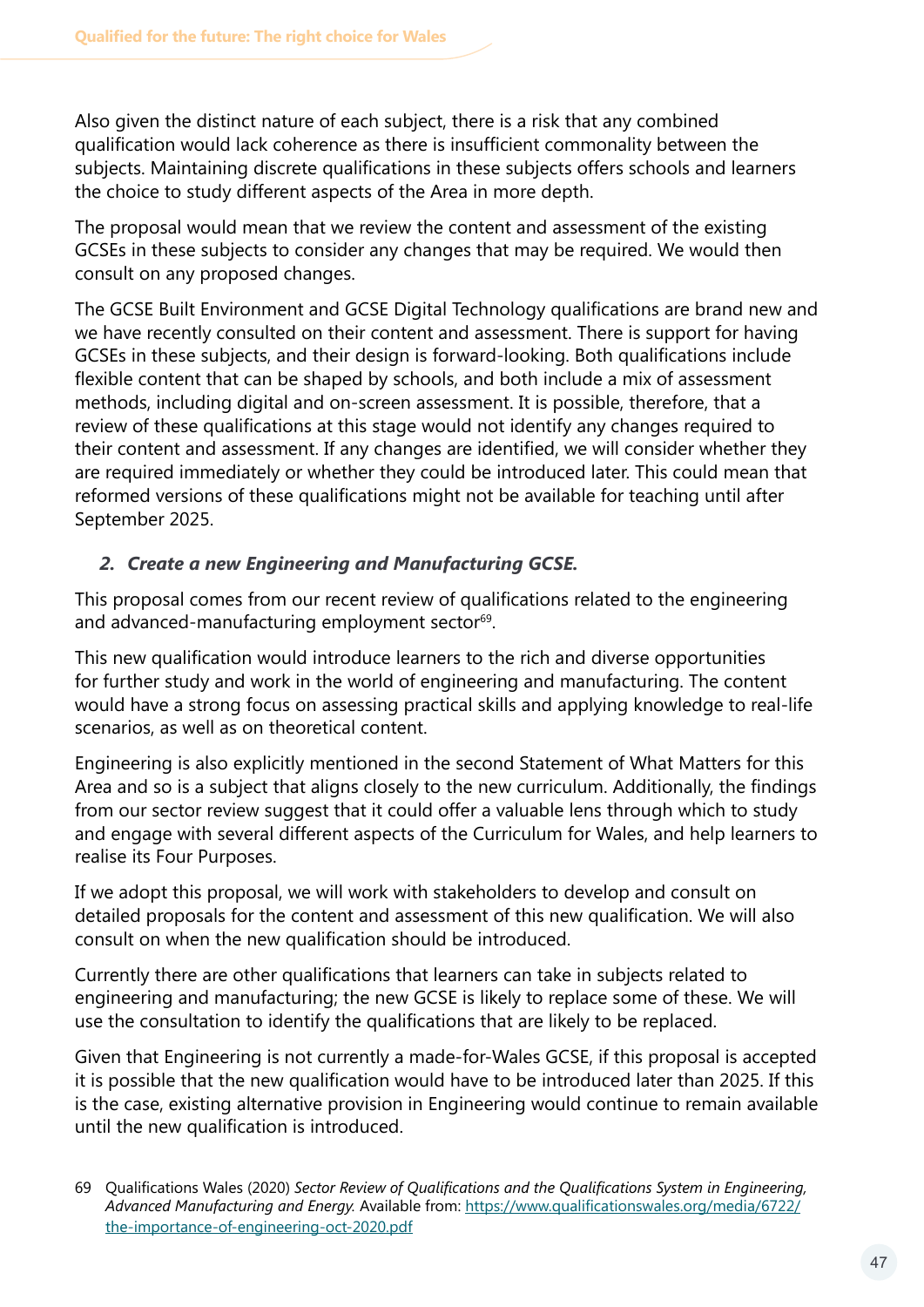#### *3. Create a new GCSE Science qualification to replace the existing set of science GCSEs. This qualification is likely to be roughly the size of two GCSEs.*

This proposal needs to be considered in close conjunction with proposal number 4, namely that a set of small science qualifications be created to be taken in addition to a new science GCSE. These small qualifications would complement the GCSE proposed in this section and provide additional opportunities for learners who want to specialise in science.

There are currently several different science GCSEs available to schools. All are designed to assess equally demanding content, but differ in how much content they cover, and how that content is structured and assessed. Some are designed to support progression to science A levels, and some are not. Not all schools offer the whole science GCSE set, and not all learners are given the same degree of choice about which science GCSE they study.

We propose replacing the current GCSE science set (including the separate GCSEs in Biology, Chemistry and Physics) with a single GCSE qualification. This would offer all learners a common approach to science. We would design the new qualification to:

- be accessible to the same range of learners as existing science GCSEs
- · support progression to A level and equivalent qualifications in science, technology, engineering, and mathematics (STEM) subjects
- be roughly the same size as two GCSEs.

If we adopt this proposal for a common GCSE science qualification, we will work closely with many different stakeholders to develop proposals for the detailed design of the new qualification. These would include proposals for the content it should cover, including how much content it should contain and how it should be organised. Reflecting the Curriculum Guidance, the qualification would still include content drawn from the disciplines of biology, chemistry and physics.

We would consider which assessment methods are most appropriate for the new qualification, including how best to assess scientific enquiry and practical laboratory skills. Our proposals would be guided by how the qualification design could best support good teaching and positive learning experiences linked to the expectations of the Curriculum for Wales.

The new qualification would need to be accessible to a wide range of learners while also offering them all a suitable degree of challenge and progression. When reforming these science qualifications, we would work closely with stakeholders to consider how the skills and conceptual knowledge described in the Curriculum Guidance for this Area should be reflected within the qualification. Agreeing which content should be mandatory and which could be optional will require some difficult decisions. Working with a wide variety of stakeholders will be key to getting the balance right in the proposed design and to ensure the focus is on supporting positive teaching and learning experiences.

We expect the new qualification would be roughly the size of two GCSEs, similar to the current combined double award. The precise size and coverage of the proposed new qualification would be determined through further consultation.

In developing requirements for the new qualification, we would want to see more emphasis on contexts and applications of science and build on the relative merits of all the current GCSE science qualifications.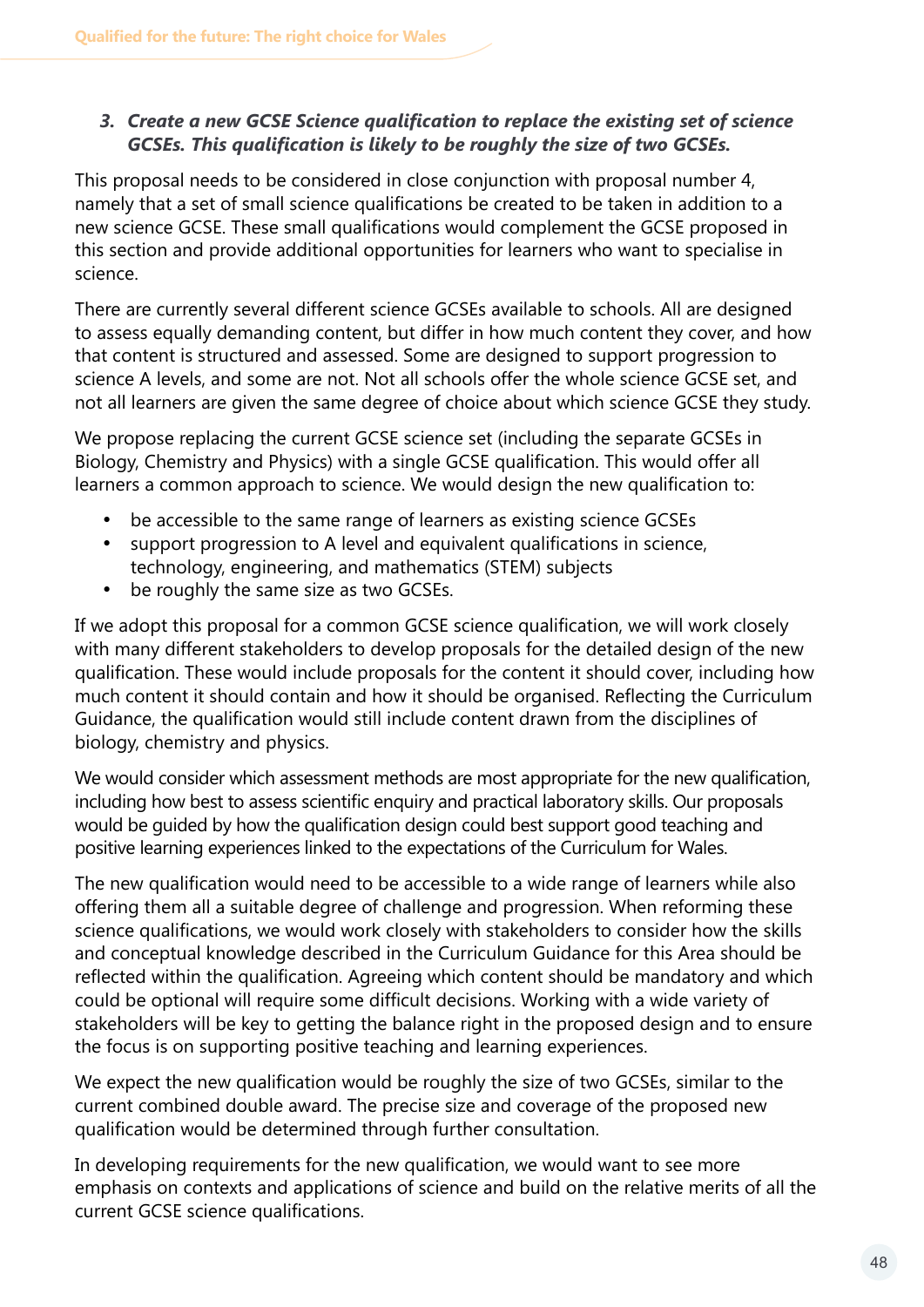Having one common science qualification across schools could reinforce the connections across the whole Area. It could also help to emphasise the relevance of scientific ideas and thinking to the world around us and to learners' futures.

A single route through science at 14-16 could support more learners to progress onto science and STEM<sup>70</sup> areas of study and work. It removes the need for decisions to be made at 14 that can sometimes narrow learners' future options. It would also give them an authentic, relevant and engaging experience of science, equipping them with knowledge and skills to succeed and progress post-16, regardless of whatever field they choose to specialise in later on.

This proposal would mean that separate GCSEs in Biology, Chemistry and Physics would no longer be available. Contrary to some perceptions, universities do not favour learners who have taken separate sciences at GCSE over those who have a achieved a double award. Engagement with universities indicates a clear preference for learners with a breadth of different learning and experiences. This is true for highly selective STEM courses as well as for other courses. By removing the misconception that progression to some courses is only for those who have studied separate science GCSEs, a common approach to science increases equity in learners' experiences and could help to broaden STEM participation post-16.

Our engagement with stakeholders so far suggests that most schools regard science as a central part of the curriculum and therefore allocate it a substantial amount of teaching time. They would welcome a qualification that offers a common approach to the subjects across schools. Other stakeholders, including the major scientific learned societies, also expressed a preference for a more common approach to the sciences for learners aged 14 to 16.71

Simplifying the range of available science GCSEs allows schools and learners to put together combinations of qualifications that reflect the full breadth of the Curriculum Guidance. Those who want to focus on other Areas would have more flexibility to do so, while learners who want to focus more on this Area would be able to choose from a range of additional science qualifications; we discuss this further in the next proposal.

#### *4. Create a set of small science qualifications that can be taken in addition to the proposed new GCSE Science qualification. These units are likely to be equivalent in size to either one-third or two-thirds of a GCSE.*

This builds on the previous proposal to create a new GCSE Science qualification that would replace the existing set of science GCSEs. Taken together, these two proposals could offer schools and learners a balance between equity and choice. The new GCSE would provide a common approach to the fundamentals of science, whilst the set of supplementary qualifications would give schools the flexibility to tailor their curriculum and offer their learners the choice to explore the sciences further and in different ways. These supplementary qualifications could enable learners to apply concepts and skills developed in the GCSE qualification to a different range of relevant, engaging and contemporary contexts.

<sup>70</sup> Science, Technology, Engineering and Mathematics

<sup>71</sup> SCORE Science Community Representing Education, (2015) *The Sciences at Key Stage 4: time for a*  re-think? Available from: [https://www.rsb.org.uk/images/score\\_sciences\\_at\\_ks4\\_final.pdf](https://www.rsb.org.uk/images/score_sciences_at_ks4_final.pdf)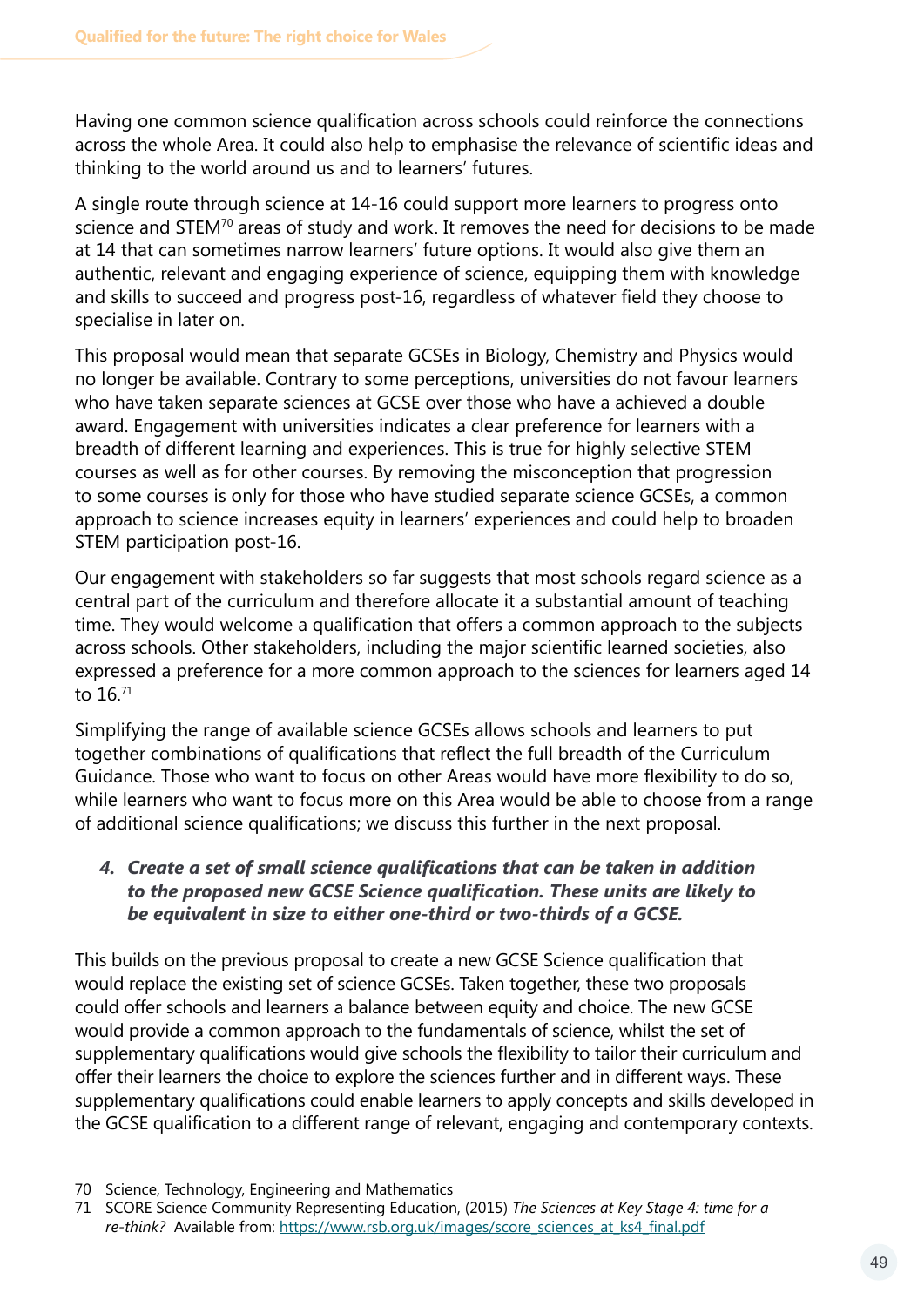To represent a meaningful and manageable course of learning, we envisage these new qualifications would be broadly equivalent in size to either one-third or two-thirds of a GCSE. We would also explore the possibility that a combination of these optional units could be aggregated together to create an additional science GCSE award for learners. This would enable learners with a strong interest in natural sciences to obtain the equivalent of three GCSEs in science subjects.

This set of supplementary qualifications would give learners a choice to engage with broader aspects of science and to explore connections with other parts of their School Curriculum72. At the moment, most learners take either the equivalent of two or three science GCSEs. This proposal would give learners more choice and flexibility to decide how much they want to specialise in science and the aspects of science on which they would like to focus.

As supplementary qualifications, they would be designed to build on the content covered in the proposed new GCSE Science qualification without duplicating it. This approach could help to agree the essential content that should be included in the GCSE Science qualification to support progression. These qualifications could also be tailored to a school or a learner's needs, for example by including more flexible approaches to assessment than the main GCSE qualification.

These qualifications would not be designed to be essential for learners seeking to progress in sciences, but they could offer learners a chance to engage with broader aspects of science, to make connections with technology and other parts of their School Curriculum, and to explore the different options and pathways open to them.

In taking forward this proposal we would work closely with stakeholders to consider the different possibilities that a set of supplementary qualifications could cover. For example, they could:

- · assess scientific thinking and experimenting, and provide additional opportunities for extended practical work
- look at the different applications of science, such as:
	- · science in industry
	- · land-based science and agriculture
	- · science in society and the media
	- · environmental science and climate change
	- science in medicine and human biology
- take a thematic and integrated approach to topics such as:
	- · space
	- · geological science
	- natural history

Balanced against these possibilities will be the need to ensure that any agreed set of additional qualifications would provide a coherent set of choices for learners, be

72 When the Curriculum for Wales takes effect, each school in Wales will be required to create its own School Curriculum in line with Curriculum Guidance set by Welsh Government. See page 6 for more details.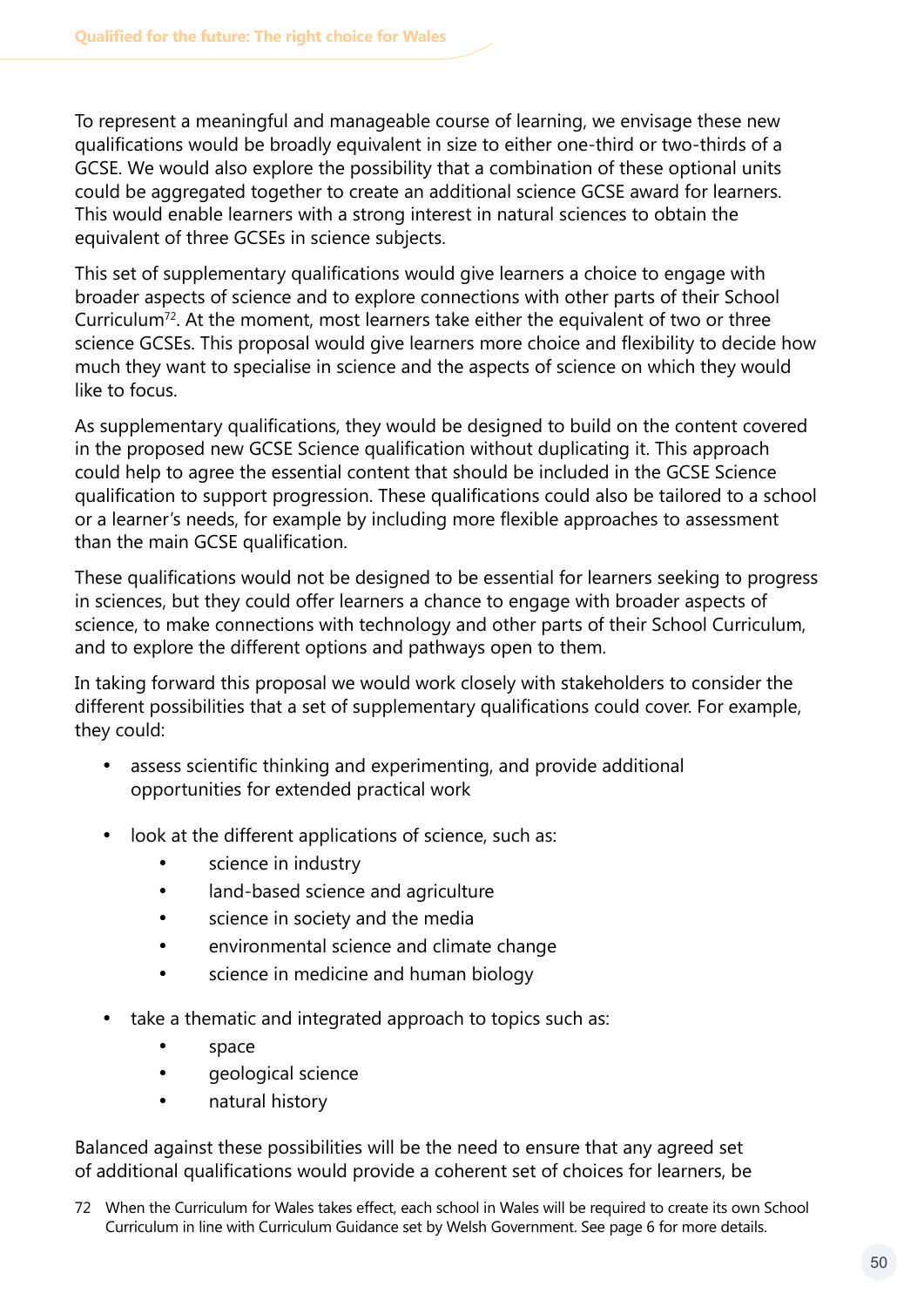manageable for schools to deliver, and viable for awarding bodies to offer. We would consider these challenges when developing and consulting on proposals for the new qualifications.

We would want as many additional science qualifications as possible to be available in readiness for teaching from September 2025, alongside the new proposed science GCSE. Further qualifications could then be added to the set over time.

### **Consultation Questions:**

- **1. How far do you agree or disagree with our proposal to review and reform GCSEs in Computer Science, Built Environment, Design and Technology, and Digital Technology?**
- **2. How far do you agree or disagree with our proposal to create a new Engineering and Manufacturing GCSE?**
- **3. How far do you agree or disagree with our proposal to create a new GCSE Science qualification to replace the existing set of science GCSEs?**  This qualification is likely to be roughly the size of two GCSEs.
- **4. How far do you agree or disagree with our proposal to create a set of small science qualifications that can be taken in addition to the proposed new GCSE Science qualification?** These units are likely to be equivalent in size to either one-third or two-thirds of a GCSE.

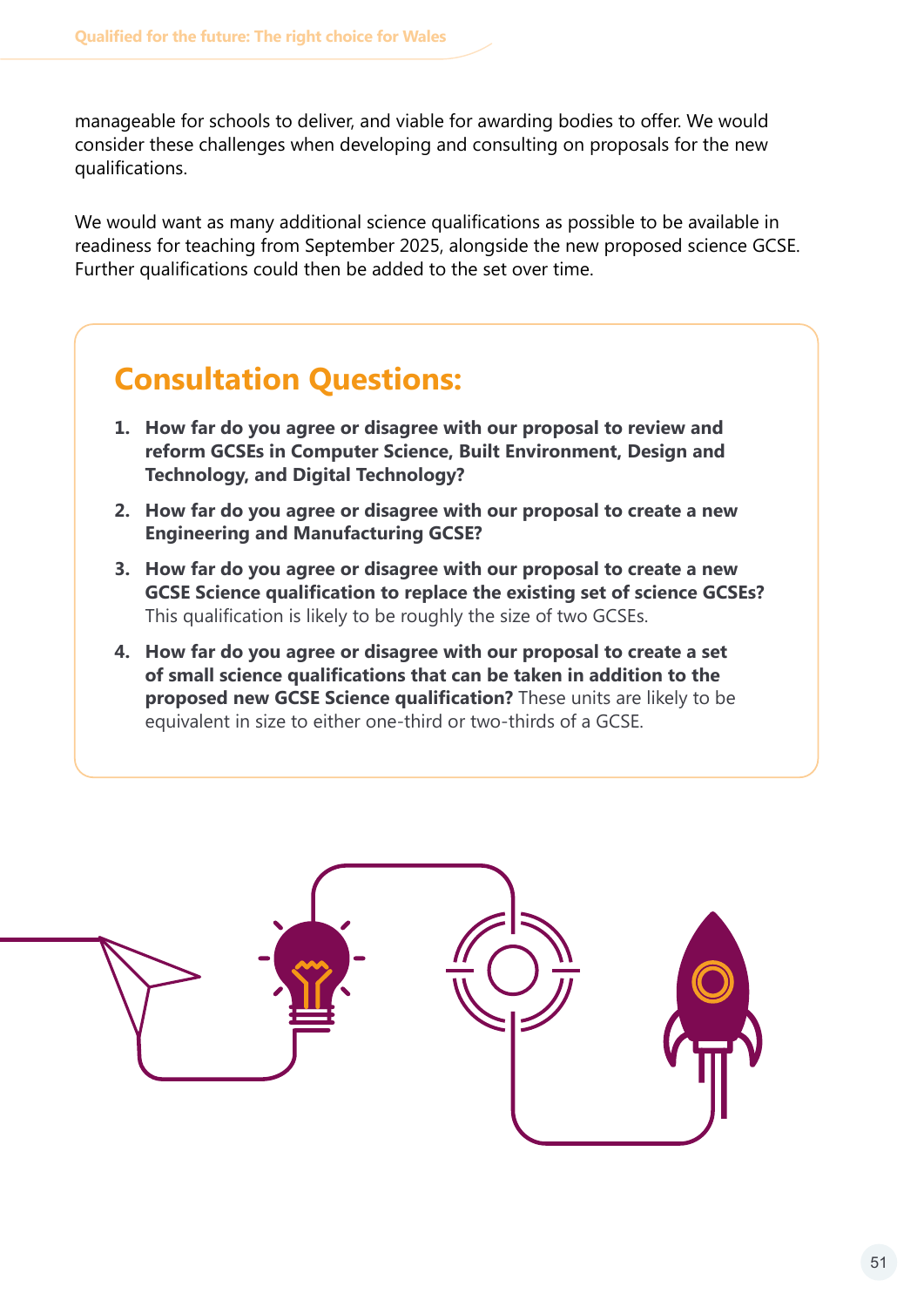### <span id="page-51-0"></span>**7. Integral Skills**

### **Curriculum guidance73**

The Curriculum Guidance notes that the Four Purposes are underpinned by integral skills which should be developed within a wide range of learning and teaching.

The four integral skills are:

- **Creativity and Innovation**
- · *Critical Thinking and Problem-solving*
- · *Personal Effectiveness*
- · *Planning and Organising*

### **Current provision**

The integral skills described in the Curriculum Guidance mirror the skills that are assessed through the Welsh Baccalaureate National/Foundation Skills Challenge Certificate ('SCC') qualification.

The SCC is designed to be similar in size to a GCSE qualification, but the way it is assessed is different. It is assessed through a series of challenges and an individual project that learners complete during the course. It offers schools and learners a lot of choice about the topics they choose to focus on. It does not include any examination-based assessment.

The SCC forms part of the Welsh Baccalaureate framework ('the Welsh Bacc'), which is made up of several different qualifications. The diagram below shows how the SCC fits into the Welsh Bacc.



*Diagram 1: Breakdown of the Welsh Baccalaureate National / Foundation Framework*

73 The Curriculum Guidance sets out in more detail what a School Curriculum should cover in relation to the areas of learning and experience, mandatory elements and cross-curricular skills. For a more detailed explanation, see page 6.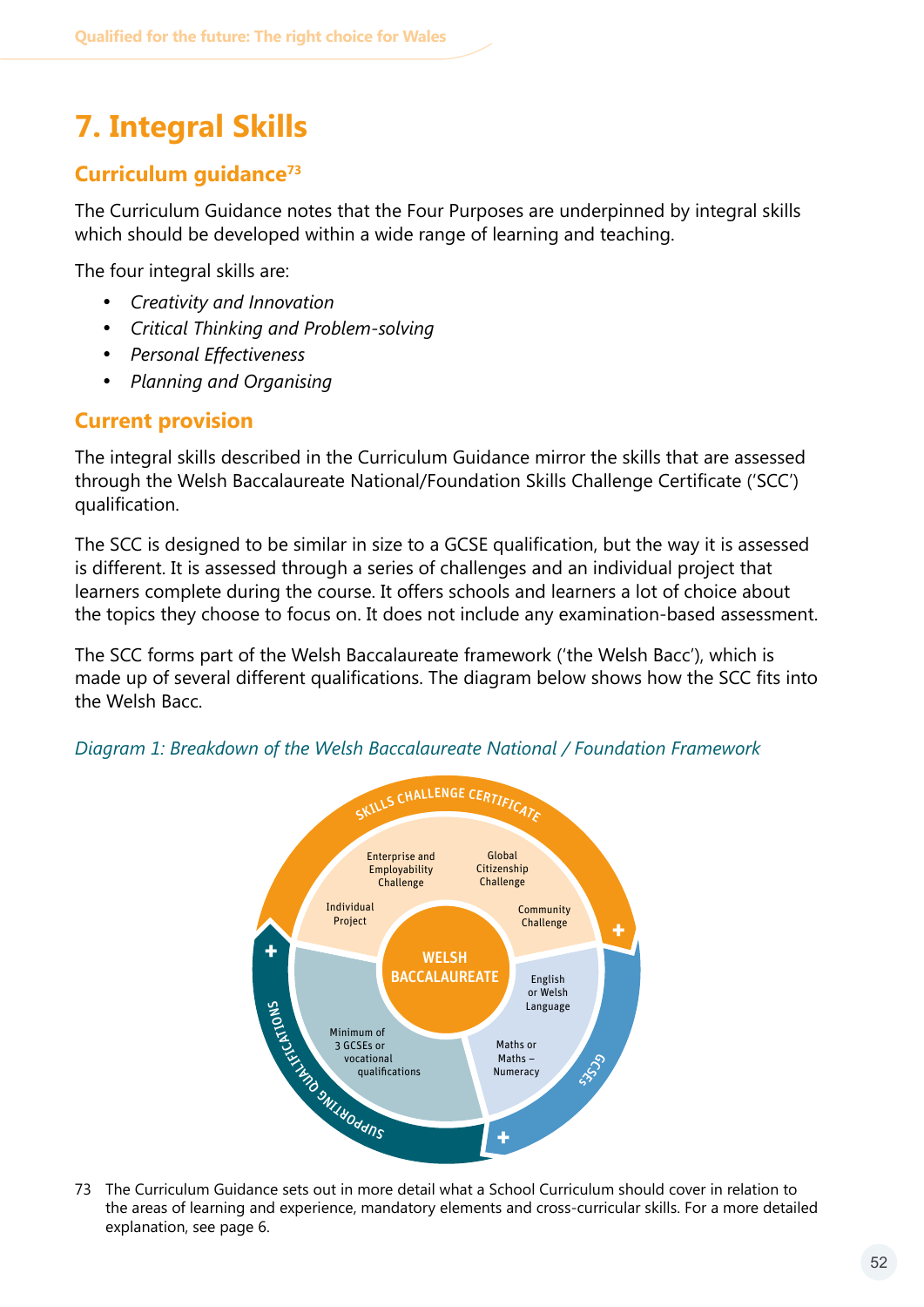The SCC and Welsh Bacc is taken by the vast majority of 14 to 16-year-old learners in Wales.

In 2018 we published a review of the Welsh Bacc and SCC<sup>74</sup>. The review found that the SCC is a worthwhile qualification, providing learners with valuable opportunities to gain reallife skills and develop their interests by choosing areas of study that are relevant to them. It also identified areas that could be improved to make the qualification more manageable by reducing complexity and duplication of assessment.

### **Proposal**

*We propose that the SCC should be reformed to make it simpler and more manageable, with a focus on assessing the Integral Skills of:* 

- · *Creativity and Innovation*
- · *Critical Thinking and Problem Solving*
- · *Personal Effectiveness*
- · *Planning and Organising*

### **The thinking behind the proposal**

Following recent consultation, we will shortly be confirming the design requirements for a new Advanced SCC qualification.

We are now consulting on whether to take forward similar work to reform the SCC at National / Foundation level (Levels 1 and 2 of the Credit and Qualifications Framework for Wales75). This is the SCC qualification currently taken by learners aged 14 to 16 alongside their GCSEs.

Adopting this proposal would mean that we continue to work with stakeholders to agree a new design for how the SCC qualifications should be delivered and assessed. In this way, we could address the recommendations from previous reviews.

We would expect the new design to continue to offer a lot of flexibility for learners to select topics that allow them to develop and demonstrate their integral skills. This would allow us to explore how the design of the qualification could help schools to deliver their School Curriculum<sup>76</sup>, for example by offering them a flexible way of structuring learning across different Areas of Learning and Experience ('Areas').

If we adopt this proposal, we will still expect other made-for-Wales qualifications to be designed to encourage the development of integral skills. This reflects the fact that the Curriculum Guidance suggests that teaching and learning of integral skills should be embedded in how a school delivers all Areas of its School Curriculum.

<sup>74</sup> Wavehill Ltd, (2018). *'A review of the design and assessment model of the Skills Challenge Certificate, and its place within the Welsh Baccalaureate'*. Available from: [https://www.qualificationswales.org/english/](https://www.qualificationswales.org/english/publications/review-of-the-skills-challenge-certificate---welsh-baccalaureate-report/) [publications/review-of-the-skills-challenge-certificate---welsh-baccalaureate-report/](https://www.qualificationswales.org/english/publications/review-of-the-skills-challenge-certificate---welsh-baccalaureate-report/)

<sup>75</sup> The [Credit and Qualifications Framework for Wales](https://gov.wales/credit-and-qualifications-framework-cqfw-overview) (CQFW) describes the qualifications system in Wales. It encompasses a wide range of qualifications across all levels from the initial stages (Entry Level) to the most advanced (Level 8 e.g. Doctoral). It aims to help learners make informed decisions about their learning and potential progression opportunities.

<sup>76</sup> When the Curriculum for Wales takes effect, each school in Wales will be required to create its own School Curriculum in line with Curriculum Guidance set by Welsh Government. See page 6 for more details.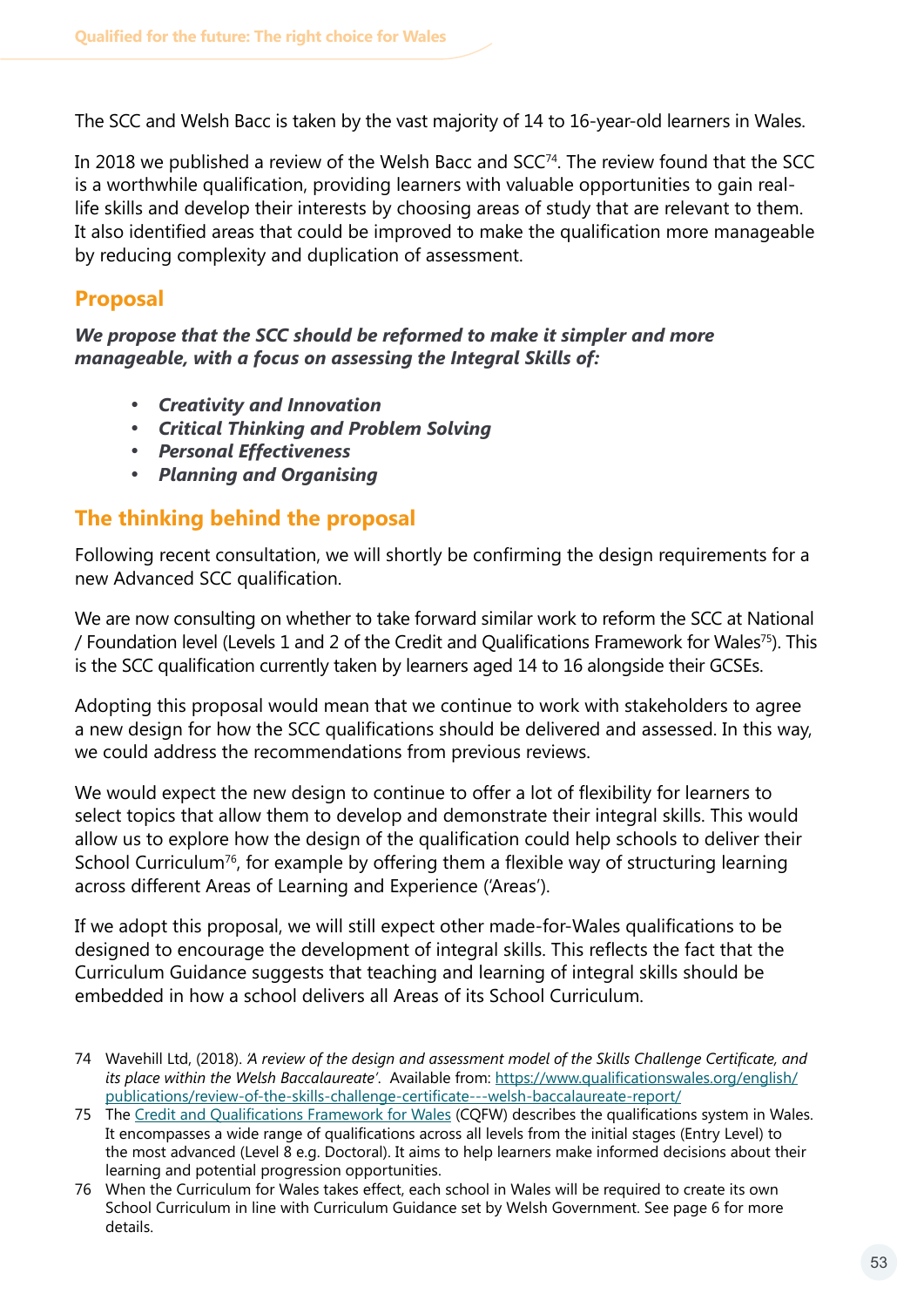### **Consultation Questions:**

- **1. How far do you agree or disagree with our proposal to reform the SCC to make it simpler and more manageable, with a focus on assessing the Integral Skills of:** 
	- · **Creativity and Innovation**
	- · **Critical Thinking and Problem Solving**
	- · **Personal Effectiveness**
	- · **Planning and Organising**

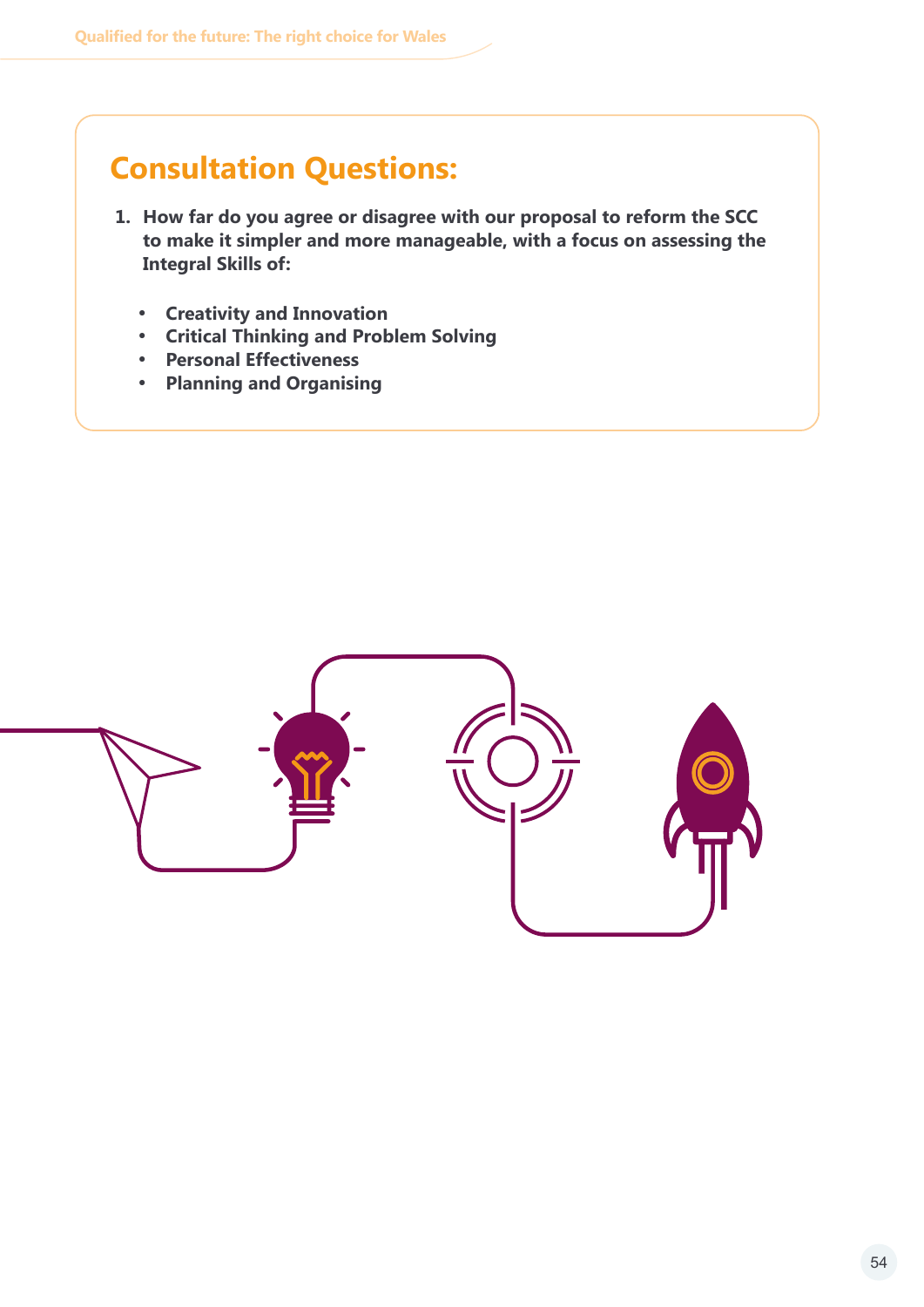### <span id="page-54-0"></span>**Impact assessment questions**

In presenting the proposals in this consultation document, we have considered the key impacts each proposal could have, including on the Welsh language and from the point of view of equalities legislation.

The online survey asks the following questions about the potential impact of the proposals in this consultation.

- **1. In relation to the impacts that we have identified, are there any additional steps that we could take to reduce potential negative effects?**
- **2. Are there any other positive or negative impacts for individuals or groups who share protected characteristics that we have not identified?**
- **3. Are there any positive or negative impacts on opportunities for people to use the Welsh language that we have not identified?**
- **4. Are there any positive or negative impacts in relation to treating the Welsh language no less favourably than the English language that we have not identified?**
- **5. Are there any other positive or negative impacts that we have not identified?**